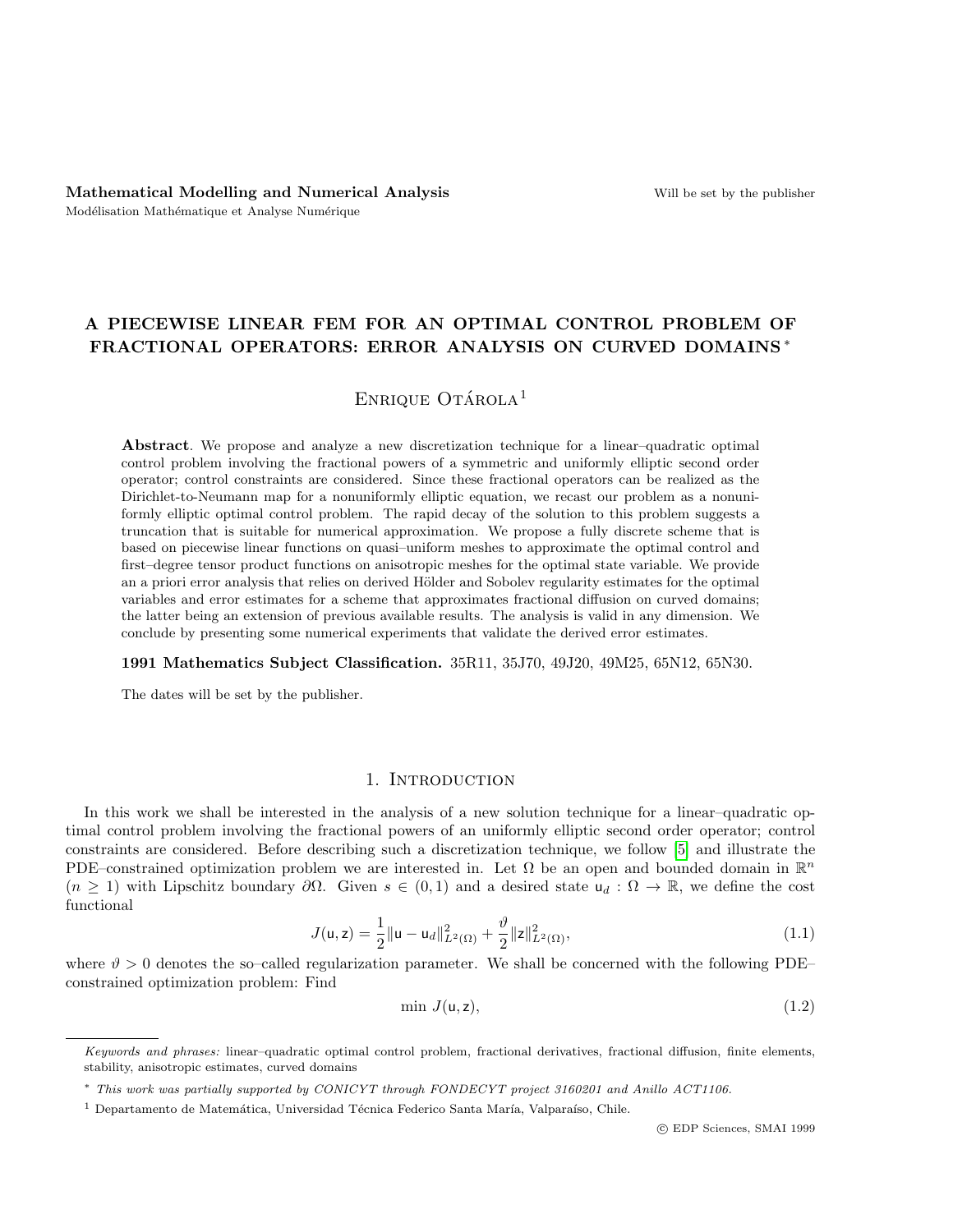subject to the fractional state equation

<span id="page-1-4"></span>
$$
\mathcal{L}^s \mathsf{u} = \mathsf{z} \text{ in } \Omega, \qquad \mathsf{u} = 0 \text{ on } \partial \Omega,
$$
\n
$$
(1.3)
$$

and the control constraints

<span id="page-1-0"></span>
$$
\mathsf{a} \le \mathsf{z}(x') \le \mathsf{b} \quad \text{a.e.} \quad x' \text{ in } \Omega. \tag{1.4}
$$

Throughout this work we assume that  $a, b \in \mathbb{R}$  satisfy the property  $a < 0 < b$ . The operator  $\mathcal{L}^s$ , with  $s \in (0, 1)$ , is a fractional power of the second order, symmetric and uniformly elliptic operator

<span id="page-1-3"></span>
$$
\mathcal{L}w = -\text{div}_{x'}(A(x')\nabla_{x'}w) \tag{1.5}
$$

supplemented with homogeneous Dirichlet boundary conditions. The matrix of coefficients  $A(x')$  is bounded and measurable in  $\Omega$  and satisfies a uniform ellipticity condition. For convenience, we will refer to the optimal control problem  $(1.2)$ – $(1.4)$  as the *fractional optimal control problem*.

Recently, the analysis of regularity properties of the solution to fractional PDE has received a tremendous attention: fractional diffusion has been one of the most studied topics in the past decade [\[12–](#page-27-0)[14,](#page-27-1)[45,](#page-28-0)[51\]](#page-28-1). Concerning applications, capturing the essential behavior of fractional diffusion is fundamental in science and engineering since it allows for understanding of applications where anomalous diffusion is considered [\[1\]](#page-25-0), complex phenomena in mechanics [\[7\]](#page-26-1), turbulence [\[17\]](#page-27-2), nonlocal electrostatics [\[36\]](#page-27-3), image processing [\[29\]](#page-27-4) and finance [\[38\]](#page-27-5). In many of these applications, control problems arise naturally [\[5,](#page-26-0) [6\]](#page-26-2).

Regarding the numerical analysis literature, the approaches advocated for fractional diffusion are mainly divided in two categories. The first one is based on an approximated spectral representation that requires the solution of a large eigenvalue problem [\[34,](#page-27-6) [35,](#page-27-7) [55\]](#page-28-2). The second approach is based on the singular integral definition of fractional diffusion: the obtained matrices are dense and the presence of a non-integrable kernel requires special attention [\[3,](#page-25-1) [33,](#page-27-8) [47\]](#page-28-3). As opposed to these approaches and inspired in the breakthrough by L. Caffarelli and L. Silvestre [\[12\]](#page-27-0), the authors of [\[44\]](#page-28-4) have designed and analyzed a new solution technique for fractional diffusion via an extension problem. Although the analysis of the proposed method is intricate, its implementation is done using standard components of finite element analysis [\[44,](#page-28-4) [48\]](#page-28-5).

In contrast, the analysis of optimal control problems involving fractional diffusion and nonlocal operators is still in its infancy; see [\[5,](#page-26-0)[6,](#page-26-2)[22,](#page-27-9)[23\]](#page-27-10) for some preliminary results. In [\[22\]](#page-27-9), a PDE–constrained optimization problem involving a nonlocal diffusion equation is considered and analyzed. For such a problem, the authors propose a numerical scheme to approximate its solution and derive convergence results. In [\[5\]](#page-26-0), the authors have used the Caffarelli–Silvestre extension [\[12\]](#page-27-0), and its developments to both bounded domains [\[10,](#page-27-11)[15\]](#page-27-12) and a general class of elliptic operators [\[14,](#page-27-1) [52\]](#page-28-6), to design and analyze solution techniques for the fractional optimal control problem  $(1.2)$ –[\(1.4\)](#page-1-0). The analysis hinges on the fact that the fractional powers of  $\mathcal L$  can be realized as an operator that maps a Dirichlet boundary condition to a Neumann condition via an extension problem on  $\mathcal{C} = \Omega \times (0,\infty)$ . This extension is the following local boundary value problem (see  $[10, 12, 15, 52]$  $[10, 12, 15, 52]$  $[10, 12, 15, 52]$  $[10, 12, 15, 52]$  for details):

<span id="page-1-2"></span>
$$
\mathcal{L}\mathscr{U} - \frac{\alpha}{y}\partial_y\mathscr{U} - \partial_{yy}\mathscr{U} = 0 \text{ in } \mathcal{C}, \quad \mathscr{U} = 0 \text{ on } \partial_L\mathcal{C}, \quad \partial_\nu^\alpha\mathscr{U} = d_s \mathsf{z} \text{ on } \Omega \times \{0\},\tag{1.6}
$$

where  $\partial_L C = \partial \Omega \times [0, \infty)$  is the lateral boundary of C,  $\alpha = 1 - 2s \in (-1, 1), d_s = 2^{\alpha} \Gamma(1 - s)/\Gamma(s)$  and the conormal exterior derivative of  $\mathcal{U}$  at  $\Omega \times \{0\}$  is

<span id="page-1-1"></span>
$$
\partial_{\nu}^{\alpha} \mathscr{U} = -\lim_{y \to 0^{+}} y^{\alpha} \mathscr{U}_{y}.
$$
\n(1.7)

The limit in  $(1.7)$  is understood in the distributional sense  $[12, 15, 52]$  $[12, 15, 52]$  $[12, 15, 52]$ . We will call y the *extended variable* and call the dimension  $n+1$  in  $\mathbb{R}^{n+1}_+$  the *extended dimension* of problem [\(1.6\)](#page-1-2). As noted in [\[10,](#page-27-11) [12,](#page-27-0) [15,](#page-27-12) [52\]](#page-28-6), the fractional powers of the operator  $\mathcal L$  and the Dirichlet-to-Neumann operator of problem [\(1.6\)](#page-1-2) are related by

$$
d_s \mathcal{L}^s u = \partial_\nu^\alpha \mathscr{U} \quad \text{in } \Omega.
$$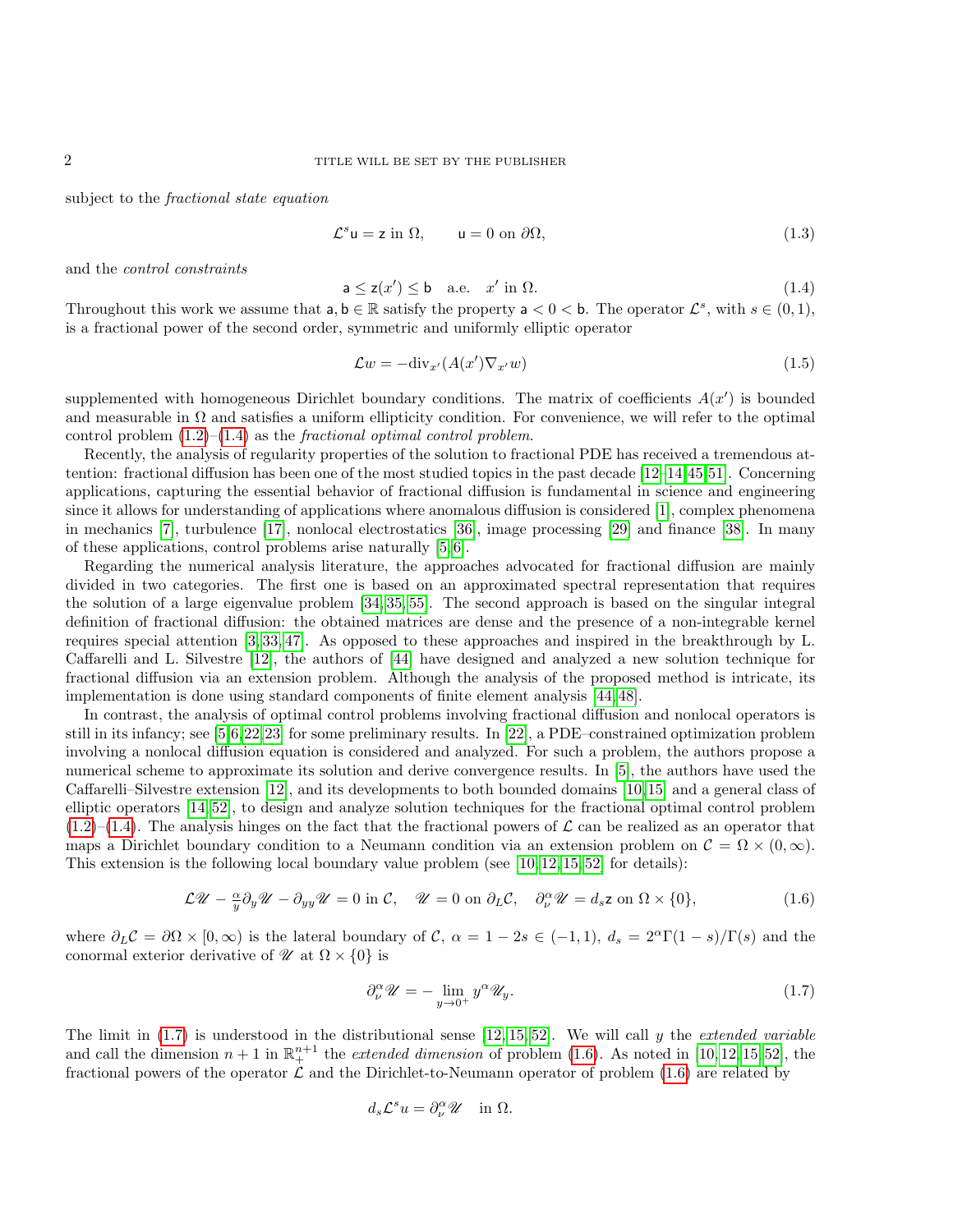Note that the differential operator in [\(1.6\)](#page-1-2) is  $-\text{div}(y^{\alpha} \mathbf{A} \nabla \mathcal{U})$ , where  $\mathbf{A}(x', y) = \text{diag}\{A(x'), 1\}$  for all  $(x', y)$  in C. Thus, we rewrite  $(1.6)$  as

<span id="page-2-0"></span>
$$
-\operatorname{div}\left(y^{\alpha}\mathbf{A}\nabla\mathscr{U}\right) = 0 \text{ in } \mathcal{C}, \quad \mathscr{U} = 0 \text{ on } \partial_L \mathcal{C}, \quad \partial_{\nu}^{\alpha}\mathscr{U} = d_s \mathbf{z} \text{ on } \Omega \times \{0\}. \tag{1.8}
$$

Invoking such a localization result, the authors of  $[5]$  overcome the nonlocality of  $\mathcal{L}^s$  by considering an equivalent formulation for [\(1.2\)](#page-0-0)–[\(1.4\)](#page-1-0): min  $J(\mathscr{U}|_{y=0}, z)$  subject to the *linear* equation [\(1.8\)](#page-2-0) and [\(1.4\)](#page-1-0); the extended optimal control problem. On the basis of this formulation, the following simple strategy to solve  $(1.2)$ – $(1.4)$  is proposed: given  $s \in (0,1)$  and a desired state  $u_d : \Omega \to \mathbb{R}$ , solve the extended optimal control problem, thus obtaining  $\overline{z}(x')$  and  $\overline{\mathscr{U}}(x', y)$ . Setting  $\overline{u} : x' \in \Omega \mapsto \overline{u}(x') = \overline{\mathscr{U}}(x', 0) \in \mathbb{R}$ , the optimal pair  $(\overline{u}, \overline{z})$ solving  $(1.2)$ – $(1.4)$  is obtained. Two numerical techniques are analyzed in [\[5\]](#page-26-0): one that is semidiscrete where the optimal control is not discretized, and the other one that is fully discrete and discretizes the optimal control using piecewise constant functions. A priori error estimates are derived; the ones for the fully discrete scheme being quasi–optimal in terms of approximation.

In this work, we continue with our recent research program by proposing and analyzing a new solution technique for the optimal control problem  $(1.2)$ – $(1.4)$ . This technique corresponds to a fully discrete scheme, which, in contrast to [\[5\]](#page-26-0), discretizes the optimal control with *piecewise linear* functions on quasi-uniform meshes. Following [\[44\]](#page-28-4), the optimal state is discretized with first–degree tensor product finite elements on anisotropic meshes. At this point, it is important to comment that although the essential localization results have been already introduced and analyzed in [\[5\]](#page-26-0), the error analysis of our proposed scheme comes with its own set of difficulties. Overcoming them has required us to provide several new, nontrivial, results. Let us briefly detail some of them:

- 1. We provide regularity results, in Hölder and Sobolev spaces, for the continuous optimal control variables that require some suitable assumptions on the smoothness of the domain  $\Omega$  and the matrix of coefficients A.
- 2. In order to invoke the regularity results detailed in the previous point, we have seen the need of developing, inspired in [\[44\]](#page-28-4), an a priori error analysis for fractional diffusion on curved domains  $\Omega$  of class  $C^2$ . The analysis is able to deal with both the natural anisotropy of the mesh in the extended variable  $y$  and the nonuniform coefficient  $y^{\alpha}$  with  $\alpha \in (-1, 1)$ .
- 3. We provide an a priori error analysis for our scheme that requires a subtle interplay between Sobolev and Hölder regularity of the optimal control variables, as well as as growth conditions, and relies on the assumption that the boundary of the active sets consists of a finite number of rectifiable curves [\[40,](#page-28-7) [41\]](#page-28-8).

It is thus instructive to compare the error estimate derived in [\[5,](#page-26-0) Corollary 5.17] with the one obtained in this work. The aforementioned error estimates read

$$
\|\bar{z}-\bar{Z}\|_{L^{2}(\Omega)} \lesssim |\log N|^{2s} N^{-\frac{1}{n+1}}, \quad \text{and} \quad \|\bar{z}-\bar{Z}\|_{L^{2}(\Omega)} \lesssim |\log N|^{2s} N^{-\frac{1}{n+1}\left(\frac{1}{2}+\sigma\right)},
$$

respectively. Here  $n \geq 1$ ,  $\bar{z}$  denotes the optimal control,  $\bar{Z}$  denotes the corresponding control approximation, and N corresponds to the number of degrees of freedom of the underlying mesh. For  $s \in (1/2, 1)$ , the parameter  $\sigma$  corresponds to 1. Meanwhile, for  $s \in (1/4, 1/2)$ , we have that  $\sigma = 2s$ . Consequently, for  $s \in (1/4, 1)$ , the scheme proposed in this work over–perform the one developed in [\[5\]](#page-26-0); see Section [7](#page-24-0) for an illustration. For  $s \in (0, 1/4]$ , we have that  $\sigma = 1/2$  and thus, for these values of s, we derive a linear order of convergence for the proposed scheme.

The outline of this paper is as follows. In Section [2](#page-3-0) we recall the definition of the fractional powers of elliptic operators via spectral theory and introduce some suitable functional framework. In Section [3](#page-5-0) we define the fractional and extended optimal control problems. Section [3.1](#page-6-0) presents regularity results for the fractional optimal control variables, in both Hölder and Sobolev spaces. Section [4](#page-8-0) is dedicated to the *truncated optimal* control problem. We also state the approximation and regularity properties of its solution. In Section [5](#page-10-0) we review the a priori error analysis of [\[44\]](#page-28-4) for the state equation [\(1.8\)](#page-2-0) and in Section [5.1](#page-11-0) we extend these results to a scenario where  $\Omega$  is a  $C^2$  curved domain. In Section [6](#page-16-0) we propose a fully discrete scheme for the fractional optimal control problem that discretizes the optimal control with piecewise linear functions. In addition, for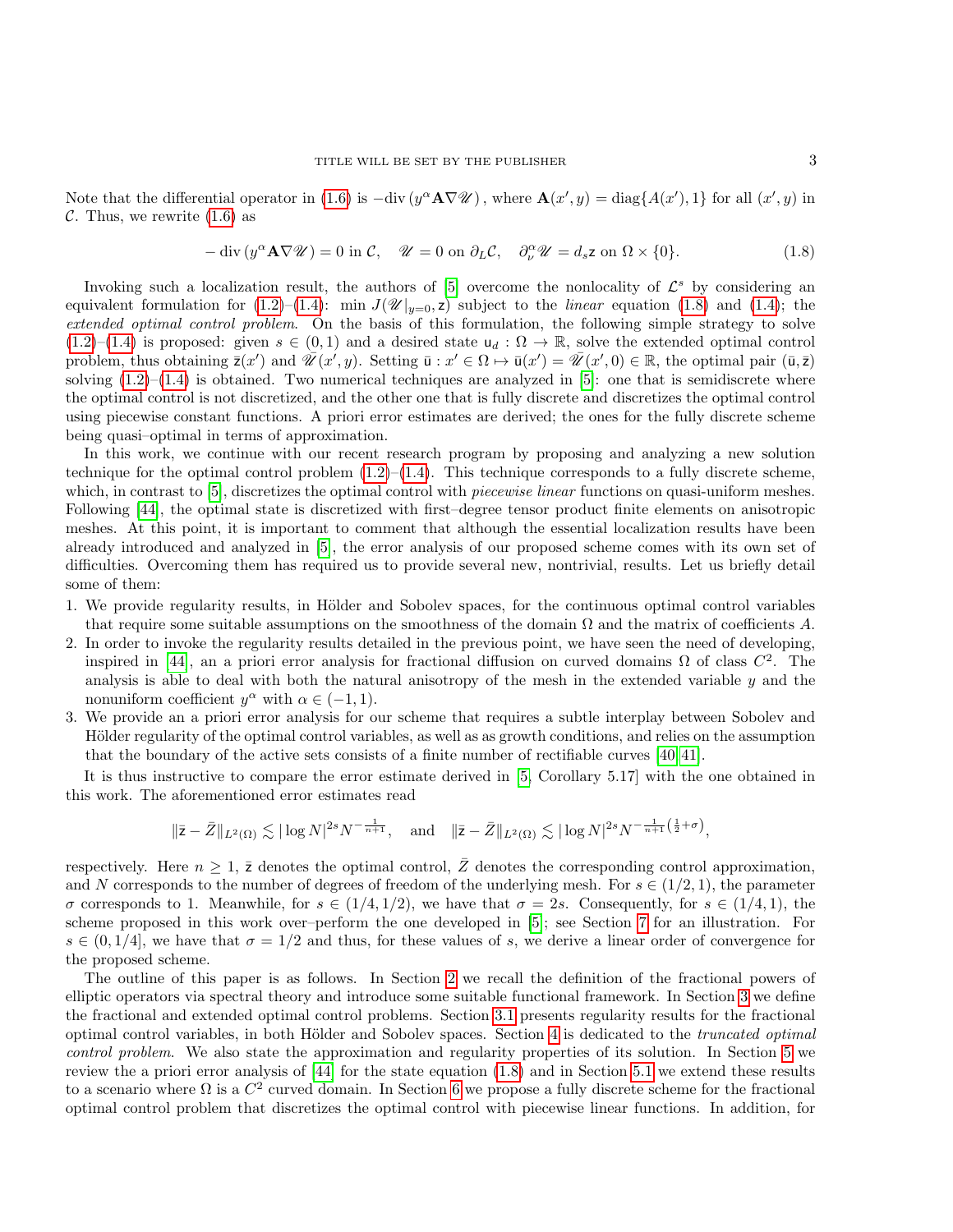$s \in (0, 1)$ , we provide an a priori error analysis for the proposed scheme that is valid in any dimension. Finally, in Section [7,](#page-24-0) we present numerical experiments that illustrate the a priori error analysis of Section [6.](#page-16-0)

## 2. Notation and preliminaries

## <span id="page-3-0"></span>2.1. Notation

Throughout this work  $\Omega$  is an open, bounded and connected domain of  $\mathbb{R}^n$   $(n \geq 1)$  with Lipschitz boundary  $\partial Ω$ . We will follow the notation of [\[5,](#page-26-0)45] and define the semi–infinite cylinder with base  $Ω$  and its lateral boundary, by  $\mathcal{C} = \Omega \times (0,\infty)$  and  $\partial_L \mathcal{C} = \partial \Omega \times (0,\infty)$ , respectively. Given  $\gamma > 0$ , we define the truncated cylinder  $\mathcal{C}_{\gamma} = \Omega \times (0, \gamma)$  and its lateral boundary  $\partial_L \mathcal{C}_{\gamma}$  accordingly.

Since we will be dealing with objects defined in  $\mathbb{R}^{n+1}$  and the extended  $n+1$ -dimension will play a special role, we denote a vector  $x \in \mathbb{R}^{n+1}$  by

$$
x = (x_1, \ldots, x_n, x_{n+1}) = (x', x_{n+1}) = (x', y),
$$

with  $x_i \in \mathbb{R}$  for  $i = 1, ..., n + 1, x' \in \mathbb{R}^n$  and  $y \in \mathbb{R}$ .

The matrix of coefficients  $A(x')$ , that defines the operator  $\mathcal L$  in [\(1.5\)](#page-1-3), is measurable and bounded in  $\Omega$ , and uniformly elliptic. We denote by  $\mathcal{L}^s$ , with  $s \in (0,1)$ , the fractional powers of the operator  $\mathcal{L}$ . The parameter  $\alpha$ belongs to  $(-1,1)$  and is related to the power s of the fractional operator  $\mathcal{L}^s$  by the formula  $\alpha = 1 - 2s$ .

Finally, the relation  $a \leq b$  indicates that  $a \leq Cb$ , with a constant C that depends neither on a or b nor the discretization parameters. The value of C might change at each occurrence.

### <span id="page-3-5"></span>2.2. Fractional powers of a second order elliptic operator

We consider the definition based on spectral theory [\[14,](#page-27-1) [15,](#page-27-12) [44\]](#page-28-4). The operator  $\mathcal{L}^{-1}: L^2(\Omega) \to L^2(\Omega)$ , that solves  $\mathcal{L}w = f$  in  $\Omega$  and  $w = 0$  on  $\partial\Omega$ , is compact, symmetric, and positive, so its spectrum  $\{\lambda_k^{-1}\}_{k\in\mathbb{N}}$  is discrete, real, positive and accumulates at zero. Moreover, the eigenfunctions

<span id="page-3-2"></span>
$$
\{\varphi_k\}_{k \in \mathbb{N}} : \qquad \mathcal{L}\varphi_k = \lambda_k \varphi_k \text{ in } \Omega, \qquad \varphi_k = 0 \text{ on } \partial\Omega, \qquad k \in \mathbb{N}, \tag{2.1}
$$

form an orthonormal basis of  $L^2(\Omega)$ . With this spectral decomposition at hand, the fractional powers of  $\mathcal L$  can be defined, for  $w \in C_0^{\infty}(\Omega)$ , by

<span id="page-3-3"></span>
$$
\mathcal{L}^s w = \sum_{k=1}^{\infty} \lambda_k^s w_k \varphi_k, \qquad (2.2)
$$

where  $w_k = \int_{\Omega} w \varphi_k$  and  $s \in (0, 1)$ . By density  $\mathcal{L}^s$  can be extended to the space

<span id="page-3-4"></span>
$$
\mathbb{H}^{s}(\Omega) = \left\{ w = \sum_{k=1}^{\infty} w_k \varphi_k : \sum_{k=1}^{\infty} \lambda_k^s w_k^2 < \infty \right\},
$$
\n(2.3)

which, as a consequence of the theory of Hilbert scales [\[39\]](#page-27-13), coincides with the space  $[H_0^1(\Omega), L^2(\Omega)]_{1-s}$ . If  $s \in (1,2]$ , and  $\Omega$  is, for instance, an open bounded and convex domain, we have that  $\mathbb{H}^s(\Omega) = H^s(\Omega) \cap H_0^1(\Omega)$ ; see [\[28\]](#page-27-14). For  $s \in (0,1)$  we denote by  $\mathbb{H}^{-s}(\Omega)$  the dual space of  $\mathbb{H}^{s}(\Omega)$ .

# <span id="page-3-1"></span>2.3. The Caffarelli–Silvestre extension problem

The localization results of Caffarelli and Silvestre [\[10,](#page-27-11)[12,](#page-27-0)[15\]](#page-27-12) require us to deal with the *nonuniformly* elliptic problem [\(1.8\)](#page-2-0) and consequently with Lebesgue and Sobolev spaces with the weight  $y^{\alpha}$  for  $\alpha \in (-1,1)$ . Following [\[24,](#page-27-15) [54\]](#page-28-9), we define, for an open set  $D \subset \mathbb{R}^{n+1}$ , the weighted Lebesgue space

$$
L^{2}(|y|^{\alpha}, D) = \left\{ w \in L^{1}_{loc}(D) : ||w||^{2}_{L^{2}(|y|^{\alpha}, D)} = \int_{D} |y|^{\alpha} w^{2} < \infty \right\},\,
$$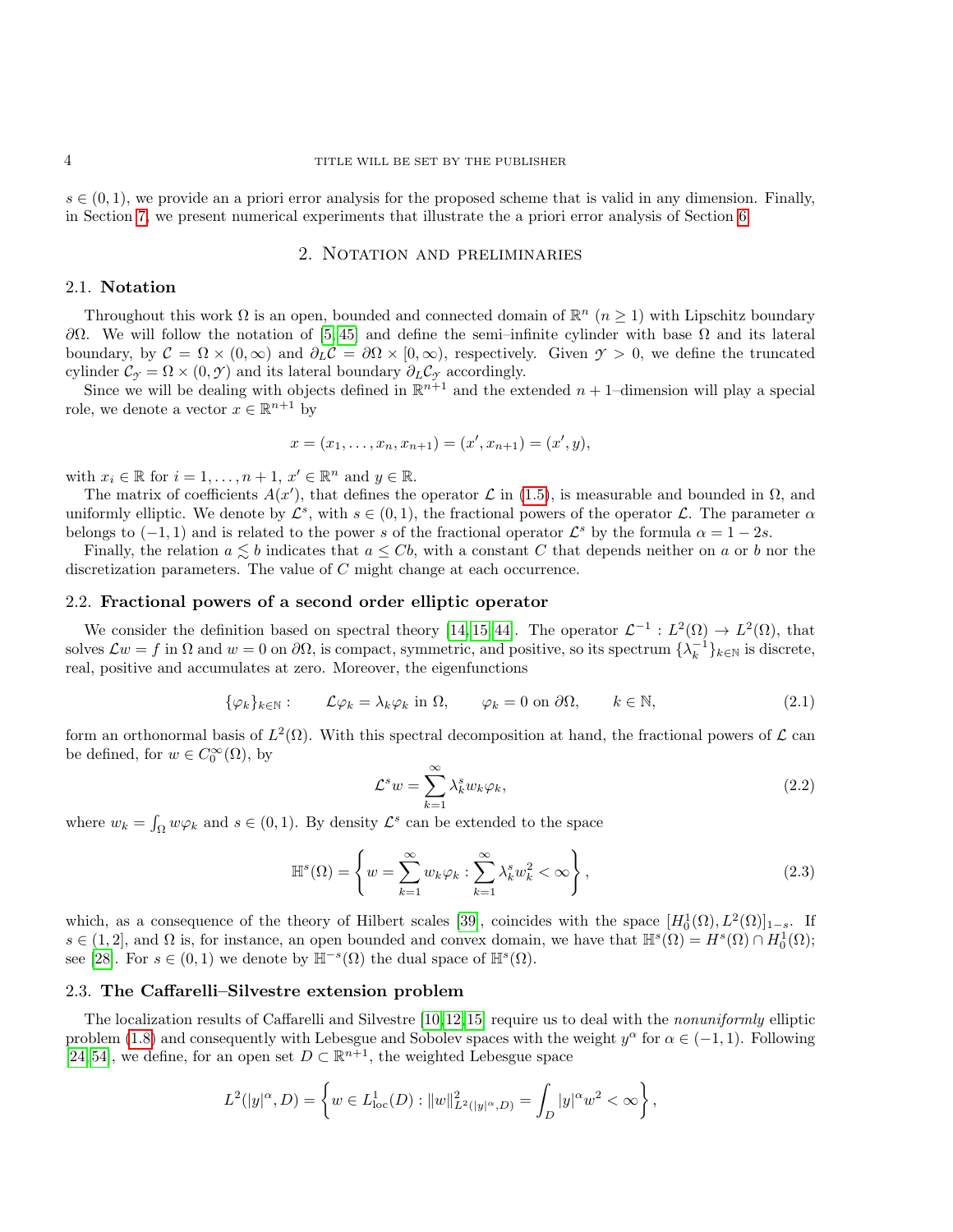and the weighted Sobolev space

$$
H^{1}(|y|^{\alpha}, D) = \left\{ w \in L^{2}(|y|^{\alpha}, D) : ||w||_{H^{1}(|y|^{\alpha}, D)} < \infty \right\},\
$$

where

<span id="page-4-0"></span>
$$
||w||_{H^1(|y|^{\alpha},D)} = \left(||w||^2_{L^2(|y|^{\alpha},D)} + ||\nabla w||^2_{L^2(|y|^{\alpha},D)}\right)^{\frac{1}{2}}.
$$
\n(2.4)

Since  $\alpha = 1 - 2s \in (-1, 1)$ , we have that  $|y|^{\alpha}$  belongs to the Muckenhoupt class  $A_2(\mathbb{R}^{n+1})$  [\[24,](#page-27-15) [27,](#page-27-16) [30,](#page-27-17) [42,](#page-28-10) 54. Consequently,  $H^1(|y|^\alpha, D)$  endowed with the norm  $(2.4)$  is Hilbert and  $C^\infty(D) \cap H^1(|y|^\alpha, D)$  is dense in  $H^1(|y|^\alpha, D)$  (cf. [\[54,](#page-28-9) Proposition 2.1.2, Corollary 2.1.6], [\[37\]](#page-27-18) and [\[30,](#page-27-17) Theorem 1]). For convenience, we recall the definition of the Muckenhoupt class  $A_2$  [\[42,](#page-28-10) [54\]](#page-28-9).

**Definition 2.1** (Muckenhoupt class  $A_2$ ). Let  $\omega$  be a weight, that is  $\omega \in L^1_{loc}(\mathbb{R}^n)$  and  $\omega > 0$  a.e. in  $\mathbb{R}^n$  with  $n \geq 1$ . We say that  $\omega \in A_2(\mathbb{R}^n)$  if

$$
C_{2,\omega} = \sup_{B} \left( \oint_{B} \omega \right) \left( \oint_{B} \omega^{-1} \right) < \infty,
$$

where the supremum is taken over all balls  $B$  in  $\mathbb{R}^n$ .

We now define the suitable weighted Sobolev space to analyze problem  $(1.8)$ :

$$
\mathring{H}_L^1(y^\alpha, C) = \left\{ w \in H^1(y^\alpha, C) : w = 0 \text{ on } \partial_L C \right\}.
$$

On this space, we have the following *weighted Poincaré inequality* 

<span id="page-4-2"></span>
$$
||w||_{L^{2}(y^{\alpha}, \mathcal{C})} \lesssim ||\nabla w||_{L^{2}(y^{\alpha}, \mathcal{C})} \quad \forall w \in \mathring{H}_{L}^{1}(y^{\alpha}, \mathcal{C});
$$
\n(2.5)

see [\[44,](#page-28-4) inequality (2.21)]. Consequently, the seminorm on  $\mathring{H}_L^1(y^\alpha, \mathcal{C})$  is equivalent to the norm [\(2.4\)](#page-4-0). For  $w \in H^1(y^\alpha, \mathcal{C})$ ,  $\text{tr}_\Omega w$  denotes its trace onto  $\Omega \times \{0\}$ . We recall that, for  $\alpha = 1 - 2s$ , [\[44,](#page-28-4) Proposition 2.5] yields

<span id="page-4-1"></span>
$$
\operatorname{tr}_{\Omega} \mathring{H}_L^1(y^{\alpha}, \mathcal{C}) = \mathbb{H}^s(\Omega), \qquad \|\operatorname{tr}_{\Omega} w\|_{\mathbb{H}^s(\Omega)} \le C_{\operatorname{tr}_{\Omega}} \|w\|_{\mathring{H}_L^1(y^{\alpha}, \mathcal{C})}. \tag{2.6}
$$

The weak formulation of problem [\(1.8\)](#page-2-0) thus reads as follows: Find  $\mathscr{U} \in \overset{\circ}{H}_{L}^{1}(y^{\alpha}, \mathcal{C})$  such that

<span id="page-4-3"></span>
$$
a(\mathscr{U}, \phi) = \langle z, \operatorname{tr}_{\Omega} \phi \rangle_{\mathbb{H}^{-s}(\Omega) \times \mathbb{H}^s(\Omega)} \quad \forall \phi \in \mathring{H}_L^1(y^\alpha, \mathcal{C}), \tag{2.7}
$$

where, for  $w, \phi \in \mathring{H}_L^1(y^\alpha, \mathcal{C})$ , the bilinear form a is defined by

<span id="page-4-5"></span>
$$
a(w, \phi) = \frac{1}{d_s} \int_{\mathcal{C}} y^{\alpha} \mathbf{A}(x) \nabla w \cdot \nabla \phi,
$$
\n(2.8)

and  $\langle \cdot, \cdot \rangle_{\mathbb{H}^{-s}(\Omega) \times \mathbb{H}^{s}(\Omega)}$  denotes the duality pairing between  $\mathbb{H}^{s}(\Omega)$  and  $\mathbb{H}^{-s}(\Omega)$  which, as a consequence of  $(2.6)$ , is well defined. We recall that the matrix of coefficients  $\mathbf{A}(x', y) = \text{diag}\{A(x'), 1\}$  for all  $(x', y) \in \mathcal{C}$ .

The conditions on A and [\(2.5\)](#page-4-2) imply that a is bounded and coercive in  $\mathring{H}_L^1(y^\alpha, \mathcal{C})$ . Consequently, the wellposedness of [\(2.7\)](#page-4-3) follows from the Lax–Milgram Lemma. In the manuscript, we will use repeatedly that  $a(w, w)^{1/2}$  is a norm equivalent to [\(2.4\)](#page-4-0). We present the following estimate for problem [\(2.7\)](#page-4-3) [\[15,](#page-27-12) Proposition 2.1]:

<span id="page-4-4"></span>
$$
\|\nabla \mathscr{U}\|_{L^2(\mathscr{Y}^\alpha,\mathcal{C})} \lesssim \|\mathsf{u}\|_{\mathbb{H}^s(\Omega)} \lesssim \|\mathsf{z}\|_{\mathbb{H}^{-s}(\Omega)}.
$$
\n(2.9)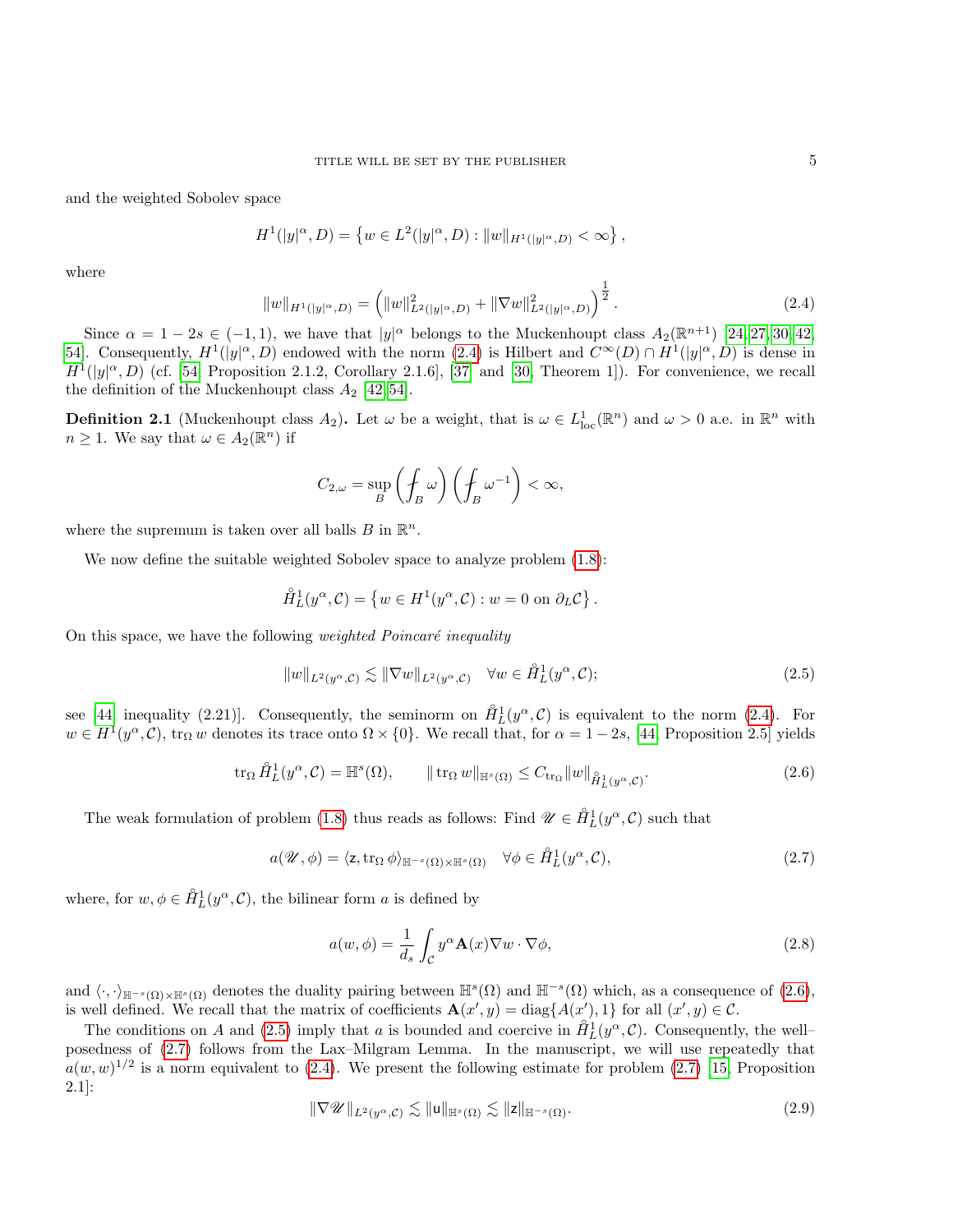We define the *Dirichlet-to-Neumann* operator  $N : \mathbb{H}^s(\Omega) \to \mathbb{H}^{-s}(\Omega)$  by

$$
\mathbb{H}^s(\Omega) \ni \mathsf{u} \longmapsto \mathrm{N}(\mathsf{u}) = \partial_{\nu}^{\alpha} \mathscr{U} \in \mathbb{H}^{-s}(\Omega).
$$

We thus present the Caffarelli–Silvestre extension result [\[12,](#page-27-0) [15,](#page-27-12) [52\]](#page-28-6).

<span id="page-5-1"></span>**Theorem 2.2** (Caffarelli–Silvestre extension result). If  $\mathscr{U} \in \overset{\circ}{H}_{L}^{1}(y^{\alpha}, \mathcal{C})$  and  $u \in \mathbb{H}^{s}(\Omega)$  solve [\(2.7\)](#page-4-3) and [\(1.3\)](#page-1-4) for  $z \in \mathbb{H}^{-s}(\Omega)$ , respectively, then  $u = \text{tr}_{\Omega} \mathscr{U}$  and

$$
d_s \mathcal{L}^s \mathsf{u} = N(\mathsf{u}) = \partial_{\nu}^{\alpha} \mathscr{U} \ \ \text{in} \ \Omega.
$$

## 3. The fractional and extended optimal control problems

<span id="page-5-0"></span>For J defined in [\(1.1\)](#page-0-1), the *fractional optimal control problem* reads as follows: Find min  $J(u, z)$  subject to the fractional state equation [\(1.3\)](#page-1-4) and the control constraints [\(1.4\)](#page-1-0). The set of *admissible controls*  $Z_{ad}$  is defined by

$$
\mathsf{Z}_{\text{ad}} = \{ \mathsf{w} \in L^2(\Omega) : \mathsf{a} \leq \mathsf{w}(x') \leq \mathsf{b}, \text{ a.e. } x' \in \Omega \},
$$

where  $a, b \in \mathbb{R}$  and satisfy  $a < 0 < b$ . The desired state  $u_d \in L^2(\Omega)$  and  $\vartheta > 0$ .

We define the fractional control–to–state map  $\mathbf{S} : \mathbb{H}^{-s}(\Omega) \ni \mathbf{z} \mapsto \mathbf{u} \in \mathbb{H}^{s}(\Omega)$ , where  $\mathbf{u} = \mathbf{u}(\mathbf{z})$  solves [\(1.3\)](#page-1-4). The operator S is linear and, as a consequence of [\(2.9\)](#page-4-4), bounded from  $\mathbb{H}^{-s}(\Omega)$  into  $\mathbb{H}^{s}(\Omega)$ . Given a control  $z \in \mathbb{H}^{-s}(\Omega)$ , we define the fractional adjoint state  $p = p(z) \in \mathbb{H}^{s}(\Omega)$  as  $p = S(u - u_d)$ . With these elements at hand, we recall the following result [\[5,](#page-26-0) Theorem 3.4].

**Theorem 3.1** (existence, uniqueness and optimality conditions). The optimal control problem  $(1.2)$ – $(1.4)$  has a unique optimal solution  $(\bar{\mathbf{u}}, \bar{\mathbf{z}}) \in \mathbb{H}^s(\Omega) \times \mathbb{Z}_{ad}$ . The optimality conditions  $\bar{\mathbf{u}} = \mathbf{S}\bar{\mathbf{z}} \in \mathbb{H}^s(\Omega)$ ,  $\bar{\mathbf{p}} = \mathbf{S}(\bar{\mathbf{u}} - \mathbf{u}_d) \in \mathbb{H}^s(\Omega)$ , and

<span id="page-5-4"></span>
$$
\bar{z} \in \mathsf{Z}_{ad}, \qquad (\vartheta \bar{z} + \bar{p}, z - \bar{z})_{L^2(\Omega)} \ge 0 \quad \forall z \in \mathsf{Z}_{ad} \tag{3.1}
$$

hold. These conditions are necessary and sufficient.

Since the fractional powers of  $\mathcal L$  are non-local operators, the design and analysis of solution techniques for problem  $(1.2)$ – $(1.4)$  is far from trivial. To circumvent such a difficulty, in reference [\[5\]](#page-26-0) the authors invoke the localization results stated in Theorem [2.2](#page-5-1) and propose the following equivalent optimal control problem: Find min  $J(\text{tr}_{\Omega} \mathcal{U}, z)$  subject to the *linear* and *extended* state equation

<span id="page-5-2"></span>
$$
a(\mathscr{U}, \phi) = \langle z, \operatorname{tr}_{\Omega} \phi \rangle_{\mathbb{H}^{-s}(\Omega) \times \mathbb{H}^s(\Omega)} \quad \forall \phi \in \mathring{H}_L^1(y^\alpha, \mathcal{C}) \tag{3.2}
$$

and the control constraints  $z \in Z_{ad}$ ; the bilinear form a is defined as in [\(2.8\)](#page-4-5). We will refer to this problem as the extended optimal control problem. We recall that the trace operator tr<sub>Ω</sub> is defined in Section [2.3.](#page-3-1) The equivalence of the aforementioned optimal control problems follows from [\[5,](#page-26-0) Theorem 3.12]:  $\bar{u}(\bar{z}) = tr_{\Omega} \mathscr{U}(\bar{z}).$ 

We define the extended control-to-state map  $\mathbf{G} : \mathbb{H}^{-s}(\Omega) \ni z \mapsto \text{tr}_{\Omega} \mathscr{U} \in \mathbb{H}^{s}(\Omega)$ , where  $\mathscr{U} = \mathscr{U}(z)$  solves [\(3.2\)](#page-5-2). Invoking Theorem [2.2,](#page-5-1) we conclude that the actions of G and S coincide and then that G is a linear and continuous mapping from  $\mathbb{H}^{-s}(\Omega)$  into  $\mathbb{H}^{s}(\Omega)$ .

We also define the extended adjoint state  $\mathscr{P} = \mathscr{P}(z) \in \hat{H}_L^1(y^\alpha, \mathcal{C})$ , associated to the extended state  $\mathscr{U} =$  $\mathscr{U}(z)$ , as the unique solution to

<span id="page-5-3"></span>
$$
a(\phi, \mathscr{P}) = (\text{tr}_{\Omega} \mathscr{U} - \mathsf{u}_{d}, \text{tr}_{\Omega} \phi)_{L^{2}(\Omega)} \quad \forall \phi \in \mathring{H}_{L}^{1}(y^{\alpha}, \mathcal{C}).
$$
\n(3.3)

With this definition at hand, we present the following result [\[5,](#page-26-0) Theorem 3.11].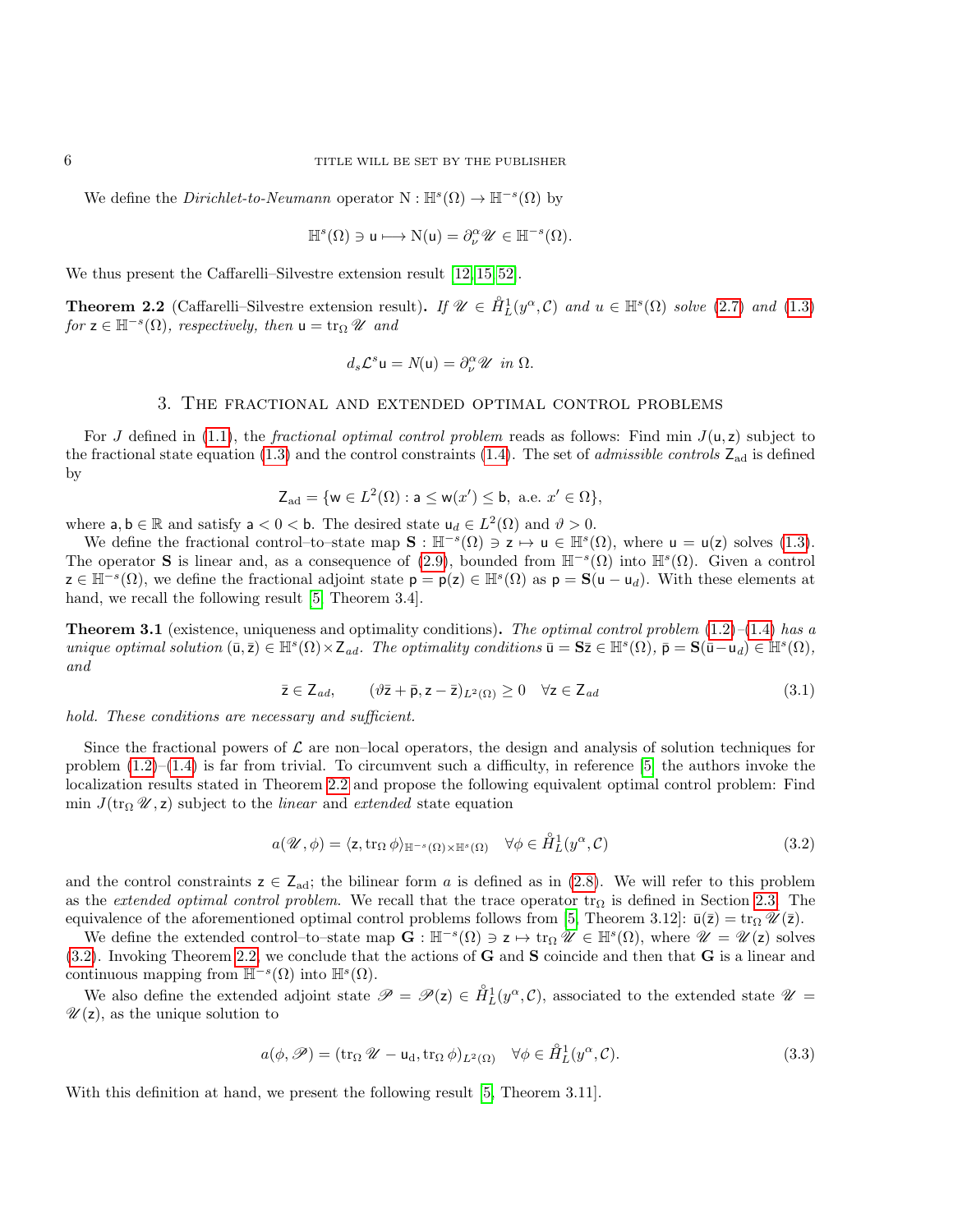**Theorem 3.2** (existence, uniqueness and optimality system). The extended optimal control problem has a unique optimal solution  $(\mathcal{U}, \overline{z})$ . The optimality system

$$
\begin{cases}\n\bar{\mathscr{U}} = \bar{\mathscr{U}}(\bar{z}) \in \mathring{H}_L^1(y^\alpha, \mathcal{C}) \text{ solution to (3.2)},\\ \n\bar{\mathscr{P}} = \bar{\mathscr{P}}(\bar{z}) \in \mathring{H}_L^1(y^\alpha, \mathcal{C}) \text{ solution to (3.3)},\\ \n\bar{z} \in \mathsf{Z}_{ad}, \quad (\text{tr}_\Omega \bar{\mathscr{P}} + \vartheta \bar{z}, z - \bar{z})_{L^2(\Omega)} \ge 0 \quad \forall z \in \mathsf{Z}_{ad},\n\end{cases}
$$

holds. These conditions are necessary and sufficient.

We conclude this section with a representation formula for  $\mathcal U$  that is based on the eigenpairs  $\{\lambda_k, \varphi_k\}$  defined in [\(2.1\)](#page-3-2). Let  $\mathsf{u}(x') = \sum_k \mathsf{u}_k \varphi_k(x')$  be the solution to [\(1.3\)](#page-1-4), then the solution  $\mathscr U$  to problem [\(3.2\)](#page-5-2) can be written as follows:

<span id="page-6-5"></span>
$$
\mathscr{U}(x,t) = \sum_{k=1}^{\infty} \mathsf{u}_k \varphi_k(x') \psi_k(y),\tag{3.4}
$$

where, for  $k \in \mathbb{N}$ ,  $\psi_k$  solves

<span id="page-6-4"></span>
$$
\psi_k'' + \alpha y^{-1} \psi_k' - \lambda_k \psi_k = 0, \quad \psi_k(0) = 1, \quad \psi_k(y) \to 0 \text{ as } y \to \infty.
$$
 (3.5)

If  $s = 1/2$ , then  $\psi_k(y) = e^{-\sqrt{\lambda_k}y}$ . If  $s \in (0,1) \setminus \{1/2\}$  and  $c_s = 2^{1-s}/\Gamma(s)$ , then

$$
\psi_k(y) = c_s \left(\sqrt{\lambda_k}y\right)^s K_s(\sqrt{\lambda_k}y),
$$

where  $K_s$  is the modified Bessel function of the second kind [\[2,](#page-25-2) Chapter 9.6]. We refer the reader to [\[44,](#page-28-4) Section 2.4] and [\[15,](#page-27-12) Proposition 2.1] for details.

### <span id="page-6-0"></span>3.1. Regularity of the fractional optimal control

Since we will be concerned with the approximation of the solution to the extended optimal control problem, it is essential to study the regularity properties of  $(\bar{u}, \bar{p}, \bar{z})$ . To derive such results, we will assume different conditions on the smoothness of the domain  $\Omega$  and the matrix of coefficients A defining L in [\(1.5\)](#page-1-3); we will be precise regarding these assumptions when is needed. We start by recalling the results of Lemma 3.5 in [\[5\]](#page-26-0).

<span id="page-6-1"></span>**Lemma 3.3** (regularity of the optimal control). Let  $\bar{z} \in Z_{ad}$  be the fractional optimal control. If  $\Omega$  is convex,  $A \in C^{0,1}(\bar{\Omega})$ ,  $\mathsf{u}_d \in \mathbb{H}^{1-s}(\Omega)$  and  $\mathsf{a} < 0 < \mathsf{b}$ , then  $\bar{\mathsf{z}} \in H_0^1(\Omega)$ .

We recall the so–called projection formula for the optimal control  $\bar{z}$ . If  $\vartheta > 0$  and  $\bar{p}$  denotes the fractional optimal adjoint state, then the projection formula

<span id="page-6-2"></span>
$$
\bar{\mathsf{z}}(x') = \operatorname{proj}_{[\mathsf{a},\mathsf{b}]} \left( -\frac{1}{\vartheta} \bar{\mathsf{p}}(x') \right) \tag{3.6}
$$

is equivalent to [\(3.1\)](#page-5-4), where  $proj_{[a,b]}(v) = \min\{b, \max\{a, v\}\}$ ; see [\[53,](#page-28-11) Section 2.8]. We comment on the assumption  $a < 0 < b$  of Lemma [3.3:](#page-6-1) the bootstrap argument developed in the proof of Lemma 3.5 in [\[5\]](#page-26-0) relies on the projection formula [\(3.6\)](#page-6-2) and thus requires the assumption  $a < 0 < b$  in order to preserve the boundary values of  $\bar{z} \in \mathbb{H}^s(\Omega)$ . We refer the reader to the proof of [\[5,](#page-26-0) Lemma 3.5] for details.

On the basis of the projection formula [\(3.6\)](#page-6-2) we derive the following regularity properties, on Sobolev spaces, for  $\bar{z}$  and  $\bar{p}$ .

<span id="page-6-3"></span>**Lemma 3.4** (regularity of the optimal state and adjoint state). If  $u_d \in H^{1-s}(\Omega)$ ,  $\Omega$  is convex,  $a < 0 < b$ , and  $A \in C^{0,1}(\overline{\Omega})$ , then  $\overline{\mathbf{u}} \in \mathbb{H}^{\kappa}(\overline{\Omega})$  for  $\kappa = \min\{1+2s,2\}$ . In addition, if  $\mathbf{u}_d \in H_0^1(\Omega)$ , then  $\overline{\mathbf{p}} \in \mathbb{H}^{\kappa}(\Omega)$  for  $\kappa = \min\{1 + 2s, 2\}.$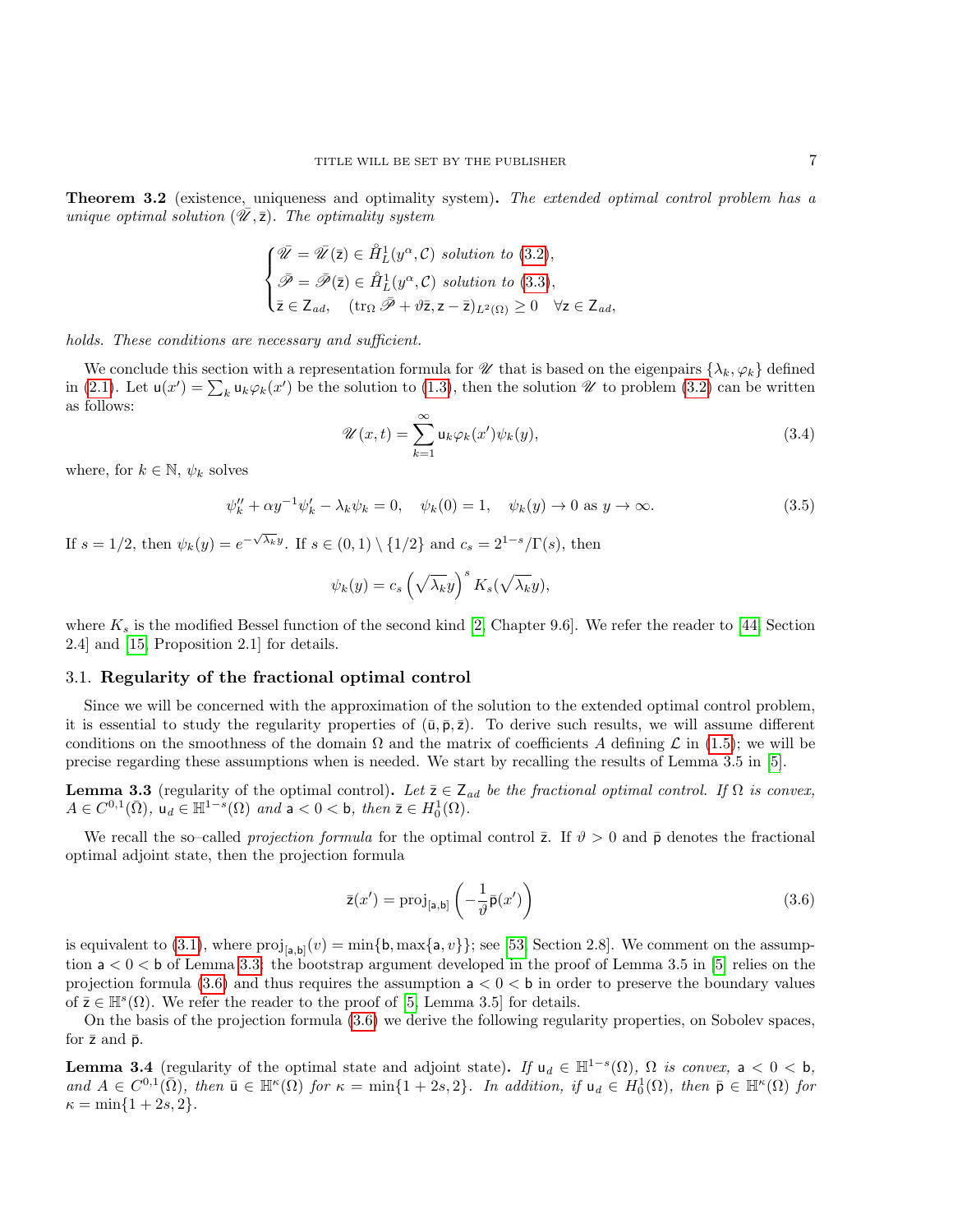*Proof.* An application of Lemma [3.3](#page-6-1) yields  $\bar{z} \in H_0^1(\Omega)$ . Then, since  $\Omega$  is convex, we invoke the fact that  $\mathcal{L}^s$  is a pseudodifferential operator of order 2s and Theorem 3.2.1.2 in [\[31\]](#page-27-19), to conclude that  $\bar{u}$ , the solution to problem [\(1.3\)](#page-1-4), belongs to  $\mathbb{H}^{\kappa}(\Omega)$ , where  $\kappa = \min\{1+2s, 2\}$ . If  $u_d \in H_0^1(\Omega)$ , we have that  $\bar{u} - u_d \in H_0^1(\Omega)$  and then a similar argument shows that the optimal adjoint state  $\bar{\mathsf{p}} \in \mathbb{H}^{\kappa}(\Omega)$ .  $(\Omega)$ .

In Section [6](#page-16-0) we will propose a numerical scheme to approximate the solution to  $(1.2)$ – $(1.4)$  and also provide an priori error analysis for it. The latter is based on Hölder–regularity results for the optimal control  $\bar{z}$ . In order to obtain such results, we invoke the recent global regularity estimates for the solution u to problem [\(1.3\)](#page-1-4) derived by Caffarelli and Stinga in [\[14\]](#page-27-1). These estimates assume some suitable smoothness properties on z, the domain  $\Omega$  and the matrix A. Since, in our setting, we have that  $z \in Z_{ad} \subset L^{\infty}(\Omega)$ , such estimates can be adapted to obtain the following results; see also [\[15,](#page-27-12) Lemma 2.10] and [\[8,](#page-26-3) Proposition 5.2].

<span id="page-7-0"></span>**Lemma 3.5** (global regularity for u). Let u be the solution to [\(1.3\)](#page-1-4) with  $z \in L^{\infty}(\Omega)$ . If  $s \in (0, \frac{1}{2})$ ,  $\Omega$  is a  $C^1$ domain and  $A \in C(\overline{\Omega})$ , then  $\mathsf{u} \in C^{0,2s}(\overline{\Omega})$ , and

<span id="page-7-1"></span>
$$
[\mathsf{u}]_{C^{0,2s}(\bar{\Omega})} \lesssim \|\mathsf{u}\|_{\mathbb{H}^s(\Omega)} + \|z\|_{L^\infty(\Omega)}.
$$
\n
$$
(3.7)
$$

On the other hand, if  $s \in (\frac{1}{2}, 1)$ ,  $\Omega$  is a  $C^{1,2s-1}$  domain and  $A \in C^{0,2s-1}(\overline{\Omega})$ , then  $\mathsf{u} \in C^{1,2s-1}(\overline{\Omega})$  and

$$
[\mathsf{u}]_{C^{1,2s-1}(\bar{\Omega})}\lesssim \|\mathsf{u}\|_{\mathbb{H}^s(\Omega)}+\|\mathsf{z}\|_{L^\infty(\Omega)}.
$$

When  $s = \frac{1}{2}$ , it is not completely evident how to adapt the techniques developed in [\[14\]](#page-27-1) to derive regularity results for the solution u under the assumption that  $z \in L^{\infty}(\Omega)$ . For this reason, we conjecture the following regularity property: If  $s = \frac{1}{2}$ ,  $\Omega$  is a  $C^1$  domain,  $A \in C(\overline{\Omega})$  and  $z \in L^{\infty}(\Omega)$ , then

$$
\mathsf{u} \in C^{0,\theta}(\bar{\Omega})\tag{3.8}
$$

for every  $\theta$  < 1. We now derive the following regularity properties for the fractional optimal state  $\bar{u}$  and the optimal adjoint state  $\bar{p}$ . To accomplish this task, we define

$$
\Lambda(\bar{\mathsf{u}},\bar{\mathsf{p}},\mathsf{u}_d) = \|\bar{\mathsf{u}}\|_{\mathbb{H}^s(\Omega)} + \|\bar{\mathsf{p}}\|_{\mathbb{H}^s(\Omega)} + \|\bar{\mathsf{z}}\|_{L^\infty(\Omega)} + \|\mathsf{u}_d\|_{L^\infty(\Omega)}.
$$

<span id="page-7-4"></span>**Theorem 3.6** (global regularity of  $\bar{u}$  and  $\bar{p}$ ). Let  $u_d \in L^{\infty}(\Omega)$ . If  $s \in (0, \frac{1}{2})$ ,  $\Omega$  is a  $C^1$  domain and  $A \in C(\bar{\Omega})$ , then both  $\bar{u}$  and  $\bar{p}$  belong to  $C^{0,2s}(\bar{\Omega})$ . In addition,

<span id="page-7-2"></span>
$$
[\bar{\mathbf{u}}]_{C^{0,2s}(\bar{\Omega})} + [\bar{\mathbf{p}}]_{C^{0,2s}(\bar{\Omega})} \lesssim \Lambda(\bar{\mathbf{u}}, \bar{\mathbf{p}}, \mathbf{u}_d). \tag{3.9}
$$

On the other hand, if  $s \in (\frac{1}{2}, 1)$ ,  $\Omega$  is a  $C^{1,2s-1}$  domain and  $A \in C^{0,2s-1}(\overline{\Omega})$ , then both  $\overline{u}$  and  $\overline{p}$  belong to  $C^{1,2s-1}(\overline{\Omega})$ . In addition,

<span id="page-7-3"></span>
$$
[\bar{\mathbf{u}}]_{C^{1,2s-1}(\bar{\Omega})} + [\bar{\mathbf{p}}]_{C^{1,2s-1}(\bar{\Omega})} \lesssim \Lambda(\bar{\mathbf{u}}, \bar{\mathbf{p}}, \mathbf{u}_d). \tag{3.10}
$$

In both inequalities the hidden constant is independent of the optimal variables.

*Proof.* Let  $s \in (0, \frac{1}{2})$ . The results of Lemma [3.5](#page-7-0) imply that  $\bar{u} \in C^{0,2s}(\bar{\Omega})$  and that  $(3.7)$  holds. In view of the fact that  $\bar{\mathbf{u}} - \mathbf{u}_d \in \bar{L}^{\infty}(\Omega)$ , we apply, again, the results of Lemma [3.5](#page-7-0) and conclude that  $\bar{\mathbf{p}} \in C^{0,2s}(\bar{\Omega})$ , and

$$
[\mathsf{p}]_{C^{0,2s}(\bar{\Omega})}\lesssim \|\bar{\mathsf{p}}\|_{\mathbb{H}^s(\Omega)}+\|\bar{\mathsf{u}}\|_{L^\infty(\Omega)}+\|\bar{\mathsf{u}}_d\|_{L^\infty(\Omega)}.
$$

This estimate, in view of [\(3.7\)](#page-7-1), allows us to derive [\(3.9\)](#page-7-2). Analogous arguments can be applied to obtain [\(3.10\)](#page-7-3) for  $s \in (\frac{1}{2})$ , 1).

We now present the following improved regularity result for the optimal control  $\bar{z}$ , which shows that, for  $s \in (\frac{1}{2}, 1)$ , and under some suitable assumptions,  $\bar{z} \in C^{0,1}(\bar{\Omega})$ .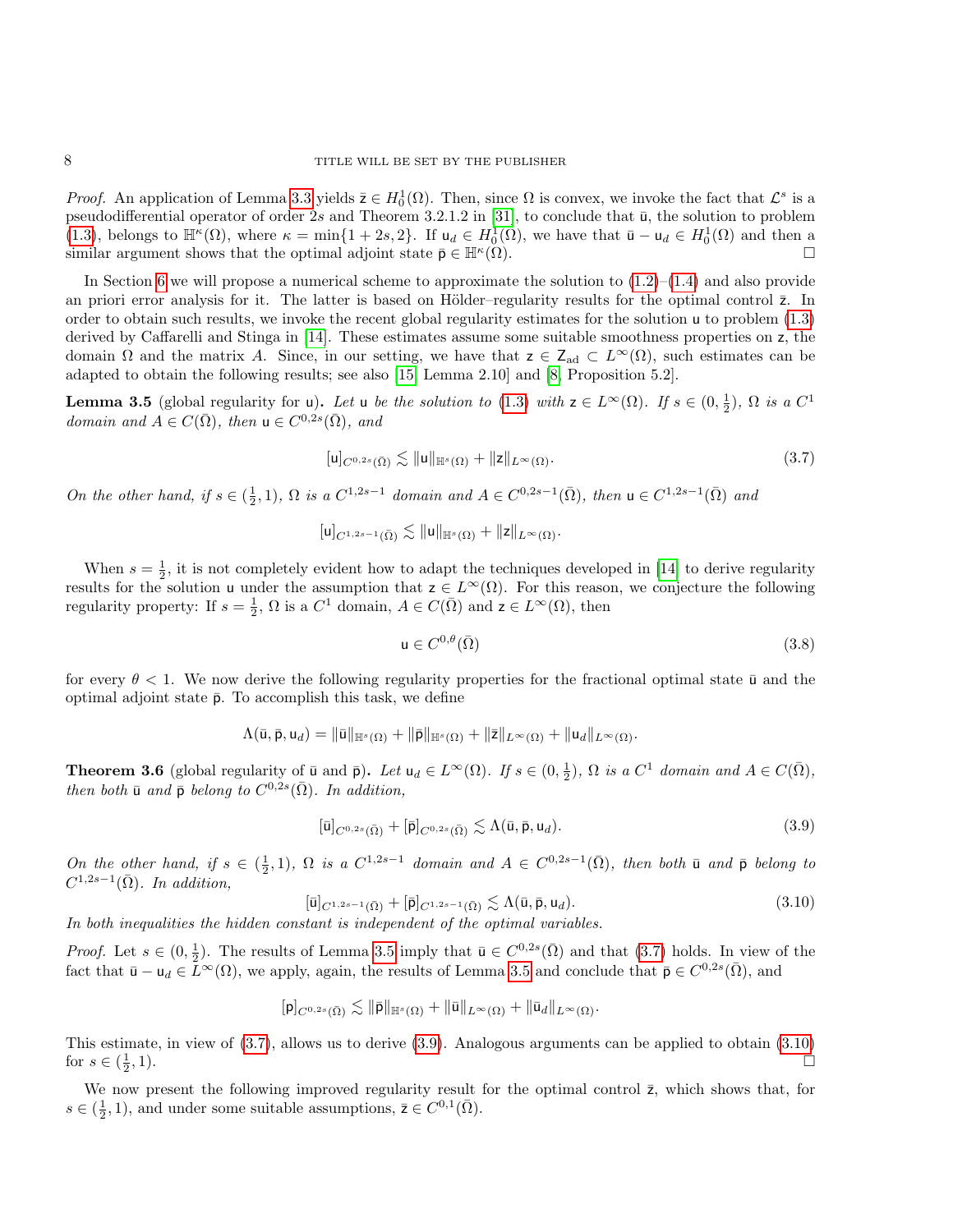<span id="page-8-3"></span>**Theorem 3.7** (global regularity of  $\bar{z}$ ). Let  $u_d \in L^{\infty}(\Omega)$ . If  $s \in (0, \frac{1}{2})$ ,  $\Omega$  is a  $C^1$  domain and  $A \in C(\bar{\Omega})$ , then  $\bar{z} \in C^{0,2s}(\bar{\Omega})$  and

$$
[\bar{z}]_{C^{0,2s}(\bar{\Omega})}\lesssim \|\bar{\mathsf{p}}\|_{\mathbb{H}^s(\Omega)} + \|\bar{\mathsf{u}}\|_{L^\infty(\Omega)} + \|\mathsf{u}_d\|_{L^\infty(\Omega)}.
$$

On the other hand, if  $s \in (\frac{1}{2}, 1)$ ,  $\Omega$  is a  $C^{1,2s-1}$  domain and  $A \in C^{0,2s-1}(\overline{\Omega})$ , then  $\overline{z} \in C^{0,1}(\overline{\Omega})$  and

$$
[\overline{\mathsf{z}}]_{C^{0,1}(\overline{\Omega})}\lesssim \|\overline{\mathsf{p}}\|_{\mathbb{H}^{s}(\Omega)}+\|\overline{\mathsf{u}}\|_{L^{\infty}(\Omega)}+\|\mathsf{u}_{d}\|_{L^{\infty}(\Omega)}.
$$

Proof. The desired regularity results follow from Theorem [3.6](#page-7-4) in conjunction with the fact that the projection formula [\(3.6\)](#page-6-2) maps continuously  $C^{0,\delta}(\bar{\Omega})$  into  $C^{0,\delta}(\bar{\Omega})$  for  $\delta \in (0,1]$ .

We conclude this section with a conjecture regarding the regularity of the optimal control  $\bar{z}$  when  $s = \frac{1}{2}$ . If  $u_d \in L^{\infty}(\Omega)$ ,  $\Omega$  is a  $C^1$  domain and  $A \in C(\overline{\Omega})$ , then

$$
\bar{z} \in C^{0,\theta}(\bar{\Omega})\tag{3.11}
$$

<span id="page-8-0"></span>for every  $\theta < 1$ .

# 4. The truncated optimal control problem

The state equation [\(3.2\)](#page-5-2) of the extended optimal control problem is posed on the semi–infinite domain  $C = \Omega \times (0, \infty)$ . Therefore, it cannot be directly approximated with finite–element–like techniques. However, since the solution to [\(3.2\)](#page-5-2) decays exponentially in y [\[44,](#page-28-4) Proposition 3.1], by truncating C to  $\mathcal{C}_{\gamma} = \Omega \times (0, \gamma)$ , for a suitable truncation parameter  $\gamma \geq 1$ , and setting a homogeneous Dirichlet condition on  $y = \gamma$ , we only incur in an exponentially small error in terms of  $\mathcal{Y}$  [\[5,](#page-26-0) Lemma 4.6]. We briefly review the results of [\[5,](#page-26-0) Section 4]. To do this, we define

$$
\mathring{H}_L^1(y^\alpha, \mathcal{C}_{\mathcal{Y}}) := \left\{ v \in H^1(y^\alpha, \mathcal{C}_{\mathcal{Y}}) : v = 0 \text{ on } \partial_L \mathcal{C}_{\mathcal{Y}} \cup \Omega \times \{\mathcal{Y}\} \right\}.
$$

Then, the truncated optimal control problem reads as follows: Find min  $J(\text{tr}_\Omega v, r)$  subject to the truncated state equation

<span id="page-8-1"></span>
$$
a_{\mathcal{F}}(v,\phi) = \langle r, \operatorname{tr}_{\Omega} \phi \rangle_{\mathbb{H}^{-s}(\Omega) \times \mathbb{H}^{s}(\Omega)} \quad \forall \phi \in \mathring{H}^{1}_{L}(y^{\alpha}, \mathcal{C}_{\mathcal{F}})
$$
\n
$$
\in \mathbf{Z} \quad \text{The bilinear form } a_{\mathcal{F}} \text{ is defined by} \tag{4.1}
$$

and the control constraints  $r \in Z_{ad}$ . The bilinear form  $a_{\mathcal{I}}$  is defined by

<span id="page-8-4"></span>
$$
a_{\mathcal{I}}(w,\phi) = \frac{1}{d_s} \int_{\mathcal{C}_{\mathcal{I}}} y^{\alpha} \mathbf{A}(x) \nabla w \cdot \nabla \phi \quad \forall w, \phi \in \mathring{H}_L^1(y^{\alpha}, \mathcal{C}_{\mathcal{I}}). \tag{4.2}
$$

We define the truncated control–to–state map  $\mathbf{H} : \mathbb{H}^{-s}(\Omega) \ni \mathbf{r} \mapsto \text{tr}_{\Omega} v \in \mathbb{H}^{s}(\Omega)$ , where  $v = v(\mathbf{r})$  denotes the unique solution to  $(4.1)$ . The map  $H$  is linear and continuous; see [\[15,](#page-27-12) Proposition 2.1]. With this operator at hand, we define the reduced cost functional  $j : \mathsf{Z}_{ad} \ni \mathsf{r} \mapsto j(\mathsf{r}) \in \mathbb{R}$  by

<span id="page-8-5"></span>
$$
j(\mathbf{r}) = J(\mathbf{r}, \mathbf{H}\mathbf{r}),\tag{4.3}
$$

which is continuous and convex. In addition, the quadratic structure of j implies that  $j''(\mathbf{q})(\mathbf{r},\mathbf{r})$  does not depend on q and is positive definite, that is

$$
j''(\mathsf{q})(\mathsf{r},\mathsf{r}) \ge \vartheta \|\mathsf{r}\|_{L^2(\Omega)}^2 \quad \forall \mathsf{r} \in L^2(\Omega).
$$

The truncated adjoint state  $p = p(r) \in \hat{H}_L^1(y^\alpha, \mathcal{C}_{\mathcal{Y}})$ , associated with the extended state  $v = v(r)$ , is defined as the unique solution to

<span id="page-8-2"></span>
$$
a_{\mathcal{I}}(\phi, p) = (\text{tr}_{\Omega} v - \mathsf{u}_{\mathrm{d}}, \text{tr}_{\Omega} \phi)_{L^{2}(\Omega)} \qquad \forall \phi \in \mathring{H}_{L}^{1}(y^{\alpha}, \mathcal{C}_{\mathcal{I}}). \tag{4.4}
$$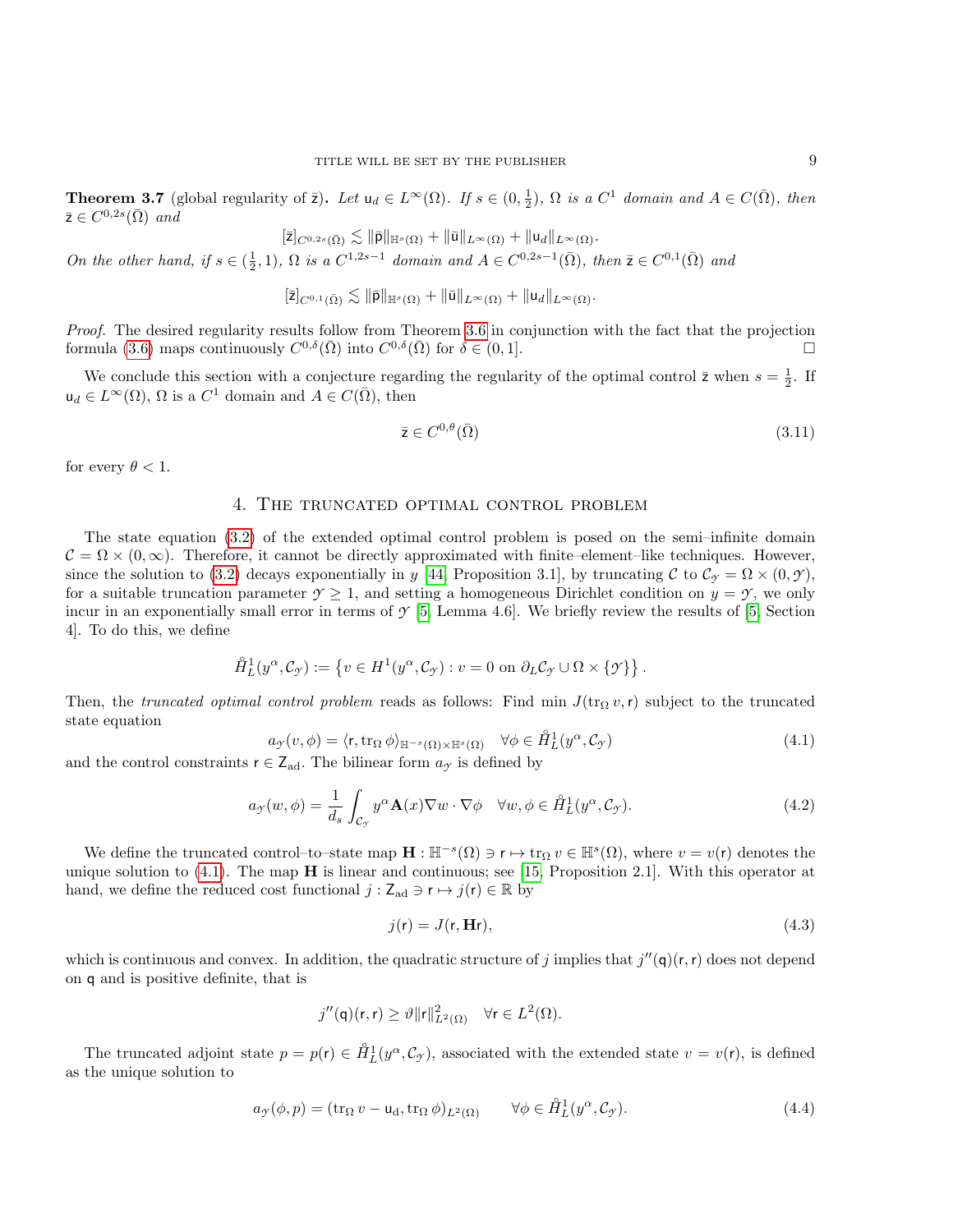We then have the following result [\[5,](#page-26-0) Theorem 4.5].

Theorem 4.1 (existence, uniqueness and optimality system). The truncated optimal control problem has a unique solution  $(\bar{v},\bar{r})$ . The optimality system

<span id="page-9-3"></span>
$$
\begin{cases}\n\bar{v} = \bar{v}(\bar{r}) \in \mathring{H}_L^1(y^\alpha, C_\gamma) \text{ solution to (4.1)},\\ \n\bar{p} = \bar{p}(\bar{r}) \in \mathring{H}_L^1(y^\alpha, C_\gamma) \text{ solution to (4.4)},\\ \n\bar{r} \in Z_{ad}, \quad (\text{tr}_\Omega \bar{p} + \vartheta \bar{r}, r - \bar{r})_{L^2(\Omega)} \ge 0 \quad \forall r \in Z_{ad},\n\end{cases}
$$
\n(4.5)

holds. These conditions are necessary and sufficient.

The following exponential approximation properties follow from [\[5,](#page-26-0) Lemma 4.6].

<span id="page-9-2"></span>Lemma 4.2 (exponential convergence). If  $(\bar{\mathscr{U}}, \bar{z}) \in \mathring{H}_L^1(y^\alpha, \mathcal{C}) \times \mathbb{H}^s(\Omega)$  and  $(\bar{v}, \bar{r}) \in \mathring{H}_L^1(y^\alpha, \mathcal{C}_{\gamma}) \times \mathbb{H}^s(\Omega)$  solve the extended and truncated optimal control problems, respectively, then

$$
\|\bar{\mathsf{z}} - \bar{\mathsf{r}}\|_{L^2(\Omega)} \lesssim e^{-\sqrt{\lambda_1}\mathfrak{H}/4} \left( \|\bar{\mathsf{r}}\|_{L^2(\Omega)} + \|\mathsf{u}_d\|_{L^2(\Omega)} \right),
$$
  

$$
\|\nabla \left( \bar{\mathscr{U}} - \bar{v} \right)\|_{L^2(\mathcal{Y}^\alpha, \mathcal{C})} \lesssim e^{-\sqrt{\lambda_1}\mathcal{Y}/4} \left( \|\bar{\mathsf{r}}\|_{L^2(\Omega)} + \|\mathsf{u}_d\|_{L^2(\Omega)} \right),
$$

where  $\lambda_1$  denotes the first eigenvalue of the operator  $\mathcal{L}$ .

We conclude this section with the following regularity result for the truncated optimal control  $\bar{r}$  and the truncated optimal adjoint state tr<sub>0</sub> $\bar{p}$ .

<span id="page-9-1"></span>**Proposition 4.1** (Sobolev–regularity of  $\bar{r}$  and  $\text{tr}_{\Omega} \bar{p}$ ). Let  $\bar{r} \in Z_{ad}$  be the truncated optimal control,  $\Omega$  be a convex domain and  $A \in C^{0,1}(\overline{\Omega})$ . If  $a < 0 < b$  and  $u_d \in \mathbb{H}^{1-s}(\Omega)$ , then  $\overline{r} \in H_0^1(\Omega)$  and  $tr_\Omega \overline{v} \in \mathbb{H}^{\kappa}(\Omega)$ , where  $\kappa = \min\{1+2s, 2\}.$  If, in addition,  $u_d \in H_0^1(\Omega)$ , then  $\operatorname{tr}_\Omega \bar{p} \in \mathbb{H}^\kappa(\Omega)$ .

*Proof.* The techniques of [\[45,](#page-28-0) Remark 25] allow us to transfer the regularity results of Lemmas [3.3](#page-6-1) and [3.4](#page-6-3) to  $\bar{r}$ and tr<sub>Ω</sub>  $\bar{p}$ , respectively. To elucidate these results, we write, in view of separation of variables, a representation formula for the solution to [\(4.1\)](#page-8-1):  $v(x', y) = \sum_k v_k \varphi_k(x') \chi_k(y)$ , where  $\chi_k$  solves

$$
\chi_k'' + \alpha y^{-1} \chi_k' - \lambda_k \chi_k = 0, \quad \chi_k(0) = 1, \quad \chi_k(\mathcal{Y}) = 0,
$$
\n(4.6)

and  $\{\varphi_k\}$  denote the eigenfunctions of the operator  $\mathcal{L}$ ; compare with [\(3.5\)](#page-6-4). If  $I_s$  and  $K_s$  denote the modified Bessel functions of first and second kind [\[2,](#page-25-2) Section 9.6], then

$$
\chi_k(y) = \left(\sqrt{\lambda_k}y\right)^s \left(a_{k,s}K_s(\sqrt{\lambda_k}y) + b_{k,s}I_s(\sqrt{\lambda_k}y)\right).
$$

The arguments of [\[45,](#page-28-0) Remark 25] thus reveal that  $b_{k,s} = -c_s K_s(\sqrt{\lambda_k} \mathcal{Y}) I_s(\sqrt{\lambda_k} \mathcal{Y})^{-1}$  and that  $a_{k,s} = c_s =$  $2^{1-s}/\Gamma(s)$ . Define  $e_{k,s} = 2^{1-s}b_{k,s}/\Gamma(s)$ . Then, in view of the properties of the Bessel functions we conclude that  ${e_{k,s}}$  decays exponentially to 0 as  $k \uparrow \infty$ , and in addition, that

$$
-\lim_{y\downarrow 0} y^{\alpha} v_y(x', y) = \sum_{k=1}^{\infty} \lambda_k^s (d_s - e_{k,s}) v_k \varphi(x'),
$$

where  $d_s = 2^{\alpha} \Gamma(s)/\Gamma(1-s)$ . Since  $\bar{v}$  solves problem [\(4.1\)](#page-8-1), these arguments show that  $\text{tr}_{\Omega} \bar{v}$  solves the following fractional PDE:

<span id="page-9-0"></span>
$$
\mathfrak{L}^s \operatorname{tr}_{\Omega} \bar{v} = \bar{\mathsf{r}},\tag{4.7}
$$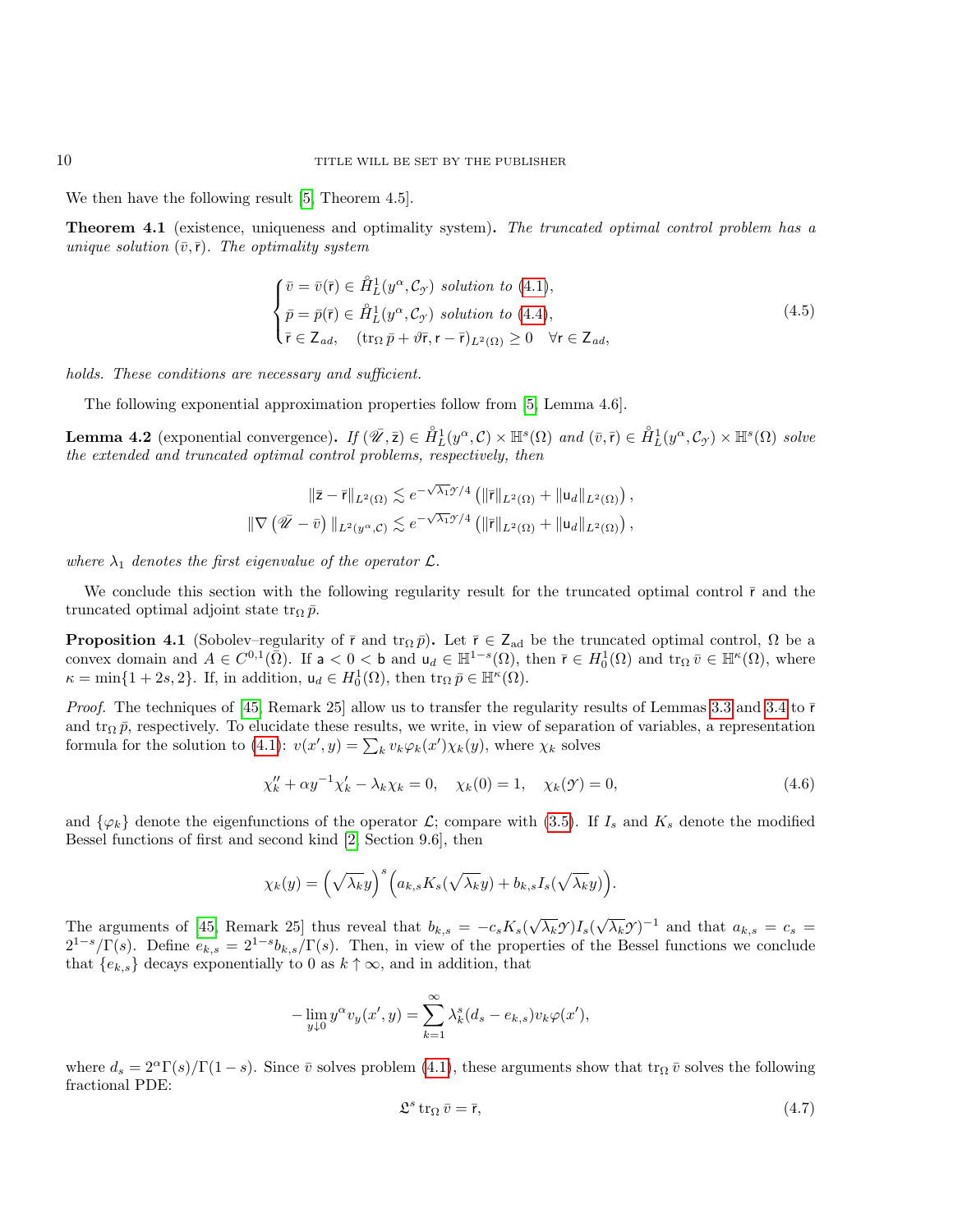where, for  $w \in C_0^{\infty}(\Omega)$  and  $s \in (0,1)$ , the fractional operator  $\mathfrak{L}^s$  is defined by

$$
\mathfrak{L}^s w = \sum_{k=1}^{\infty} \lambda_k^s w_k (1 - e_{k,s} d_s^{-1});
$$

compare with [\(2.2\)](#page-3-3). Since  ${e_k}_s$  decays exponentially to 0 as  $k \uparrow \infty$ , in particular is uniformly bounded, and then, we can extend the operator  $\mathfrak{L}^s$  to the space  $\mathbb{H}^s(\Omega)$  defined by [\(2.3\)](#page-3-4). We can thus proceed, on the basis of [\(4.7\)](#page-9-0), as in the proof of Lemma 3.5 in [\[5\]](#page-26-0) to derive that  $\bar{r} \in H_0^1(\Omega)$ . In view of this result, the arguments of Lemma [3.4](#page-6-3) can be applied to derive that  $\operatorname{tr}_{\Omega} \bar{p} \in \mathbb{H}^{\kappa}(\Omega)$  for  $\kappa = \min\{1+2s,2\}$ . For brevity we skip the details.  $\Box$ 

The regularity properties derived by Caffarelli and Stinga in [\[14\]](#page-27-1) for u, the solution to [\(1.3\)](#page-1-4), are based on the fact that  $u = \text{tr}_{\Omega} \mathscr{U}$  and that  $\mathscr{U}$  solves [\(3.2\)](#page-5-2); see the proof of [\[14,](#page-27-1) Theorem 6.1]. In fact, since these arguments rely on the structure of the operator involved in the extension problem and are local in the extended dimension, they can also be applied to derive regularity properties for  $tr_{\Omega} v$ , where v solves [\(4.1\)](#page-8-1). This, on the basis of Theorem [3.7,](#page-8-3) provides the following Hölder regularity results for the truncated optimal control  $\bar{r}$ .

<span id="page-10-1"></span>**Proposition 4.2** (Hölder–regularity of  $\bar{r}$ ). Let  $\bar{r} \in Z_{ad}$  be the truncated optimal control. Let  $u_d \in L^{\infty}(\Omega)$ ,  $\Omega$  be a  $C^1$  domain and  $A \in C(\overline{\Omega})$ . In addition, if for  $s \in (\frac{1}{2}, 1)$ , we have that  $\Omega$  is a  $C^{1,2s-1}$  domain and  $A \in C^{0,2s-1}(\overline{\Omega}), \text{ then}$ 

<span id="page-10-5"></span>
$$
\bar{\mathsf{r}} \in C^{0.2s}(\bar{\Omega}) \text{ for } s \in \left(0, \frac{1}{2}\right), \quad \text{and} \quad \bar{\mathsf{r}} \in C^{0,1}(\bar{\Omega}) \text{ for } s \in \left(\frac{1}{2}, 1\right). \tag{4.8}
$$

For  $s = \frac{1}{2}$ , we conjecture the following regularity result. If  $u_d \in L^{\infty}(\Omega)$ ,  $\Omega$  is a  $C^1$  domain and  $A \in C(\overline{\Omega})$ , then

<span id="page-10-2"></span>
$$
\bar{\mathbf{r}} \in C^{0,\theta}(\bar{\Omega})\tag{4.9}
$$

for every  $\theta < 1$ .

# 5. A finite element method for the state equation

<span id="page-10-0"></span>In the next section we will propose a fully discrete scheme to approximate the solution to  $(1.2)$ – $(1.4)$ . The analysis relies, first, on the localization results of Section [3,](#page-5-0) and second, on finite element approximation techniques for solving  $(4.1)$  on *curved domains*; the later being an extension of the results of [\[44\]](#page-28-4). The analysis on curved domains is motivated by the fact that the error analysis of Section [6](#page-16-0) is based on the regularity results of Section [4,](#page-8-0) that in turn rely on smoothness properties of Ω. We also comment that such analysis is not trivial, since involves anisotropic meshes in the extended dimension and the nonuniform coefficient  $y^{\alpha}$  $(\alpha = 1 - 2s \in (-1, 1))$ , which degenerates  $(s < 1/2)$  or blows up  $(s > 1/2)$ .

It is thus instructive to review the results of [\[44\]](#page-28-4), which assume that  $\Omega$  is a convex polytopal subset of  $\mathbb{R}^n$  $(n \geq 1)$  with boundary  $\partial\Omega$ . To do this, we start by recalling the regularity properties of  $\mathcal U$  and v, solutions to [\(3.2\)](#page-5-2) and [\(4.1\)](#page-8-1), respectively. The second order regularity of  $\mathscr U$  is much worse in the extended direction. In fact [\[44,](#page-28-4) Theorem 2.7] (see [\[45,](#page-28-0) Remark 25] for v) yields

$$
\|\Delta_{x'}\mathscr{U}\|_{L^{2}(y^{\alpha},\mathcal{C})}+\|\partial_{y}\nabla_{x'}\mathscr{U}\|_{L^{2}(y^{\alpha},\mathcal{C})}\lesssim\|f\|_{\mathbb{H}^{1-s}(\Omega)},\tag{5.1}
$$

<span id="page-10-4"></span><span id="page-10-3"></span>
$$
\|\mathscr{U}_{yy}\|_{L^2(y^\beta,\mathcal{C})} \lesssim \|f\|_{L^2(\Omega)},\tag{5.2}
$$

with  $\beta > 2\alpha + 1$ . These regularity estimates have important consequences in the design of efficient numerical techniques to solve [\(4.1\)](#page-8-1); they suggest that *graded* meshes in the extended  $(n + 1)$ –dimension must be used.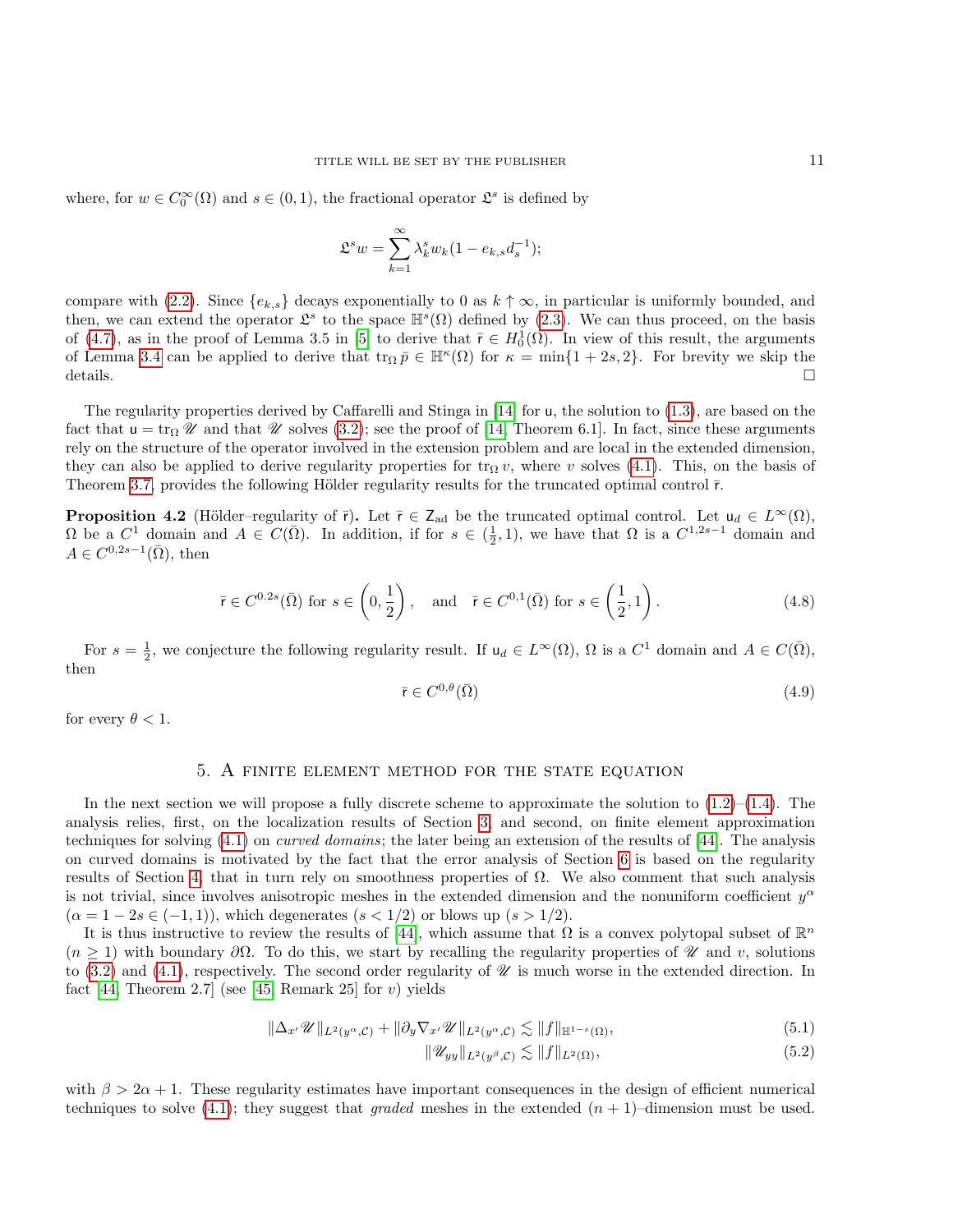We recall the construction of the family of meshes  $\{\mathcal{T}_{\gamma}\}\;$  over  $\mathcal{C}_{\gamma}\;$  used in [\[5,](#page-26-0)45]. First, we consider a partition  $\mathcal{I}_{\gamma}$  of the interval  $[0, \gamma]$  with mesh points

$$
y_k = k^{\gamma} M^{-\gamma} \mathcal{Y}, \quad k = 0, \dots, M,
$$
\n
$$
(5.3)
$$

where  $\gamma > 3/(1-\alpha) = 3/(2s) > 1$ . Second, we consider  $\mathcal{T} = \{K\}$  to be a conforming mesh of  $\Omega$ , where  $K \subset \mathbb{R}^n$ is an element that is isoparametrically equivalent either to the unit cube  $[0,1]^n$  or the unit simplex in  $\mathbb{R}^n$ . We denote by  $\mathbb{T}_\Omega$  the collection of all conforming refinements of an original mesh  $\mathscr{T}^0$ . We assume that  $\mathbb{T}_\Omega$  is shape regular [\[19\]](#page-27-20). We then construct a mesh  $\mathcal{T}_{\gamma}$  over  $\mathcal{C}_{\gamma}$  as the tensor product triangulation of  $\mathcal{T} \in \mathbb{T}_{\Omega}$  and  $\mathcal{I}_{\gamma}$ . We denote by  $\mathbb T$  the set of all the meshes obtained with this procedure, and recall that  $\mathbb T$  satisfies the following weak shape regularity condition: If  $T_1 = K_1 \times I_1$  and  $T_2 = K_2 \times I_2 \in \mathcal{T}_{\gamma}$  have nonempty intersection, then there exists a positive constant  $\sigma_{\gamma}$  such that

$$
h_{I_1}h_{I_2}^{-1} \le \sigma_{\mathcal{Y}},\tag{5.4}
$$

where  $h_I = |I|$ . This weak shape regularity condition allows for anisotropy in the extended variable y [\[25,](#page-27-21)[44,](#page-28-4)[46\]](#page-28-12).

Given  $\mathscr{T} \in \mathbb{T}_{\Omega}$ , we denote by  $\mathcal{N}(\mathscr{T})$  the set of its nodes and define  $h_{\mathscr{T}} = \max_{K \in \mathscr{T}} h_K$ . For  $\mathscr{T}_{\mathscr{T}} \in \mathbb{T}$ , we define the finite element space

<span id="page-11-1"></span>
$$
\mathbb{V}(\mathscr{T}_{\mathcal{T}}) = \left\{ W \in C^{0}(\bar{\mathcal{C}}_{\mathcal{T}}) : W|_{T} \in \mathcal{P}_{1}(K) \otimes \mathbb{P}_{1}(I) \; \forall T \in \mathscr{T}_{\mathcal{T}}, \; W|_{\Gamma_{D}} = 0 \right\},\tag{5.5}
$$

where  $\Gamma_D = \partial_L C_\gamma \cup \Omega \times \{\gamma\}$  is the Dirichlet boundary. The set  $\mathcal{P}_1(K)$  is  $\mathbb{P}_1(K)$  – the space of polynomials of total degree at most 1 – when the base K of an element  $T = K \times I$  is a simplex. If K is a cube,  $\mathcal{P}_1(K)$  stand for  $\mathbb{Q}_1(K)$  – the space of polynomials of degree not larger than 1 in each variable. We also define the finite element space  $\mathbb{U}(\mathscr{T}) = \text{tr}_{\Omega} \mathbb{V}(\mathscr{T}_{\gamma})$ . We assume that  $\#\mathscr{T} \approx M^{n}$ . This, in view of the fact that  $\#\mathscr{T}_{\gamma} = M \#\mathscr{T}$ , implies that  $\#\mathscr{T}_{\gamma} \approx M^{n+1}$ .

The Galerkin approximation of [\(4.1\)](#page-8-1) is the function  $V \in \mathbb{V}(\mathscr{T}_{\gamma})$  that satisfies

$$
a_{\mathcal{Y}}(V, W) = (\mathbf{r}, \text{tr}_{\Omega} W)_{L^{2}(\Omega)} \quad \forall W \in \mathbb{V}(\mathcal{I}_{\mathcal{Y}}),
$$
\n(5.6)

where  $a<sub>\gamma</sub>$  is defined in [\(4.2\)](#page-8-4). We present the a priori error estimates derived in [\[44,](#page-28-4) Theorem 5.4] and [44, Corollary 7.11].

<span id="page-11-2"></span>**Theorem 5.1** (a priori error estimates). Let  $\mathscr{T}_{\gamma} \in \mathbb{T}$  and  $\mathbb{V}(\mathscr{T}_{\gamma})$  be defined by [\(5.5\)](#page-11-1). If  $\mathscr{U}(r) \in \mathring{H}_L^1(y^{\alpha}, \mathcal{C})$ solves  $(3.2)$  with z replaced by r, then

<span id="page-11-5"></span>
$$
\|\nabla(\mathscr{U}(\mathbf{r}) - V)\|_{L^2(y^\alpha, \mathcal{C})} \lesssim |\log(\#\mathscr{T}_{\mathcal{Y}})|^s (\#\mathscr{T}_{\mathcal{Y}})^{-1/(n+1)} \|\mathbf{r}\|_{\mathbb{H}^{1-s}(\Omega)},\tag{5.7}
$$

provided  $\gamma \approx |\log(\#\mathcal{I}_\gamma)|$ . Alternatively, if  $u(r)$  denotes the solution to [\(1.3\)](#page-1-4) with forcing term r, then

$$
\|\mathsf{u}(\mathsf{r}) - \operatorname{tr}_\Omega V\|_{\mathbb{H}^s(\Omega)} \lesssim |\log(\#\mathscr{T}_{\mathscr{Y}})|^s (\#\mathscr{T}_{\mathscr{Y}})^{-1/(n+1)} \|\mathsf{r}\|_{\mathbb{H}^{1-s}(\Omega)}.
$$

Remark 5.2 (domain and data regularity). The results of Theorem [5.1](#page-11-2) hold only if  $r \in \mathbb{H}^{1-s}(\Omega)$  and the domain  $\Omega$  is sufficiently regular, for instance, convex.

## <span id="page-11-0"></span>5.1. A priori error analysis for fractional diffusion on curved domains

In order to guarantee the regularity results of Propositions [4.1](#page-9-1) and [4.2](#page-10-1) we need the following smoothness assumptions on the domain  $\Omega$  and the matrix A that defines the operator  $\mathcal L$  in [\(1.5\)](#page-1-3):

- <span id="page-11-3"></span>(a) For  $s \in (0, \frac{1}{2})$ ,  $\Omega$  is a convex  $C^1$  domain and  $A \in C(\overline{\Omega})$ .
- <span id="page-11-4"></span>(b) For  $s \in (\frac{1}{2}, \tilde{1}), \Omega$  is a convex  $C^{1,2s-1}$  domain and  $A \in C^{0,2s-1}(\overline{\Omega})$ .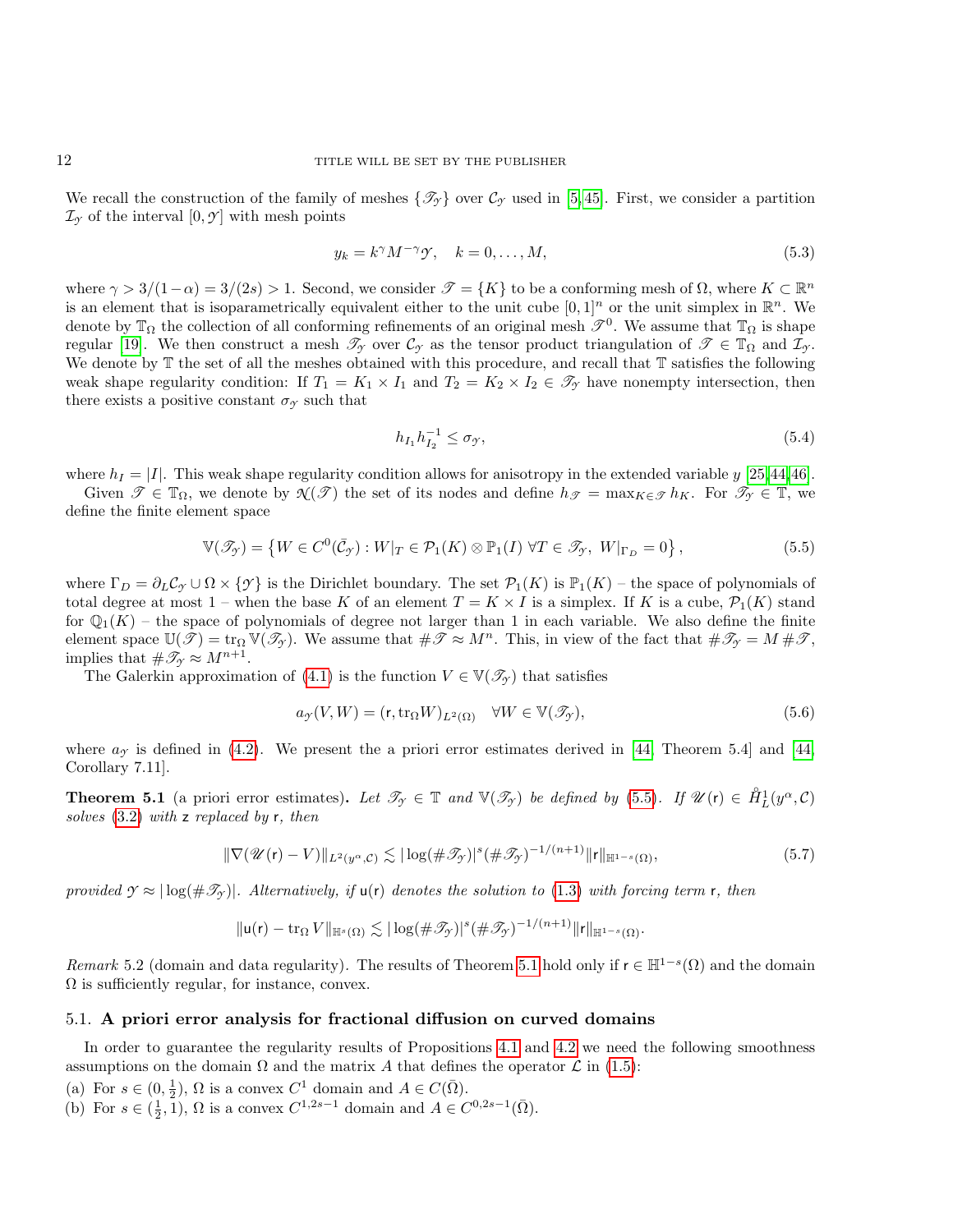For the critical case  $s = 1/2$ , we assume [\(4.9\)](#page-10-2), which in turns requires that  $\Omega$  is a convex  $C<sup>1</sup>$  domain and  $A \in C(\overline{\Omega})$ . Since we will be working on the basis of assumptions [\(a\)](#page-11-3) and [\(b\)](#page-11-4) we cannot consider the domain  $\Omega$ to be a convex polytopal domain in  $\mathbb{R}^n$  ( $n \geq 1$ ). Instead, we consider a family of open, bounded and convex polytopal domains  $\{\Omega_{\mathscr{F}}\}\$ , based on a family of shape regular triangulations  $\{\mathscr{F}\}\$ , made of simplices, that approximate  $\Omega$  in the following sense:

$$
\mathcal{N}(\mathcal{T}) \subset \bar{\Omega}_{\mathcal{T}}, \quad \mathcal{N}(\mathcal{T}) \cap \partial \Omega_{\mathcal{T}} \subset \partial \Omega, \quad |\Omega \setminus \Omega_{\mathcal{T}}| \lesssim h_{\mathcal{T}}^2,\tag{5.8}
$$

where  $\mathcal{N}(\mathcal{T})$  denotes the set of all the nodes of the mesh  $\mathcal{T}$ ; we refer the reader to [\[20\]](#page-27-22) or [\[49,](#page-28-13) Chapter 5.2] for details; see also [\[32\]](#page-27-23). From now on, we assume  $\Omega$  to be a convex  $C^2$  domain; the convexity property implies that  $\Omega_{\mathscr{T}} \subset \Omega$  for all  $\mathscr{T}$ .

Remark 5.3 (previous results and regularity of  $\Omega$ ). We remark that, since the error estimates derived in [\[5\]](#page-26-0) are based on the  $H^1$ –regularity of  $\bar{z}$ , the previous construction of the sequence  $\{\Omega_{\mathscr{F}}\}$  is not needed in [\[5\]](#page-26-0):  $\Omega$  can be taken as a convex polytopal domain in  $\mathbb{R}^n$  (see Lemma [3.3\)](#page-6-1). In contrast, we will operate under the regularity results of Propositions [4.1](#page-9-1) and [4.2](#page-10-1) and therefore, in order to have the validity of such results and handle the curved domain, we assume  $\Omega$  to be a convex  $C^2$  domain.

On the basis of the previous construction, it is thus necessary to modify the definition of the finite element space  $\mathbb{V}(\mathcal{I}_\gamma)$ . For the sake of simplicity, we keep the notation and define

<span id="page-12-5"></span>
$$
\mathbb{V}(\mathcal{I}_{\mathcal{I}}) = \left\{ W \in C^{0}(\bar{\mathcal{C}}_{\mathcal{I}}) : W|_{T} \in \mathbb{P}_{1}(K) \otimes \mathbb{P}_{1}(I) \,\forall T, \, W|_{\bar{\Omega} \setminus \Omega_{\mathcal{I}} \times (0,\mathcal{I})} = 0 \right\},\tag{5.9}
$$

where  $\mathcal{C}_{\mathcal{F}} = \Omega_{\mathcal{F}} \times (0, \mathcal{Y}), T \in \mathcal{T}_{\gamma}$  and the mesh  $\mathcal{T}_{\gamma}$  of  $\mathcal{C}_{\gamma}$  is constructed as the tensor product of  $\mathcal{T}$  and  $\mathcal{I}_{\gamma}$ ; the latter being defined in Section [5.](#page-10-0) The discrete state equation then reads: Find  $V \in V(\mathcal{T}_{\gamma})$  such that

<span id="page-12-0"></span>
$$
a_{\mathcal{F}}(V, W) = (\mathbf{r}, \text{tr}_{\Omega} W)_{L^{2}(\Omega)} \quad \forall W \in \mathbb{V}(\mathcal{I}_{\mathcal{Y}}), \tag{5.10}
$$

where

<span id="page-12-4"></span>
$$
a_{\mathscr{T}}(V,W) = \frac{1}{d_s} \int_{\mathcal{C}_{\mathscr{T}}} y^{\alpha} \mathbf{A}(x) \nabla V \cdot \nabla W.
$$
 (5.11)

We now present an extension of the a priori error estimate [\(5.7\)](#page-11-5) of [\[44,](#page-28-4) Theorem 5.4]. In contrast to [\(5.7\)](#page-11-5) the derived estimate allows us to consider curved domains.

<span id="page-12-2"></span>**Lemma 5.4** (energy–error estimate on curved domains). Let  $\mathscr{U}(r) \in \mathring{H}_L^1(y^\alpha, \mathcal{C})$  be the solution to [\(3.2\)](#page-5-2) with z replaced by r, and let  $V \in \mathbb{V}(\mathcal{I}_{\mathcal{I}})$  be the solution to [\(5.10\)](#page-12-0). If  $\Omega$  is a convex  $C^2$  domain,  $A \in C^{0,1}(\overline{\Omega})$ ,  $r \in L^{\infty}(\Omega) \cap \mathbb{H}^{1-s}(\Omega)$ , and  $\mathcal{Y} \approx |\log(\#\mathscr{T}_{\mathcal{Y}})|$ , then

<span id="page-12-3"></span><span id="page-12-1"></span>
$$
\|\nabla(\mathscr{U}(\mathbf{r}) - V)\|_{L^2(y^\alpha, \mathcal{C})} \lesssim |\log(\#\mathscr{T}_{\mathcal{Y}})|^s (\#\mathscr{T}_{\mathcal{Y}})^{-1/(n+1)},\tag{5.12}
$$

where the hidden constant is independent of  $\mathcal{U}(r)$ , V and  $\mathcal{T}_{\gamma}$ .

Proof. We start with an application of the triangle inequality and the exponential estimate of [\[44,](#page-28-4) Theorem 3.5] to deduce that

$$
\|\nabla(\mathcal{U}(\mathbf{r}) - V)\|_{L^{2}(y^{\alpha}, \mathcal{C})} \leq \|\nabla(\mathcal{U}(\mathbf{r}) - v)\|_{L^{2}(y^{\alpha}, \mathcal{C})} \n+ \|\nabla(v - V)\|_{L^{2}(y^{\alpha}, \mathcal{C}_{\mathcal{Y}})} \lesssim e^{-\sqrt{\lambda_{1}}\mathcal{Y}/4} \|\mathbf{r}\|_{\mathbb{H}^{-s}(\Omega)} + \|\nabla(v - V)\|_{L^{2}(y^{\alpha}, \mathcal{C}_{\mathcal{Y}})}, \quad (5.13)
$$

where v corresponds to the the solution to [\(4.1\)](#page-8-1) and  $\lambda_1$  denotes the first eigenvalue of the operator  $\mathcal{L}$ . It thus suffices to control the second term on the right hand side of the previous expression. To accomplish this task, we write

$$
\|\nabla(v-V)\|_{L^2(y^\alpha,\mathcal{C}_y)}=\|\nabla(v-V)\|_{L^2(y^\alpha,\mathcal{C}_\mathcal{F})}+\|\nabla(v-V)\|_{L^2(y^\alpha,\mathcal{C}_y\setminus\mathcal{C}_\mathcal{F})}
$$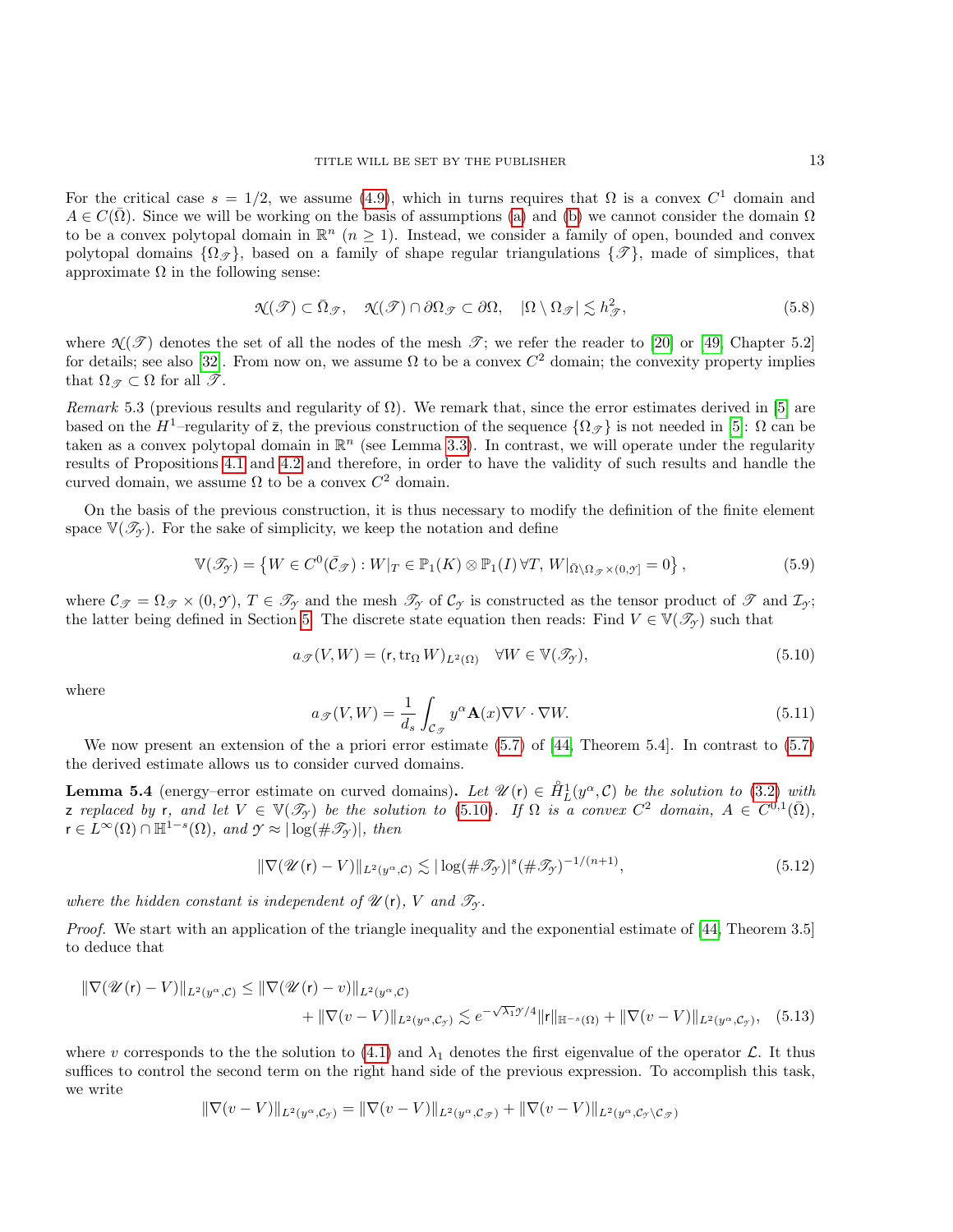and estimate each term separately. We begin with  $\|\nabla(v - V(r))\|_{L^2(y^\alpha, \mathcal{C}_{\mathcal{F}})}$ , where, we recall that  $\mathcal{C}_{\mathcal{F}} = \Omega_{\mathcal{F}} \times$  $(0, \mathcal{I})$ . We denote by  $W_e$  the extension by zero of  $W \in \mathbb{V}(\mathcal{I}_\mathcal{I})$  to C. Then, given  $W \in \mathbb{V}(\mathcal{I}_\mathcal{I})$ , we invoke problem [\(5.10\)](#page-12-0) and problem [\(4.1\)](#page-8-1) with  $\phi = W_e$  to arrive at the following Galerkin orthogonality property:

$$
a_{\mathscr{T}}(v-V,W)=0 \quad \forall W \in \mathbb{V}(\mathscr{T}_{\mathscr{T}}).
$$

This immediately yields

$$
\|\nabla(v-V)\|_{L^2(y^{\alpha},\mathcal{C}_{\mathcal{F}})}=\inf_{W\in\mathbb{V}(\mathcal{J}_{\mathcal{F}})}\|\nabla(v-W)\|_{L^2(y^{\alpha},\mathcal{C}_{\mathcal{F}})},
$$

which, in view of the piecewise polynomial interpolation results of  $[44, 45]$  $[44, 45]$ , and the regularity results of  $[44, 45]$ Theorem 2.7], implies the following quasi–optimal error estimate in terms of degrees of freedom:

<span id="page-13-0"></span>
$$
\|\nabla(v-V)\|_{L^2(y^{\alpha},\mathcal{C}_{\mathcal{F}})} \lesssim |\log N|^s N^{-1/(n+1)} \|\mathbf{r}\|_{\mathbb{H}^{1-s}(\Omega)}; \tag{5.14}
$$

we refer the reader to the proof of [\[44,](#page-28-4) Theorem 5.4] for details and remark that, the results of [\[44,](#page-28-4) Theorem 2.7 are valid under the assumption  $r \in \mathbb{H}^{1-s}(\Omega)$ .

 $\text{We now bound } \|\nabla (v - V(r))\|_{L^2(y^\alpha, \mathcal{C}_{\mathcal{F}} \setminus \mathcal{C}_{\mathcal{F}})}: \text{ Since } V(r) = 0 \text{ on } \bar{\Omega} \setminus \Omega_{\mathcal{F}} \times (0, \mathcal{F}], \text{ an application of the exponential function.}$ estimate [\[44,](#page-28-4) Theorem 3.5] implies that

<span id="page-13-1"></span>
$$
\|\nabla(v-V)\|_{L^2(y^{\alpha},\mathcal{C}_{\mathcal{I}}\setminus\mathcal{C}_{\mathcal{F}})} = \|\nabla v\|_{L^2(y^{\alpha},\mathcal{C}_{\mathcal{I}}\setminus\mathcal{C}_{\mathcal{F}})} \lesssim e^{-\sqrt{\lambda_1}\mathcal{I}/4} \|r\|_{\mathbb{H}^{-s}(\Omega)} + \|\nabla \mathcal{U}(r)\|_{L^2(y^{\alpha},\mathcal{C}_{\mathcal{I}}\setminus\mathcal{C}_{\mathcal{F}})}.
$$
(5.15)

To control the remaining term, we use pointwise estimates for the harmonic extension  $\mathcal{U}(r)$  that relies on the fact that  $r \in L^{\infty}(\Omega)$ . These estimates are described, for instance, in [\[4\]](#page-25-3):  $|\nabla_{x'} \mathscr{U}(r)| \lesssim y^{-\alpha}$  for  $(x', y) \in C_{\mathfrak{H}}$ (inequality (6.1) in [\[4\]](#page-25-3)) and  $|\partial_y \mathscr{U}(r)| \lesssim y^{-\alpha}$  for  $(x', y) \in C_\mathscr{I}$  (inequality (6.2) in [4]). These estimates imply that

$$
\|\nabla \mathscr{U}(\mathbf{r})\|_{L^{2}(y^{\alpha}, \mathcal{C}_{\mathscr{I}} \setminus \mathcal{C}_{\mathscr{I}})}^{2} = \int_{0}^{\mathscr{I}} \int_{\Omega \setminus \Omega_{\mathscr{I}}} y^{\alpha} |\nabla_{x'} \mathscr{U}(\mathbf{r})|^{2} dx' dy + \int_{0}^{\mathscr{I}} \int_{\Omega \setminus \Omega_{\mathscr{I}}} y^{\alpha} |\partial_{y} \mathscr{U}(\mathbf{r})|^{2} dx' dy \lesssim \mathscr{I}^{1-\alpha} |\Omega \setminus \Omega_{\mathscr{I}}|. \tag{5.16}
$$

Since  $|\Omega \setminus \Omega_{\mathscr{T}}| \lesssim h_{\mathscr{T}}^2$  and  $h_{\mathscr{T}} \approx N^{-1/(n+1)}$ , a collection of all the derived estimates allow us to conclude that

$$
\|\nabla (\mathscr{U}(\mathbf{r})-V)\|_{L^2(y^\alpha,\mathcal{C})}\lesssim e^{-\sqrt{\lambda_1} \mathscr{Y}/4}\|\mathbf{r}\|_{\mathbb{H}^{-s}(\Omega)}+|\log(\#\mathscr{T}_{\mathscr{Y}})|^s(\#\mathscr{T}_{\mathscr{Y}})^{-1/(n+1)}.
$$

This, in light of the fact that  $\gamma \approx |\log(\#\mathcal{T}_\gamma)|$ , implies the desired estimate [\(5.12\)](#page-12-1) and concludes the proof.  $\Box$ 

Remark 5.5 (regularity of  $r$ ). Examining the proof of Lemma [5.4,](#page-12-2) we realize that the critical step where the  $L^{\infty}(\Omega)$ –regularity of r is needed is [\(5.16\)](#page-13-0). This assumption guarantees the pointwise estimates for  $\mathscr{U}(r)$  used to control its energy on  $\mathcal{C}_{\gamma} \backslash \mathcal{C}_{\mathcal{T}}$ .

We present an improvement on Lemma [5.4:](#page-12-2) an error estimate that is quasi–optimal in terms of approximation and only requires the  $\mathbb{H}^{1-s}(\Omega)$ -regularity of r. This improvement will allow us to derive an  $L^2(\Omega)$ -error estimate via a duality argument.

<span id="page-13-3"></span>**Theorem 5.6** (energy–error estimate on curved domains). If  $r \in H^{1-s}(\Omega)$ , then, under the framework of Lemma [5.4,](#page-12-2) we have that

<span id="page-13-2"></span>
$$
\|\nabla(\mathscr{U}(\mathbf{r}) - V)\|_{L^2(y^\alpha, \mathcal{C})} \lesssim |\log(\#\mathscr{T}_{\mathscr{T}})|^s (\#\mathscr{T}_{\mathscr{T}})^{-1/(n+1)} \|\mathbf{r}\|_{\mathbb{H}^{1-s}(\Omega)},\tag{5.17}
$$

where the hidden constant is independent of  $\mathcal{U}(r)$ , V, r, and  $\mathcal{T}_{\gamma}$ .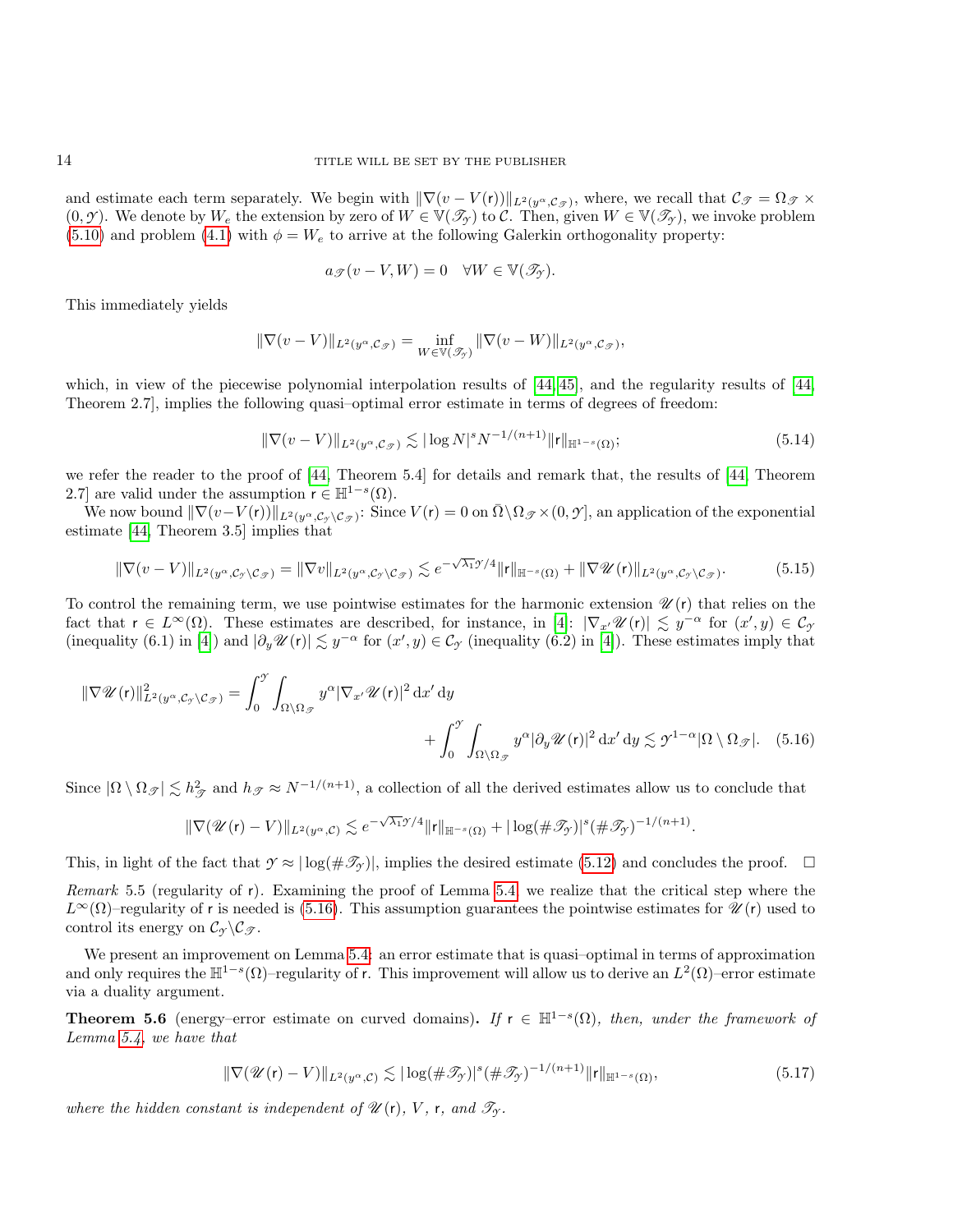

<span id="page-14-0"></span>FIGURE 1. An element K, for  $n = 2$ , such that  $K \cap \partial \Omega_{\mathscr{F}} \neq \emptyset$  and the corresponding curved region  $\mathcal{O}_K$ : S<sub>K</sub> denotes the side of K that lies on  $\partial\Omega_{\mathcal{F}}$ ,  $\Sigma_K$  the corresponding arc formed by the curved boundary  $\partial\Omega$  and  $\mathcal{O}_K$  the region bounded by  $\Sigma_K$  and  $S_K$ .

*Proof.* In view of the estimates  $(5.13)$ – $(5.15)$ , we conclude that it suffices to bound the  $L^2$ –weighted norm of  $\nabla \mathscr{U}(r)$  on  $\mathcal{C}_{\gamma}\backslash\mathcal{C}_{\mathscr{T}}$ . To accomplish this task, we proceed by a density argument that is inspired in the techniques developed in the proof of Lemma 5.2.3 in [\[49\]](#page-28-13). We present a proof for  $n = 2$ . Let  $K \in \Omega_{\mathscr{T}}$  be a cell such that  $K \cap \partial \Omega_{\mathscr{F}} \neq \emptyset$ . We denote by  $S_K$  the side of K that lies on the boundary  $\partial \Omega_{\mathscr{F}}$  and define  $\mathcal{O}_K$  as the domain bounded by the side  $S_K$  and the arc  $\Sigma_K$ ; see Figure [1.](#page-14-0) We choose local coordinates  $(\zeta, \mu)$  such that  $\zeta$  is defined along the side  $S_K$  and  $\mu$  is orthogonal to  $S_K$ . We denote by  $\eta = \varphi(\zeta)$  the equation of the arc  $\Sigma_K$ . With this notation at hand, and for a smooth function  $\phi$ , we thus write the following relation

$$
\phi(\zeta,\mu,y) = \phi(\zeta,\varphi(\zeta),y) + \int_{\varphi(\zeta)}^{\mu} \phi_{\eta}(\zeta,t,y) dt,
$$

where  $y \in I$ , with I denoting an interval of the partition  $I_{\gamma}$  defined in Section [5,](#page-10-0) and  $(\zeta, \mu) \in \mathcal{O}_K$ . Consequently, integrating on I and applying the Cauchy–Schwarz inequality, we arrive at

$$
\int_I y^\alpha \phi^2(\zeta,\mu,y) \, \mathrm{d}y \lesssim \int_I y^\alpha \phi^2(\zeta,\varphi(\zeta),y) \, \mathrm{d}y + h_{\mathscr{T}}^2 \int_I \int_{\varphi(\zeta)}^\mu y^\alpha \phi_\eta^2(\zeta,t,y) \, \mathrm{d}t \, \mathrm{d}y.
$$

To obtain the previous estimate we have used the C<sup>2</sup>-regularity of the domain  $\Omega$  to conclude that dist $(x, \partial\Omega) \lesssim$  $h_{\mathscr{T}}^2$  for all  $x \in \partial \Omega_{\mathscr{T}}$  and then that  $|\varphi(\zeta) - \mu| \lesssim h_{\mathscr{T}}^2$ . Integrating, now, on  $\mathcal{O}_K$ , we obtain that

$$
\|\phi\|_{L^2(y^\alpha, \mathcal{O}_K \times I)}^2 \lesssim h_{\mathcal{F}}^2 \|\phi\|_{L^2(y^\alpha, (\partial \mathcal{O}_K \cap \partial \Omega) \times I)}^2 + h_{\mathcal{F}}^4 \|\nabla_{x'} \phi\|_{L^2(y^\alpha, \mathcal{O}_K \times I)}^2, \tag{5.18}
$$

where we have used, again, that  $|\varphi(\zeta) - \mu| \lesssim h_{\mathcal{T}}^2$ . Then, on the basis of a density argument, we obtain, for  $i = 1, \dots, n+1$ , that

<span id="page-14-1"></span>
$$
\|\partial_{x_i}\mathscr{U}(\mathbf{r})\|^2_{L^2(y^\alpha,\mathcal{O}_K\times I)} \lesssim h_{\mathscr{F}}^2 \|\partial_{x_i}\mathscr{U}(\mathbf{r})\|^2_{L^2(y^\alpha,(\partial\mathcal{O}_K \cap \partial\Omega)\times I)} + h_{\mathscr{F}}^4 \|\nabla_{x'}\partial_{x_i}\mathscr{U}(\mathbf{r})\|^2_{L^2(y^\alpha,\mathcal{O}_K\times I)}.\tag{5.19}
$$

We control  $\|\partial_{x_i}\mathscr{U}(r)\|_{L^2(y^\alpha,\partial\Omega\times I)}$  for  $i=1,\ldots,n$ . To accomplish this task, we use that  $H^1(y^\alpha,\mathcal{C}_\mathcal{Y})$  can be equivalently defined as the set of measurable functions w such that  $w \in H^1(\Omega \times (s,t))$  for all  $0 < s < t < \mathcal{Y}$  and for which the seminorm  $\|\nabla w\|_{L^2(y^\alpha,\mathcal{C}_\mathcal{Y})}$  is finite. Thus, if  $w \in H^1(y^\alpha,\mathcal{C}_\mathcal{Y})$ , an application of a standard trace inequality over a dyadic partition that covers the interval  $I$  implies

$$
\int_{\partial\Omega\times I} y^{\alpha} w^2 \lesssim \int_{\Omega\times I} y^{\alpha} |\nabla w|^2.
$$

Summing up [\(5.19\)](#page-14-1) over all the cells K such that  $K \cap \partial \Omega_{\mathscr{F}} \neq \emptyset$  and over all the cells  $I \in \mathcal{I}_{\gamma}$ , using the previous estimate and applying the regularity estimate [\(5.1\)](#page-10-3) (see [\[44,](#page-28-4) Theorem 2.7]) we obtain, for  $i = 1, \ldots, n$ ,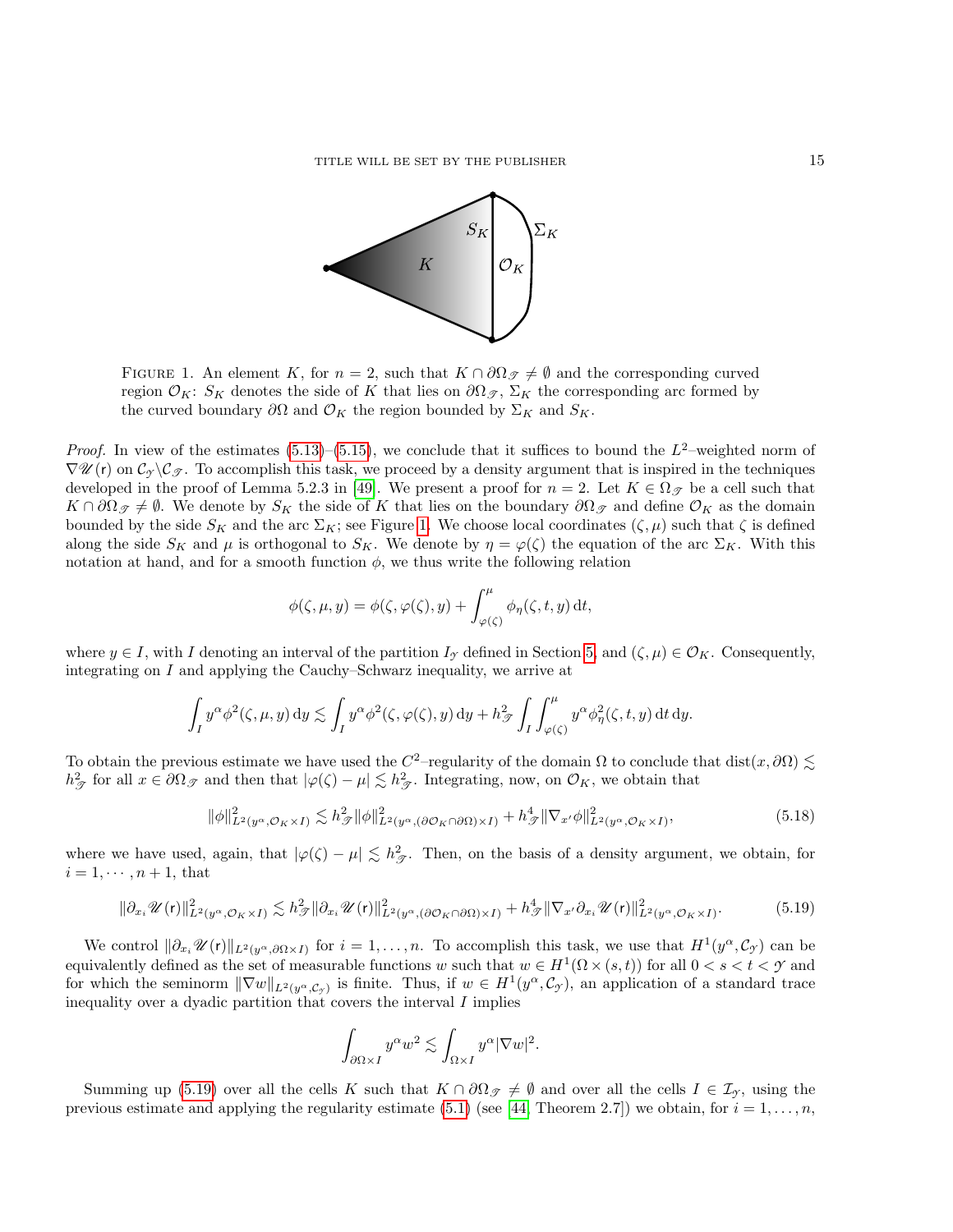the estimate

$$
\|\partial_{x_i} \mathscr{U}(\mathbf{r})\|_{L^2(y^\alpha,\mathcal{C}_\mathcal{Y}\setminus\mathcal{C}_\mathcal{F})}^2 \lesssim h_\mathcal{F}^2 \|\partial_{x_i} \nabla \mathscr{U}(\mathbf{r})\|_{L^2(y^\alpha,\mathcal{C}_\mathcal{Y})}^2
$$
  
+ 
$$
h_\mathcal{F}^4 \|\nabla_{x'} \partial_{x_i} \mathscr{U}(\mathbf{r})\|_{L^2(y^\alpha,\mathcal{C}_\mathcal{Y}\setminus\mathcal{C}_\mathcal{F})}^2 \lesssim h_\mathcal{F}^2 \|\mathbf{r}\|_{\mathbb{H}^{1-s}(\Omega)}^2 \lesssim (\#\mathcal{F}_\mathcal{Y})^{-\frac{2}{n+1}} \|\mathbf{r}\|_{\mathbb{H}^{1-s}(\Omega)}^2. \tag{5.20}
$$

In the previous inequality we have used that  $h_{\mathscr{T}} \approx (\#\mathscr{T})^{-1/n}$  and that  $\#\mathscr{T}_{\mathscr{T}} \approx \#\mathscr{T} \cdot M \approx M^{n+1}$ , where M denotes the degrees of freedom of the mesh I*<sup>Y</sup>* .

The estimate of the term  $\|\partial_{x_i}\mathscr{U}(r)\|_{L^2(y^{\alpha},(\partial\mathcal{O}_K\cap\partial\Omega)\times I)}$  for  $i=n+1$  in [\(5.19\)](#page-14-1), follows from the formula [\(3.4\)](#page-6-5) and the asymptotic estimates for the modified Bessel function of the second kind  $K_s$ . In fact, [\[44,](#page-28-4) equations  $(2.28)–(2.29)$ ] imply that

$$
\frac{\mathrm{d}}{\mathrm{d}y}\psi_k(y) = -c_s\sqrt{\lambda_k}\left(\sqrt{\lambda_k}y\right)^s K_{s-1}\left(\sqrt{\lambda_k}y\right), \quad \frac{\mathrm{d}}{\mathrm{d}y}\psi_k(y) \approx y^{-\alpha}\lambda_k^s \text{ as } y \downarrow 0^+.
$$

For brevity we leave the details to the reader. In view of this obtained estimate and [\(5.20\)](#page-15-0), we conclude, for  $i = 1, \ldots, n + 1$ , that

<span id="page-15-0"></span>
$$
\|\partial_{x_i}\mathscr{U}(r)\|^2_{L^2(y^\alpha,\mathcal{C}\setminus\mathcal{C}_{\mathscr{T}})} \lesssim h_{\mathscr{T}}^2 \|r\|^2_{\mathbb{H}^{1-s}(\Omega)} \lesssim (\#\mathscr{T}_{\mathscr{T}})^{-\frac{2}{n+1}} \|r\|^2_{\mathbb{H}^{1-s}(\Omega)},
$$

which, in view of the estimates  $(5.13)$ – $(5.15)$ , yields the desired result  $(5.17)$ .

We now provide an  $L^2(\Omega)$ -error estimate for  $\text{tr}_{\Omega}(\mathscr{U}(r) - V)$ .

<span id="page-15-3"></span>**Theorem 5.7** ( $L^2(\Omega)$ -error estimate on curved domains). Let  $\mathcal{U}(r) \in \mathring{H}_L^1(y^{\alpha}, \mathcal{C})$  be the solution to [\(3.2\)](#page-5-2) with z replaced by r and let V be the solution to [\(5.10\)](#page-12-0). If  $\Omega$  is a convex  $C^2$  domain,  $A \in C^{0,1}(\overline{\Omega})$ ,  $\mathsf{r} \in \mathbb{H}^{1-s}(\Omega)$ , and  $\mathcal{Y} \approx |\log(\#\mathscr{T}_{\gamma})|$ , then

<span id="page-15-2"></span>
$$
\|\operatorname{tr}_{\Omega}(\mathscr{U}(\mathbf{r})-V)\|_{L^{2}(\Omega)} \lesssim |\log(\#\mathscr{T}_{\mathcal{Y}})|^{2s}(\#\mathscr{T}_{\mathcal{Y}})^{-(1+s)/(n+1)}\|\mathbf{r}\|_{\mathbb{H}^{1-s}(\Omega)},\tag{5.21}
$$

where the hidden constant is independent of  $\mathscr{U}(\mathsf{r})$ , V, r and  $\mathscr{T}_{\mathcal{T}}$ .

Proof. We start with an application of the triangle inequality and the trace estimate [\(2.6\)](#page-4-1) combined with the exponential estimate [\[44,](#page-28-4) Theorem 3.5] to derive that

$$
\| \operatorname{tr}_{\Omega} (\mathcal{U}(r) - V) \|_{L^2(\Omega)} \leq \| \operatorname{tr}_{\Omega} (\mathcal{U}(r) - v) \|_{L^2(\Omega)} + \| \operatorname{tr}_{\Omega} (v - V) \|_{L^2(\Omega)}
$$
  

$$
\lesssim e^{-\sqrt{\lambda_1} \mathcal{Y}/4} \| r \|_{\mathbb{H}^{-s}(\Omega)} + \| \operatorname{tr}_{\Omega} (v - V) \|_{L^2(\Omega)}.
$$

To control the remaining term, we define  $e = \text{tr}_{\Omega}(v - V)$  and  $\mathcal{E} = v - V$ , and denote by  $\mathfrak{P}_{\mathcal{F}} : L^2(\Omega) \to \mathbb{U}(\mathcal{F})$ the standard L<sup>2</sup>-projection. With this notation at hand, we write  $||e||_{L^2(\Omega)} \le ||e - \mathfrak{P}_{\mathscr{S}}e||_{L^2(\Omega)} + ||\mathfrak{P}_{\mathscr{S}}e||_{L^2(\Omega_{\mathscr{S}})}.$ The control of the first term follows from standard interpolation results, interpolation on Sobolev spaces [\[32,](#page-27-23) Lemma 2.4, the trace estimate  $(2.6)$  and  $(5.17)$ . In fact,

$$
\|e-\mathfrak{P}_\mathscr{T}e\|_{L^2(\Omega)}\lesssim h_\mathscr{T}^s\|e\|_{\mathbb{H}^s(\Omega)}\lesssim h_\mathscr{T}^s\|\nabla \mathcal{E}\|_{L^2(y^\alpha,\mathcal{C}_\mathcal{T})}\lesssim |\log N|^sN^{-\frac{1+s}{n+1}}\|r\|_{\mathbb{H}^{1-s}(\Omega)}.
$$

It thus suffices to control the term  $\|\mathfrak{P}_{\mathcal{F}}e\|_{L^2(\Omega_{\mathcal{F}})}$ . We argue by duality and define

$$
\theta \in \mathring{H}_L^1(y^\alpha, \mathcal{C}_{\mathcal{I}}): \quad a_{\mathcal{I}}(\phi, \theta) = (\mathfrak{P}_{\mathcal{J}}e, \operatorname{tr}_\Omega \phi)_{L^2(\Omega)} \quad \forall \phi \in \mathring{H}_L^1(y^\alpha, \mathcal{C}_{\mathcal{I}}).
$$

Then, by setting  $\phi = \mathcal{E}$  and using that  $\text{tr}_{\Omega} \mathcal{E} = e$  together with the definition of  $\mathfrak{P}_{\mathcal{F}}$ , we obtain that

<span id="page-15-1"></span>
$$
\|\mathfrak{P}_{\mathcal{F}}e\|_{L^2(\Omega)}^2 = a_{\mathcal{F}}(\mathcal{E}, \theta) \lesssim \|\nabla \mathcal{E}\|_{L^2(y^{\alpha}, \mathcal{C}_{\mathcal{F}})} \|\nabla(\theta - \Theta)\|_{L^2(y^{\alpha}, \mathcal{C}_{\mathcal{F}})},
$$
\n(5.22)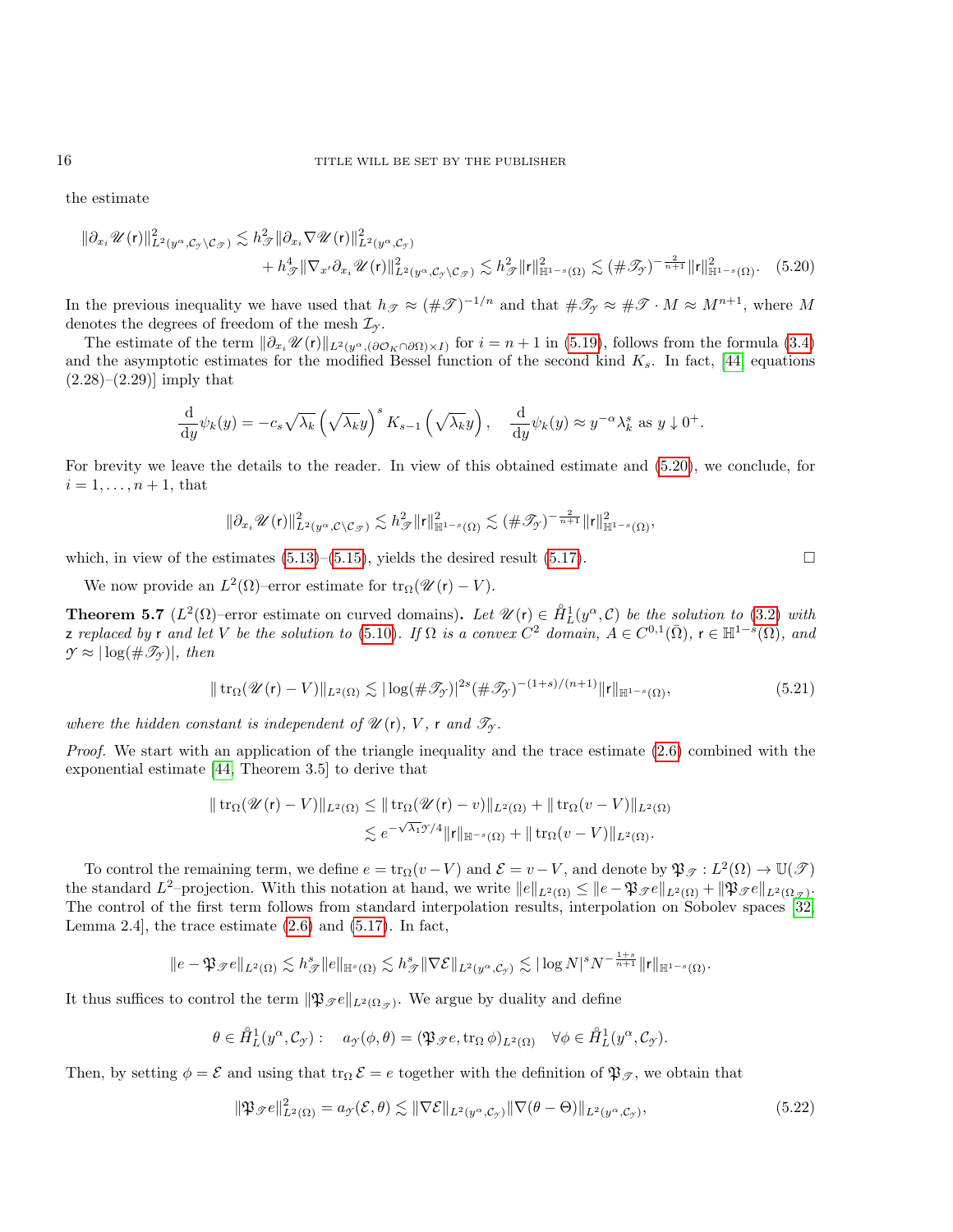where  $\Theta$  denotes the finite element approximation of  $\theta$  on the space  $\mathbb{V}(\mathcal{I}_{\gamma})$ . Applying Theorem [5.6,](#page-13-3) together with the regularity estimates  $(5.1)$ – $(5.2)$  we obtain

$$
\|\nabla(\theta-\Theta)\|_{L^2(y^{\alpha},\mathcal{C}_{\mathcal{Y}})} \lesssim |\log(\#\mathscr{T}_{\mathcal{Y}})|^s (\#\mathscr{T}_{\mathcal{Y}})^{-1/(n+1)} \|\mathfrak{P}_{\mathcal{F}}e\|_{\mathbb{H}^{1-s}(\Omega)}.
$$

Since the family  $\{\mathscr{T}\}$  is quasi–uniform, an inverse inequality implies the estimate  $\|\mathfrak{P}_{\mathscr{T}}e\|_{\mathbb{H}^{1-s}(\Omega)} \lesssim h_{\mathscr{T}}^{s-1}\|\mathfrak{P}_{\mathscr{T}}e\|_{L^2(\Omega)}$ . This, combined with [\(5.22\)](#page-15-1) and [\(5.17\)](#page-13-2), yields

$$
\|\mathfrak{P}_{\mathcal{F}}e\|^2_{L^2(\Omega)} \lesssim |\log(\#\mathscr{T}_{\mathcal{F}})|^{2s} (\#\mathscr{T}_{\mathcal{F}})^{-(1+s)/(n+1)} \|\mathfrak{P}_{\mathcal{F}}e\|_{L^2(\Omega)} \|r\|_{\mathbb{H}^{1-s}(\Omega)},
$$

which implies [\(5.21\)](#page-15-2) and concludes the proof.  $\Box$ 

We conclude with the following error estimates for the approximation of problem [\(1.3\)](#page-1-4) that follow from an application of Theorems [5.6](#page-13-3) and [5.7.](#page-15-3) To state these results, we define the following approximation of the solution to  $(1.3)$  with z replaced by r:

<span id="page-16-1"></span>
$$
U = \text{tr}_{\Omega} V,\tag{5.23}
$$

where V denotes the solution to the discrete problem [\(5.10\)](#page-12-0). The discrete space for U is defined as  $\mathbb{U}(\mathscr{T})$  :=  $\mathrm{tr}_\Omega \, \mathbb{V}(\mathscr{T}_{\gamma}).$ 

**Theorem 5.8** (error estimates for fractional diffusion). Let  $u(r) \in \mathbb{H}^s(\Omega)$  be the solution to problem [\(3.2\)](#page-5-2) with z replaced by r, and let  $U \in \mathbb{U}(\mathscr{T})$  be its numerical approximation defined by [\(5.23\)](#page-16-1). If  $\Omega$  is a convex  $C^2$  domain,  $A \in C^{0,1}(\overline{\Omega})$  and  $\gamma \approx |\log(\# \mathscr{T}_{\gamma})|$ , then we have the following error estimates:

$$
\|\mathbf{u}(\mathbf{r}) - U\|_{\mathbb{H}^s(\Omega)} \lesssim |\log(\#\mathcal{I}_\mathcal{I})|^s (\#\mathcal{I}_\mathcal{I})^{-1/(n+1)} \|\mathbf{r}\|_{\mathbb{H}^{1-s}(\Omega)},\tag{5.24}
$$

and

$$
\|\mathbf{u}(\mathbf{r}) - U\|_{L^{2}(\Omega)} \lesssim |\log(\#\mathcal{T}_{\mathcal{Y}})|^{2s} (\#\mathcal{T}_{\mathcal{Y}})^{-(1+s)/(n+1)} \|\mathbf{r}\|_{\mathbb{H}^{1-s}(\Omega)},
$$
\n(5.25)

where the hidden constants are independent of  $\mathscr{U}(\mathsf{r})$ , V, r and  $\mathscr{T}_{\mathcal{T}}$ .

# 6. A fully discrete scheme for the optimal control problem

<span id="page-16-0"></span>The results of previous sections are important in two aspects. First, we were able to replace the original fractional optimal control problem by an equivalent one that involves a local operator and is posed on the semi-infinite cylinder  $C$ . Then, we considered the truncated optimal control problem, that is posed on the bounded domain  $\mathcal{C}_{\gamma}$ , while just incurring in an exponentially small error in the process; see Lemma [4.2.](#page-9-2) Since in Section [5](#page-10-0) we have proposed and analyzed a finite element discretization to approximate the solution to the truncated state equation [\(4.1\)](#page-8-1) on curved domains, it remains to propose an efficient solution technique to solve the truncated optimal control problem. This is the content of this section.

We assume that  $\Omega$  is a convex  $C^2$  domain, and introduce a new fully discrete scheme that is based on the approximation of the optimal control by piecewise linear functions on quasi–uniform meshes. This is in contrast to [\[5\]](#page-26-0), where the optimal control is discretized with piecewise constants functions. To approximate the optimal state, we use the first–degree tensor product finite elements on anisotropic meshes described in Section [5.1.](#page-11-0) To be precise, the scheme reads as follows: min  $J(tr_{\Omega} V, Z)$ , subject to the discrete state equation

<span id="page-16-2"></span>
$$
a_{\mathcal{F}}(V, W) = (Z, \text{tr}_{\Omega} W)_{L^{2}(\Omega)} \quad \forall W \in \mathbb{V}(\mathcal{I}_{\mathcal{F}}),
$$
\n(6.1)

and the discrete control constraints  $Z \in \mathbb{Z}_{ad}(\mathscr{T})$ , where

$$
\mathbb{Z}_{ad}(\mathscr{T})=\mathsf{Z}_{ad}\cap\left\{Z\in L^\infty(\Omega_{\mathscr{T}}):Z\in C(\bar{\Omega}_{\mathscr{T}}),Z|_K\in\mathbb{P}_1(K)\,\forall K,\,Z|_{\bar{\Omega}\backslash\Omega_{\mathscr{T}}}=0\right\},
$$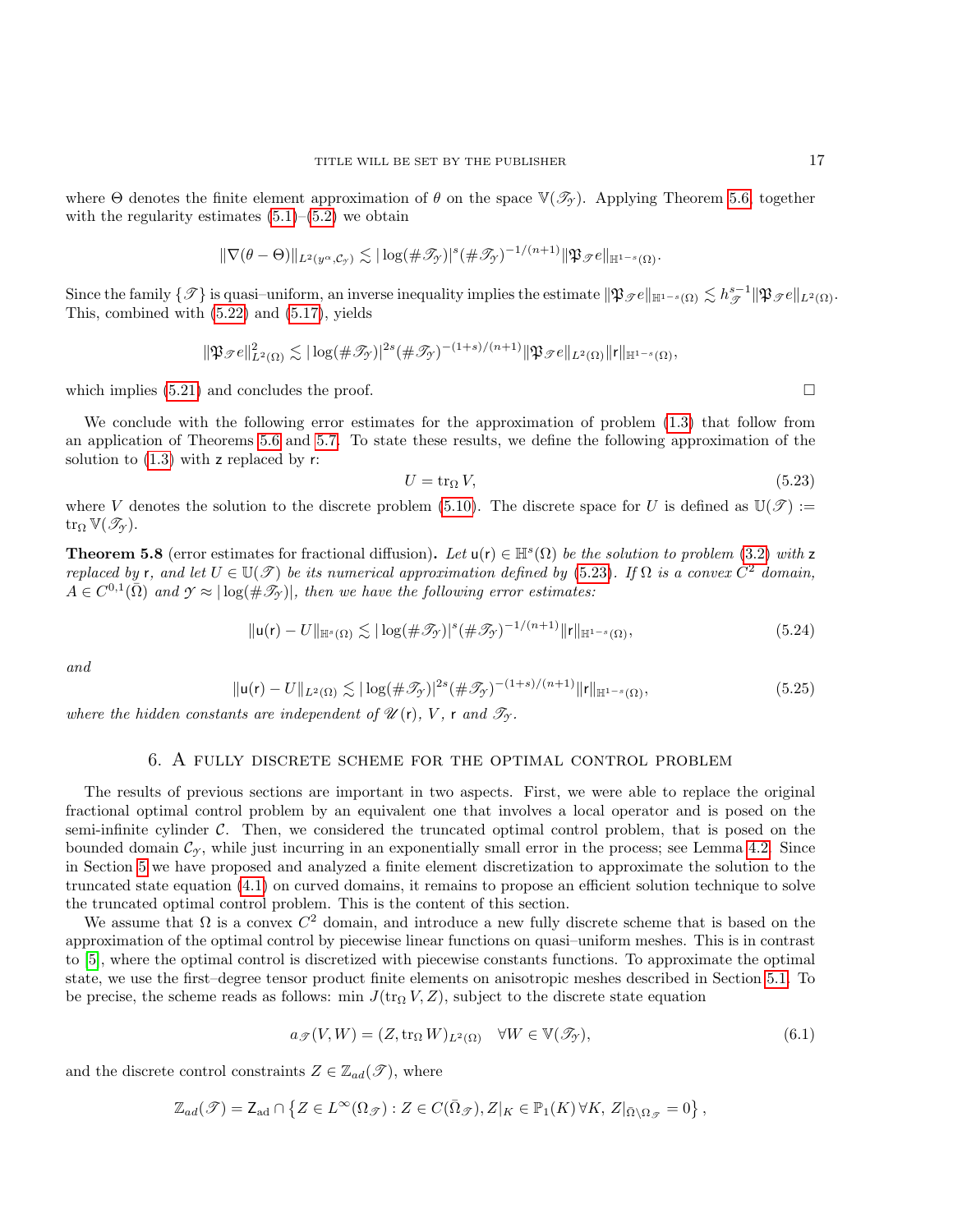$a_{\mathscr{T}}$  is defined as in [\(5.11\)](#page-12-4),  $K \in \mathscr{T}$ , the discrete space  $\mathbb{V}(\mathscr{T}_{\gamma})$  is defined in [\(5.9\)](#page-12-5), and  $\mathbb{P}_1(K)$  corresponds to the space of polynomials of total degree at most 1. For convenience, we will refer to the problem previously defined as the fully discrete optimal control problem.

We denote by  $(\bar{V}, \bar{Z}) \in V(\mathcal{T}_{\gamma}) \times \mathbb{Z}_{ad}(\mathcal{T})$  the optimal pair solving the fully discrete optimal control problem. If we define

$$
\bar{U} := \operatorname{tr}_{\Omega} \bar{V},\tag{6.2}
$$

we obtain a fully discrete approximation  $(\bar{U}, \bar{Z}) \in \mathbb{U}(\mathscr{T}) \times \mathbb{Z}_{ad}(\mathscr{T})$  of the optimal pair  $(\bar{u}, \bar{z}) \in \mathbb{H}^s(\Omega) \times \mathbb{Z}_{ad}$ solving the fractional optimal control problem [\(1.2\)](#page-0-0)–[\(1.4\)](#page-1-0). We recall that the finite element space  $\mathbb{U}(\mathscr{T})$  is defined as  $\mathbb{U}(\mathscr{T}) = \text{tr}_{\Omega} \mathbb{V}(\mathscr{T}_{\gamma}).$ 

Remark 6.1 (locality). The main advantage of the fully discrete optimal control problem is that involves the local problem  $(6.1)$  as state equation. In addition, it can handle multi-dimensions easily and efficiently – a highly desirable feature.

We define the discrete operator  $\mathbf{H}_{\mathscr{T}_{\mathcal{T}}}:\mathbb{Z}_{ad}(\mathscr{T})\to\mathbb{U}(\mathscr{T})$  such that, for  $Z\in\mathbb{Z}_{ad}(\mathscr{T})$ , it associates  $\operatorname{tr}_{\Omega}V\in$  $\mathbb{U}(\mathcal{T})$ , where  $V = V(Z) \in \mathbb{V}(\mathcal{I}_Y)$  solves [\(6.1\)](#page-16-2). With this operator at hand, we define the discrete and reduced cost functional

<span id="page-17-5"></span>
$$
j_{\mathscr{T}_{\mathcal{I}}} : \mathsf{Z}_{\mathrm{ad}} \to \mathbb{R}, \qquad j_{\mathscr{T}_{\mathcal{I}}}(\mathsf{r}) = J(\mathsf{r}, \mathbf{H}_{\mathscr{T}_{\mathcal{I}}}\mathsf{r}), \tag{6.3}
$$

which is continuous and convex. In addition, the second derivative  $j''_{\mathcal{I}_{\mathcal{I}}}(\mathsf{q})(\mathsf{r},\mathsf{r})$  does not depend on  $\mathsf{q}$  and is positive definite. i.e.,

<span id="page-17-3"></span>
$$
j_{\mathcal{J}_{\gamma}}''(\mathsf{q})(\mathsf{r},\mathsf{r}) \ge \vartheta \|\mathsf{r}\|_{L^{2}(\Omega)}^{2} \quad \forall \mathsf{r} \in L^{2}(\Omega). \tag{6.4}
$$

This property will be important in the error analysis provided in Section [6.1.](#page-17-0)

We also define the discrete adjoint state  $P = P(Z) \in V(\mathcal{T}_{\gamma})$  as the solution to

<span id="page-17-1"></span>
$$
a_{\mathscr{T}}(W,P) = (\text{tr}_{\Omega} V - \mathsf{u}_{\mathrm{d}}, \text{tr}_{\Omega} W)_{L^{2}(\Omega)} \quad \forall W \in \mathbb{V}(\mathscr{T}_{\mathscr{T}}). \tag{6.5}
$$

We present the following result concerning the existence and uniqueness of the optimal control together with the first order necessary and sufficient optimality conditions for the fully discrete optimal control problem.

**Theorem 6.2** (existence, uniqueness and optimality system). The fully discrete optimal control problem has a unique solution  $(V, Z)$ . The optimality system

<span id="page-17-4"></span>
$$
\begin{cases}\n\bar{V} = \bar{V}(\bar{Z}) \in \mathbb{V}(\mathcal{I}_{\mathcal{I}}) \text{ solution of (6.1)},\\ \bar{P} = \bar{P}(\bar{Z}) \in \mathbb{V}(\mathcal{I}_{\mathcal{I}}) \text{ solution of (6.5)},\\ \bar{Z} \in \mathbb{Z}_{ad}(\mathcal{I}), \quad (\text{tr}_{\Omega} \bar{P} + \vartheta \bar{Z}, Z - \bar{Z})_{L^{2}(\Omega)} \ge 0 \quad \forall Z \in \mathbb{Z}_{ad}(\mathcal{I}),\n\end{cases}
$$
\n(6.6)

holds. These conditions are necessary and sufficient.

In the next subsection, we will provide an a priori error analysis for the fully discrete optimal control problem. The analysis relies on the regularity properties of the optimal control  $\bar{r}$  derived in Propositions [4.1](#page-9-1) and [4.2.](#page-10-1)

#### <span id="page-17-0"></span>6.1. A priori error analysis for the fully discrete scheme

In view of the results of Lemma [4.2](#page-9-2) we conclude that to control the error  $\bar{z}-\bar{Z}$ , in the  $L^2(\Omega)$ –norm, it suffices to bound  $\|\bar{r} - \bar{Z}\|_{L^2(\Omega)}$ . To accomplish this task, and in light of the limited regularity properties of both  $\bar{r}$  and tr<sub>Ω</sub>  $\bar{p}$ , we will consider the quasi–interpolation operator  $I_{\mathcal{F}}$  due to Scott and Zhang [\[11,](#page-27-24) [50\]](#page-28-14); we also refer the reader to the one introduced by Clément in  $[21]$  and those in  $[18, 25]$  $[18, 25]$ . With this operator at hand, a simple application of the triangle inequality yields

<span id="page-17-2"></span>
$$
\|\bar{\mathbf{r}} - \bar{Z}\|_{L^2(\Omega)} \le \|\bar{\mathbf{r}} - I_{\mathcal{T}}\bar{\mathbf{r}}\|_{L^2(\Omega)} + \|I_{\mathcal{T}}\bar{\mathbf{r}} - \bar{Z}\|_{L^2(\Omega)}.
$$
\n
$$
(6.7)
$$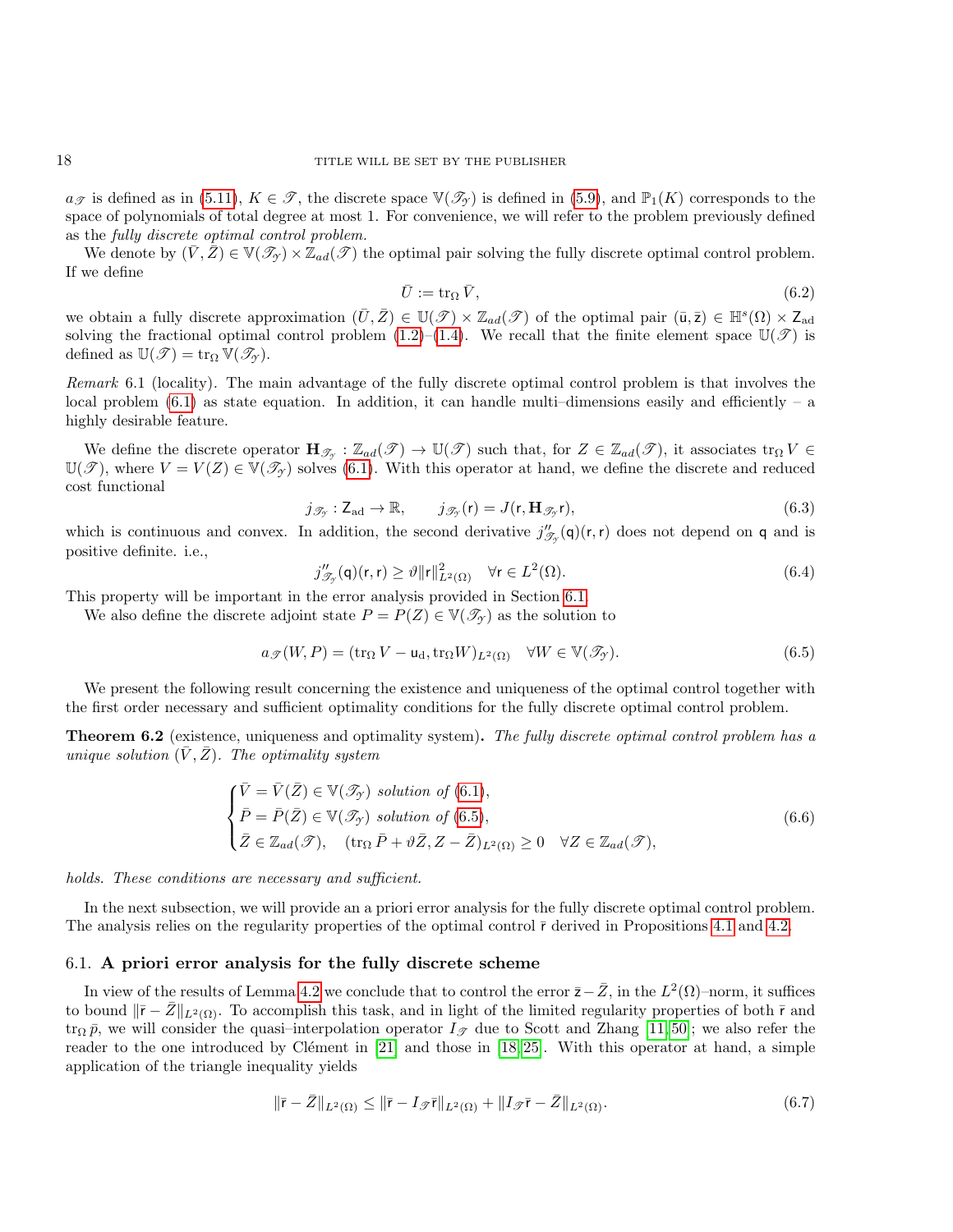#### 6.1.1. A quasi–interpolation operator

Before proceeding to estimate the terms on the right hand side of [\(6.7\)](#page-17-2), we briefly describe the quasi– interpolation operator  $I_{\mathscr{T}}$ : it is built on local averages and thus well-defined for functions in  $L^1(\Omega_{\mathscr{T}})$  and exhibits optimal approximation properties in both Sobolev and Hölder spaces. In view of the fact that the aforementioned averaging process extends beyond nodes, as it is the case of Lagrange interpolation, it is thus necessary to define, for  $K \in \mathcal{T}$ , the star or discrete neighborhood

<span id="page-18-0"></span>
$$
\mathcal{S}_K = \{ K' \in \mathcal{T} : K' \cap K \neq \emptyset \}.
$$
\n
$$
(6.8)
$$

Since  $\mathscr{T} \in \mathbb{T}_{\Omega}$ , and the family  $\mathbb{T}_{\Omega}$  is shape regular, we thus have that

<span id="page-18-1"></span>
$$
\max_{K \in \mathcal{F}} \# \mathcal{S}_K \le C(\mathcal{F}_0), \quad \max_{K' \in \mathcal{S}_K} \frac{|K|}{|K'|} \le C(\mathcal{F}_0),\tag{6.9}
$$

where  $C(\mathcal{T}_0)$  only depends on the shape regularity constant of  $\mathcal{T}_0$ . Denote by  $\{\phi_z\}_{z \in \mathcal{N}(\mathcal{T})}$  the global Lagrange basis of the space

$$
\mathbb{W}(\mathcal{T}) = \{ W \in C^0(\bar{\Omega}_{\mathcal{T}}) : W|_K \in \mathbb{P}_1(K) \forall K \in \mathcal{T} \},\
$$

and by  $\{\phi_z^*\}_{z \in \mathcal{N}(\mathcal{F})}$  the global dual basis; see [\[26,](#page-27-27) [43\]](#page-28-15). With these ingredients at hand, we thus define the quasi-interpolation operator  $I_{\mathscr{T}} : L^1(\Omega_{\mathscr{T}}) \to \mathbb{W}(\mathscr{T})$  by

$$
I_{\mathscr{T}}\mathsf{v}=\sum_{z\in\mathcal{K}(\mathscr{T})}(\mathsf{v},\phi^*_z)_{L^2(\mathcal{S}_K)}\phi_z,
$$

where  $S_K$  is defined as in [\(6.8\)](#page-18-0) and  $\mathcal{N}(\mathcal{T})$  denotes the set of nodes of  $\mathcal{T}$ . We observe that, by construction,  $I_{\mathcal{T}}$ is invariant over  $\mathbb{W}(\mathscr{T})$ , i.e.I $\mathscr{T}W = W$  for all  $W \in \mathbb{W}(\mathscr{T})$ . We shall make use of the following local interpolation results; see [\[11,](#page-27-24) [50\]](#page-28-14) and also Proposition 3 of [\[43,](#page-28-15) Chapter 5]. If, for  $\delta \in (0, 2)$ ,  $\mathsf{v} \in \mathbb{H}^{\delta}(\Omega)$ , then

<span id="page-18-2"></span>
$$
\|\mathbf{v} - I_{\mathcal{F}}\mathbf{v}\|_{L^{2}(K)} \lesssim h_{\mathcal{F}}^{\delta} \|\mathbf{v}\|_{\mathbb{H}^{\delta}(\mathcal{S}_{K})};\tag{6.10}
$$

where  $K \in \mathscr{T}$  and the space  $\mathbb{H}^{\delta}(\Omega)$  is defined as in Section [2.2.](#page-3-5) On the other hand, if, for  $\varepsilon \in (0,1)$ ,  $\mathsf{v} \in C^{0,\varepsilon}(\overline{\Omega})$ , then we have, for  $K \in \mathcal{T}$ , the local error estimate

<span id="page-18-5"></span>
$$
\|\mathbf{v} - I_{\mathcal{F}}\mathbf{v}\|_{L^{\infty}(K)} \lesssim h_{\mathcal{F}}^{\varepsilon} |\mathbf{v}|_{C^{0,\varepsilon}(\mathcal{S}_K)}.
$$
\n(6.11)

We comment that by modifying the averaging process for boundary nodes and defining a set of dual basis with respect to an  $L^2$ -scalar product over  $(n-1)$ -subsimplices contained on  $\partial\Omega_{\mathscr{T}}$  we obtain that  $I_{\mathscr{T}}\mathsf{v}$  has zero trace if  $\mathsf{v} \in W^{1,1}(\Omega_{\mathscr{T}})$  does; we, again, refer the reader to [\[11,](#page-27-24)50] for details.

#### 6.1.2. A priori error estimates

To estimate the terms that appear on the right hand side of [\(6.7\)](#page-17-2), we consider a suitable partition of the mesh  $\mathscr T$  that is based on an assumption about the structure of the active sets [\[9,](#page-26-4) [40\]](#page-28-7). We divide  $\mathscr T$  in three subsets, that contain the *active cells*, *inactive cells* and *cells with kinks*, and are defined, respectively, as follows:

<span id="page-18-3"></span>
$$
\mathcal{T}^1 = \{ K \in \mathcal{T} : \bar{r}|_K = \mathsf{a} \text{ or } \bar{r}|_K = \mathsf{b} \},\tag{6.12}
$$

$$
\mathcal{T}^2 = \{ K \in \mathcal{T} : \mathbf{a} < \mathbf{\bar{r}} |_K < \mathbf{b} \},\tag{6.13}
$$

<span id="page-18-4"></span>
$$
\mathcal{T}^3 = \mathcal{T} \setminus (\mathcal{T}^1 \cup \mathcal{T}^2). \tag{6.14}
$$

Notice that  $\mathcal{T}^3$  is the set of cells of  $\mathcal T$  that contain the free boundary between the active and the inactive set. We assume the following condition on the mesh  $\mathscr T$  and the optimal control  $\bar r$ : there exists  $C > 0$ , which is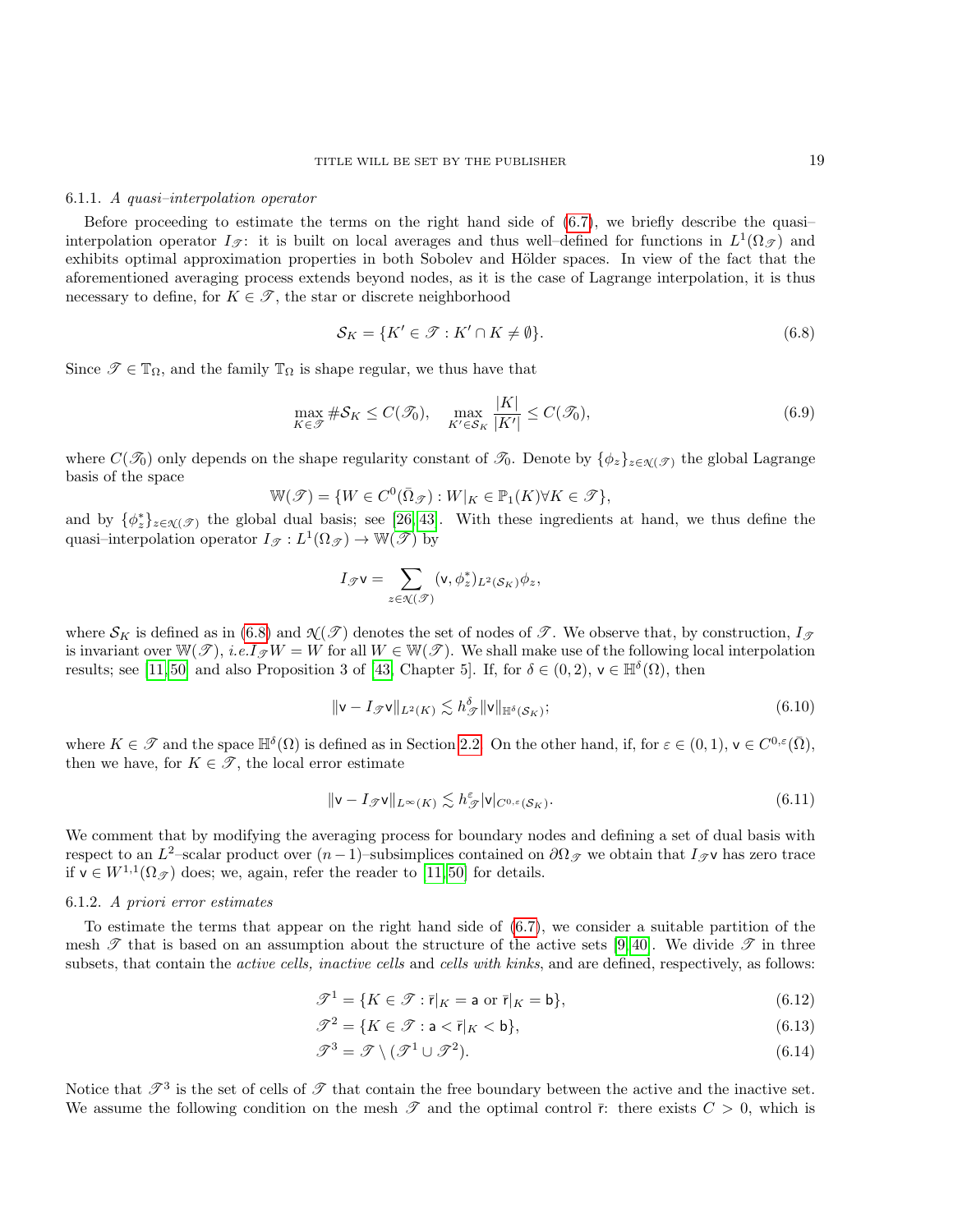independent of  $h_{\mathscr{T}}$ , such that

<span id="page-19-1"></span>
$$
\sum_{K \in \mathcal{F}^3} |K| \le Ch_{\mathcal{F}}.\tag{6.15}
$$

This assumption is valid, for instance, if the boundary of the sets  $\{x' \in \Omega : \overline{r}(x') = a\}$  and  $\{x' \in \Omega : \overline{r}(x') = b\}$ contain a finite number of rectifiable curves [\[40,](#page-28-7) [41\]](#page-28-8).

We now bound the first term on the right hand side of [\(6.7\)](#page-17-2). In an effort to simplify the exposition of the material, we define

<span id="page-19-0"></span>
$$
\sigma := \begin{cases} \frac{1}{2}, & s \in (0, \frac{1}{4}], \\ 2s, & s \in (\frac{1}{4}, \frac{1}{2}), \\ \theta, & s = \frac{1}{2}, \\ 1, & s \in (\frac{1}{2}, 1), \end{cases}
$$
(6.16)

where  $\theta < 1$ .

**Lemma 6.3** (interpolation estimate). Let  $\Omega$  be a convex  $C^2$  domain and  $A \in C^{0,1}(\overline{\Omega})$ . If  $u_d \in L^{\infty}(\Omega) \cap H_0^1(\Omega)$ and  $a < 0 < b$ , then we have

<span id="page-19-3"></span>
$$
\|\bar{\mathbf{r}} - I_{\mathcal{F}}\bar{\mathbf{r}}\|_{L^{2}(\Omega)} \lesssim h_{\mathcal{F}}^{\frac{1}{2} + \sigma},\tag{6.17}
$$

where  $\sigma$  is defined as in [\(6.16\)](#page-19-0),  $I_{\mathscr{T}}$  denotes the quasi-interpolation of Section [6.1.1,](#page-18-1) and the hidden constant is independent of the continuous and discrete optimal variables and the mesh  $\mathscr{T}_{\gamma}$ .

*Proof.* We begin by splitting the square of the error  $\|\bar{r} - I_{\mathcal{F}}\|_{L^2(\Omega)}$  into two contributions:

$$
\|\bar{\mathbf{r}}-I_{\mathscr{T}}\bar{\mathbf{r}}\|_{L^2(\Omega)}^2=\|\bar{\mathbf{r}}-I_{\mathscr{T}}\bar{\mathbf{r}}\|_{L^2(\Omega\setminus\Omega_{\mathscr{T}})}^2+\|\bar{\mathbf{r}}-I_{\mathscr{T}}\bar{\mathbf{r}}\|_{L^2(\Omega_{\mathscr{T}})}^2;
$$

we have extended  $I_{\mathscr{T}}\bar{r}$  by zero to  $\Omega$ . The later and the fact that  $\bar{r} \in H_0^1(\Omega)$  (see Proposition [4.1\)](#page-9-1) allow us to control, in view of [\[49,](#page-28-13) Lemma 5.2.3], the first term on the right hand side of the previous expression:

<span id="page-19-2"></span>
$$
\|\bar{\mathbf{r}} - I_{\mathscr{T}}\bar{\mathbf{r}}\|_{L^{2}(\Omega\setminus\Omega_{\mathscr{T}})}^{2} = \|\bar{\mathbf{r}}\|_{L^{2}(\Omega\setminus\Omega_{\mathscr{T}})}^{2} \lesssim h_{\mathscr{T}}^{4} |\bar{\mathbf{r}}|_{H^{1}(\Omega\setminus\Omega_{\mathscr{T}})}^{2}.
$$
\n(6.18)

We now control the remaining term  $\|\bar{r} - I_{\mathcal{F}}\bar{r}\|_{L^2(\Omega_{\mathcal{F}})}$ . Since  $\bar{r} \in H_0^1(\Omega)$ , an application of  $(6.10)$  yields

$$
\|\bar{\mathbf{r}} - I_{\mathcal{T}}\bar{\mathbf{r}}\|_{L^2(\Omega_{\mathcal{T}})}^2 \lesssim h_{\mathcal{T}}^2 \|\bar{\mathbf{r}}\|_{H^1(\Omega)}^2.
$$
\n(6.19)

However, such an estimate can be improved, for  $s \in (\frac{1}{4}, 1)$ , by invoking the regularity results, on Sobolev and Hölder spaces, of Propositions [4.1](#page-9-1) and [4.2,](#page-10-1) respectively. To accomplish this task, we follow  $[9, 40]$  $[9, 40]$  and invoke the partition  $(6.12)$ – $(6.14)$  of the mesh  $\mathscr{T}$  to write

$$
\|\bar{\mathbf{r}} - I_{\mathscr{T}}\bar{\mathbf{r}}\|_{L^{2}(\Omega_{\mathscr{T}})}^{2} = \sum_{j=1}^{3} \sum_{K \in \mathscr{T}^{j}} \|\bar{\mathbf{r}} - I_{\mathscr{T}}\bar{\mathbf{r}}\|_{L^{2}(K)}^{2} = \mathbf{I} + \mathbf{II} + \mathbf{III}.
$$

We proceed to examine each term separately.

Step 1. We start with the term I and distinguish the following cases.

- (1.1)  $K \in \mathcal{T}^1$ :  $\bar{r}|_{\mathcal{S}_K} =$  a or  $\bar{r}|_{\mathcal{S}_K} =$  b. In this case, the local invariance of  $I_{\mathcal{T}}$  guarantees that  $(\bar{r}-I_{\mathcal{T}}\bar{r})|_{\mathcal{S}_K} = 0$ . Consequently  $\mathfrak{e}_K := ||\bar{\mathfrak{r}} - I_{\mathscr{T}}\bar{\mathfrak{r}}||_{L^2(K)} = 0.$
- (1.2)  $K \in \mathcal{T}^1$ :  $\mathcal{S}_K \cap \mathcal{T}^3 \neq \emptyset$ . We thus have the existence of  $\tilde{K} \in \mathcal{T}^3$  such that  $\mathcal{S}_K \cap \tilde{K} \neq \emptyset$ . Consequently, we can bound  $\mathfrak{e}_K$  as follows:

$$
\mathfrak{e}_K\leq \|\bar{\mathsf{r}}-I_{\mathscr{T}}\bar{\mathsf{r}}\|_{L^2(\mathcal{S}_{\tilde{K}})}\leq |\mathcal{S}_{\tilde{K}}|^{\frac{1}{2}}\|\bar{\mathsf{r}}-I_{\mathscr{T}}\bar{\mathsf{r}}\|_{L^{\infty}(\mathcal{S}_{\tilde{K}})}.
$$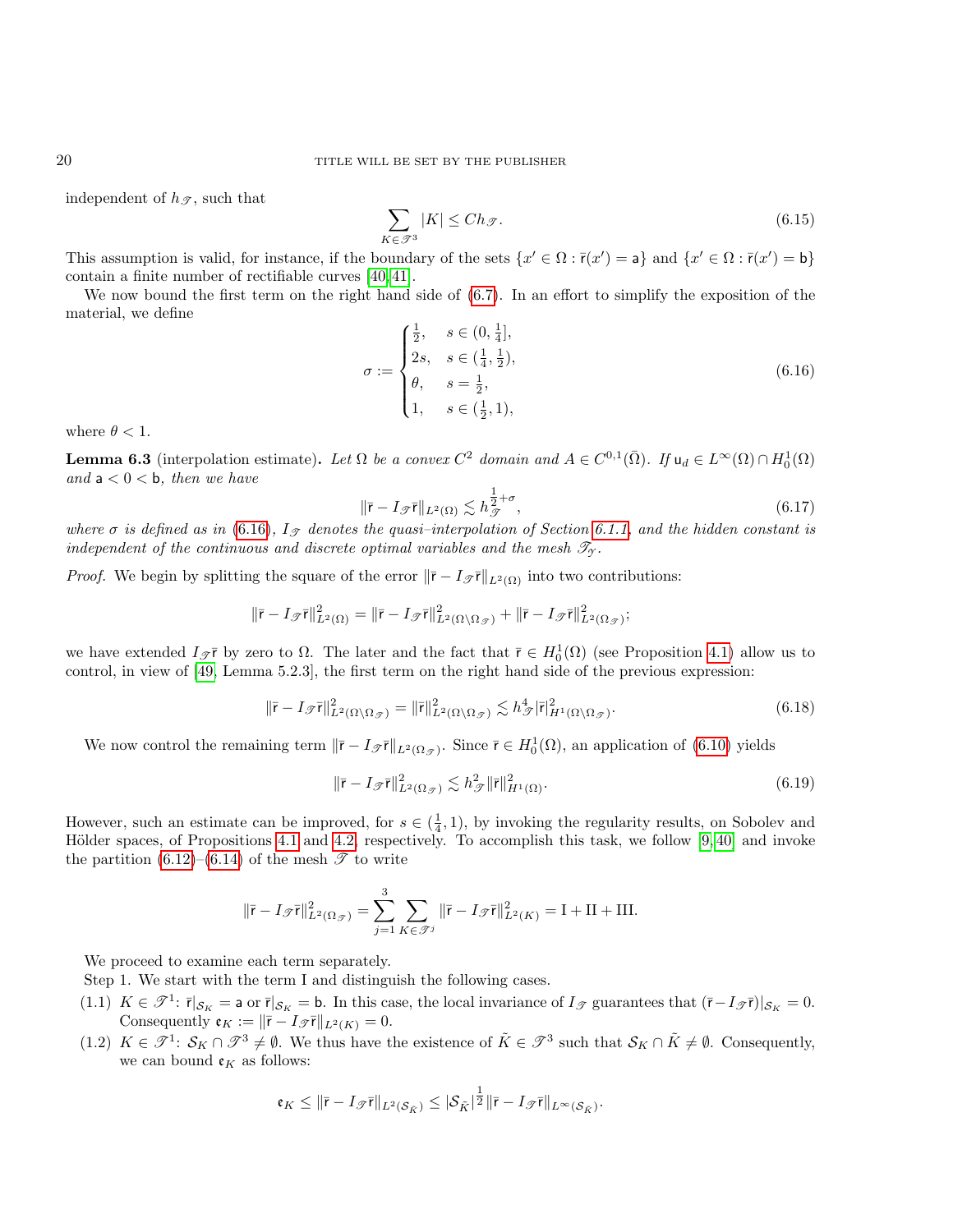Thus, if  $s \in (\frac{1}{4}, 1)$ , we apply [\(6.11\)](#page-18-5) and arrive at

<span id="page-20-0"></span>
$$
\sum_{\substack{K \in \mathcal{F}^1 \\ S_K \cap \mathcal{F}^3 \neq \emptyset}} \mathfrak{e}_K^2 \le \sum_{\tilde{K} \in \mathcal{F}^3} |\mathcal{S}_{\tilde{K}}| \|\bar{\mathbf{r}} - I_{\mathcal{F}}\bar{\mathbf{r}}\|_{L^{\infty}(\mathcal{S}_{\tilde{K}})}^2 \lesssim h_{\mathcal{F}}^{2\sigma} \|\bar{\mathbf{r}}\|_{C^{0,\sigma}(\bar{\Omega})}^2 \sum_{\tilde{K} \in \mathcal{F}^3} |\mathcal{S}_{\tilde{K}}|; \tag{6.20}
$$

where we have used  $(4.8)$ – $(4.9)$ . Now, in view of the quasi–uniformity properties  $(6.9)$  and the assumption [\(6.15\)](#page-19-1) we conclude that the left hand side of [\(6.20\)](#page-20-0) is bounded by  $Ch_{\mathscr{T}}^{1+2\sigma} \|\bar{r}\|_{C^{0,\sigma}(\bar{\Omega})}^2$ , which in turns imply that  $I\leq Ch_{\mathscr{T}}^{1+2\sigma}\|\bar{\mathsf{r}}\|_{C^{0,\sigma}(\bar{\Omega})}^2.$ 

We comment that, since the simplices K are chosen to be closed and  $\bar{r} \in C(\bar{\Omega})$ , the case  $K \in \mathcal{T}^1$  such that  $S_K \cap \mathcal{T}^2 \neq \emptyset$  and  $S_K \cap \mathcal{T}^3 = \emptyset$  can not occur.

Step 2. We estimate the term II. We consider the following cases.

(2.1)  $K \in \mathcal{T}^2$ : a  $\lt \bar{r}|_{\mathcal{S}_K}$   $lt$  b. We thus have that  $\bar{r}|_{\mathcal{S}_K} = -(1/\vartheta) \operatorname{tr}_\Omega \bar{p}|_{\mathcal{S}_K}$ . Then,  $\bar{r}$  and  $\operatorname{tr}_\Omega \bar{p}$  possess the same regularity over  $\mathcal{S}_K$ , which is dictated by Proposition [4.1:](#page-9-1)  $\operatorname{tr}_{\Omega} \overline{p} \in \mathbb{H}^{\kappa}(\Omega)$ , where  $\kappa = \min\{1 + 2s, 2\}$ . Consequently, an application of [\(6.10\)](#page-18-2) yields

$$
{\mathfrak e}_K^2=\|{\mathbf r}-I_{\mathscr{T}}{\mathbf r}\|_{L^2(K)}^2\lesssim h_K^{2\kappa}\|\mathop{\rm tr}\nolimits_{\Omega}\bar{p}\|_{{\mathbb H}^{\kappa}({\mathcal S}_K)}^2.
$$

(2.2)  $K \in \mathcal{F}^2$ :  $S_K \cap \mathcal{F}^3 \neq \emptyset$ . We observe that the same arguments used in [\(6.20\)](#page-20-0) allow us to conclude that

$$
\sum_{\substack{K\in \mathscr{F}^2\\ \mathcal{S}_K\cap \mathscr{F}^3\neq \emptyset}} \mathfrak{e}_K^2 \leq \sum_{\tilde{K}\in \mathscr{F}^3} |\mathcal{S}_{\tilde{K}}|\|\bar{\mathsf{r}}-I_{\mathscr{F}}\bar{\mathsf{r}}\|_{L^\infty(\mathcal{S}_{\tilde{K}})}^2 \lesssim h_{\mathscr{F}}^{1+2\sigma} \|\bar{\mathsf{r}}\|_{C^{0,\sigma}(\bar{\Omega})}^2.
$$

We thus collect the derived estimates and conclude, for  $s \in (\frac{1}{4}, 1)$ , that

$$
\mathrm{II} \lesssim h_{\mathscr{T}}^{1+2\sigma} \left( \|\bar{\mathbf{r}}\|_{C^{0,\sigma}(\bar{\Omega})}^2 + \|\operatorname{tr}_{\Omega} \bar{p}\|_{\mathbb{H}^{\kappa}(\Omega)}^2 \right),
$$

upon realizing that  $\kappa > \frac{1}{2} + \sigma$ . We comment that the scenario  $K \in \mathcal{J}^2$  such that  $S_K \cap \mathcal{J}^3 = \emptyset$  and  $S_K \cap \mathcal{J}^1 \neq \emptyset$ can not occur.

We finally bound the term III. The estimate follows, again, the arguments used to obtain [\(6.20\)](#page-20-0): for  $s \in (\frac{1}{4}, 1)$ we have that

$$
\text{III} \leq \sum_{K \in \mathscr{T}^3} |K| \|\bar{\mathbf{r}} - I_{\mathscr{T}} \bar{\mathbf{r}} \|_{L^{\infty}(K)}^2 \lesssim h_{\mathscr{T}}^{2\sigma} \|\bar{\mathbf{r}} \|_{C^{0,\sigma}(\bar{\Omega})}^2 \sum_{K \in \mathscr{T}^3} |K| \lesssim h_{\mathscr{T}}^{1+2\sigma} \|\bar{\mathbf{r}} \|_{C^{0,\sigma}(\bar{\Omega})}^2,
$$

where we have used the regularity results of Proposition [4.2.](#page-10-1)

We then collect the derived estimates for the terms I, II and III to obtain that

$$
\|\bar{\mathbf{r}}-I_{\mathscr{T}}\bar{\mathbf{r}}\|_{L^2(\Omega_{\mathscr{T}})}^2\lesssim h_{\mathscr{T}}^{1+2\sigma}.
$$

This, in view of the estimate  $(6.18)$ , implies the desired estimate.

We now derive an instrumental result that will be important to estimate the second term on the right hand side of [\(6.7\)](#page-17-2). To accomplish this task, we introduce the following auxiliary problem:

$$
Q \in \mathbb{V}(\mathcal{I}_{\mathcal{I}}): \quad a_{\mathcal{I}}(W,Q) = (\text{tr}_{\Omega} \,\overline{v} - \mathsf{u}_{\mathrm{d}}, \text{tr}_{\Omega} W)_{L^{2}(\Omega)} \quad \forall W \in \mathbb{V}(\mathcal{I}_{\mathcal{I}}), \tag{6.21}
$$

where  $\bar{v}$  denotes the solution to problem [\(4.1\)](#page-8-1) and  $\mathbb{V}(\mathscr{T}_{\gamma})$  is defined as in [\(5.9\)](#page-12-5).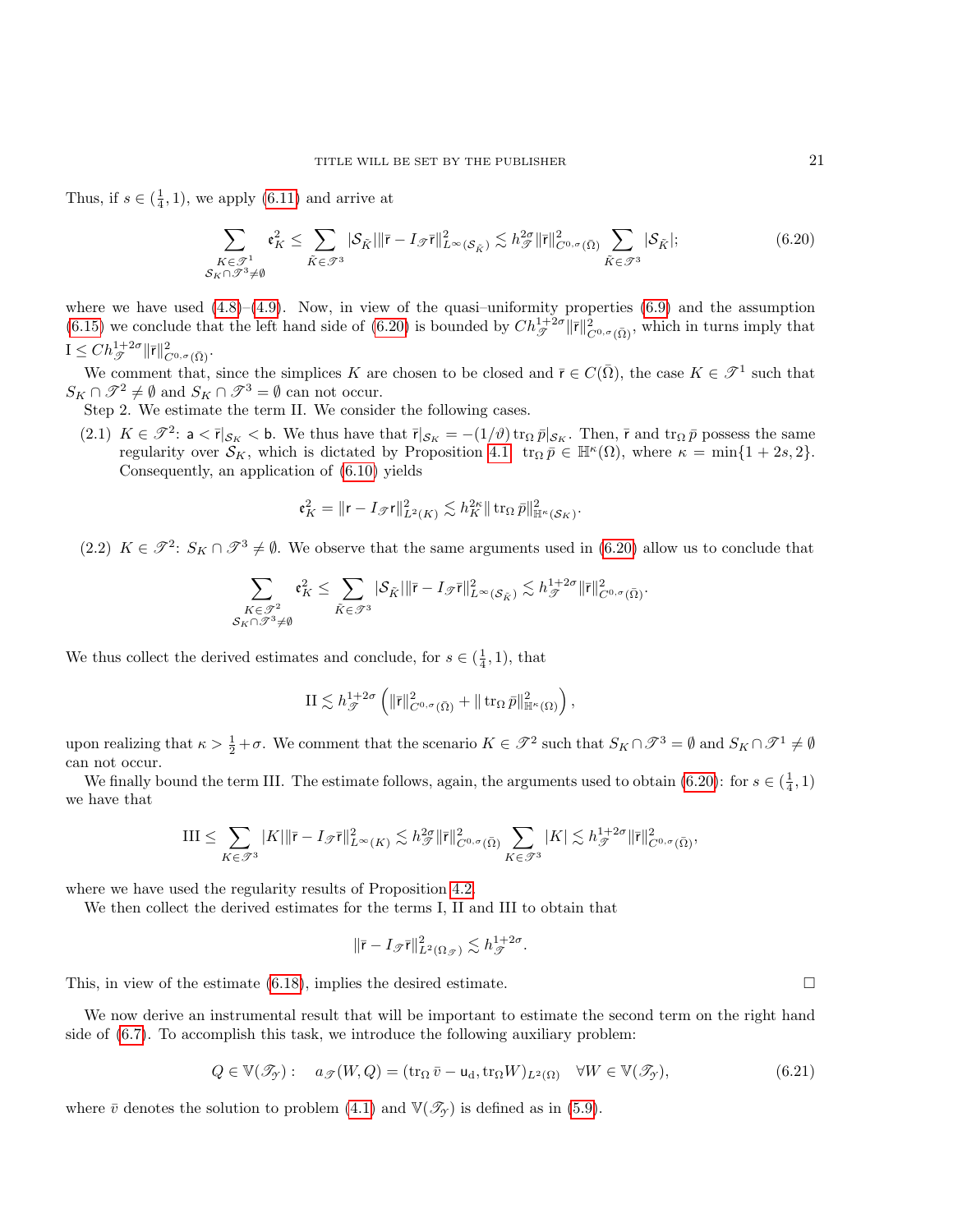<span id="page-21-2"></span>**Lemma 6.4** (auxiliary estimate I). Let  $\Omega$  be a convex  $C^2$  domain and  $A \in C^{0,1}(\overline{\Omega})$ . If  $u_d \in \mathbb{H}^{1-s}(\Omega)$  and  $a < 0 < b$ , then we have the estimate

<span id="page-21-1"></span>
$$
\|\operatorname{tr}_{\Omega}\left(\bar{p} - P(\bar{r})\right)\|_{L^{2}(\Omega)} \lesssim |\log(\#\mathcal{T}_{\mathcal{Y}})|^{2s} (\#\mathcal{T}_{\mathcal{Y}})^{-(1+s)/(n+1)},\tag{6.22}
$$

where  $\bar{p} = \bar{p}(\bar{r})$  denotes the solution to [\(4.4\)](#page-8-2) and the hidden constant is independent of the continuous and discrete optimal variables and the mesh  $\mathcal{T}_{\gamma}$ .

Proof. We begin with a simple application of the triangle inequality to deduce that

<span id="page-21-0"></span>
$$
\|\operatorname{tr}_{\Omega}(\bar{p}-P(\bar{r}))\|_{L^{2}(\Omega)} \leq \|\operatorname{tr}_{\Omega}(\bar{p}-Q)\|_{L^{2}(\Omega)} + \|\operatorname{tr}_{\Omega}(Q-P(\bar{r}))\|_{L^{2}(\Omega)}.
$$
\n(6.23)

To bound the first term on the right hand side of the previous expression, we use the trace estimate [\(2.6\)](#page-4-1) and the results of Theorem [5.7.](#page-15-3) We thus arrive at

$$
\|\operatorname{tr}_\Omega(\bar p-Q)\|_{L^2(\Omega)}\lesssim \|\nabla(\bar p-Q)\|_{L^2(y^\alpha,\mathcal{C}_\mathcal{Y})}\lesssim |\log(\#\mathscr{T}_\mathcal{Y})|^{2s}(\#\mathscr{T}_\mathcal{Y})^{-\frac{1+s}{n+1}}\|\operatorname{tr}_\Omega \bar v\|_{\mathbb{H}^{1-s}(\Omega)}.
$$

We remark that, in view of the results of Proposition [4.1,](#page-9-1) the term  $\|\operatorname{tr}_{\Omega} \overline{v}\|_{\mathbb{H}^{1-s}(\Omega)}$  is uniformly bounded.

We now proceed to bound the second term on the right hand side of [\(6.23\)](#page-21-0). To accomplish this task, we invoke the trace estimate [\(2.6\)](#page-4-1) and the stability of the problem that  $Q - P(\bar{r})$  solve to arrive at

$$
\|\operatorname{tr}_\Omega(Q-P(\overline{r}))\|_{L^2(\Omega)} \lesssim \|\nabla (Q-P(\overline{r}))\|_{L^2(y^\alpha, \mathcal{C}_{\mathcal{I}})} \lesssim \|\operatorname{tr}_\Omega(\overline{v}-V(\overline{r}))\|_{L^2(\Omega)}.
$$

The remaining term is bounded by an application of Theorem [5.7.](#page-15-3) This yields

$$
\|\operatorname{tr}_{\Omega}(Q-P(\bar{r}))\|_{L^{2}(\Omega)} \lesssim |\log(\#\mathscr{T}_{\mathscr{T}})|^{2s}(\#\mathscr{T}_{\mathscr{T}})^{-\frac{1+s}{n+1}}\|\bar{r}\|_{\mathbb{H}^{1-s}(\Omega)};
$$

the  $\mathbb{H}^{1-s}(\Omega)$ -norm of  $\bar{r}$  being uniformly bounded is a consequence of the fact that  $\bar{r} \in H_0^1(\Omega)$ ; see Proposition [4.1.](#page-9-1)

Collecting the derived estimates, we arrive at  $(6.22)$  and conclude the proof.

With the Lemma [6.4](#page-21-2) at hand, we proceed to estimate the second term on the right hand side of  $(6.7)$ .

**Lemma 6.5** (auxiliary estimate II). Let  $\Omega$  be a convex  $C^2$  domain and  $A \in C^{0,1}(\overline{\Omega})$ . If  $u_d \in H_0^1(\Omega) \cap L^{\infty}(\Omega)$ and  $a < 0 < b$ , then we have

<span id="page-21-4"></span>
$$
||I_{\mathcal{F}}\overline{\mathbf{r}} - \overline{Z}||_{L^{2}(\Omega)} \lesssim | \log(\#\mathcal{F}_{\mathcal{F}})|^{2s} h_{\mathcal{F}}^{\frac{1}{2}+\sigma}, \qquad (6.24)
$$

where  $\sigma$  is defined as in [\(6.16\)](#page-19-0),  $I_{\mathscr{T}}$  denotes the quasi-interpolation of Section [6.1.1,](#page-18-1) and the hidden constant is independent of the continuous and discrete optimal variables and the mesh  $\mathscr{T}_{\gamma}$ .

*Proof.* We begin with an application of the coercivity property [\(6.4\)](#page-17-3) of  $j_{\mathscr{T}_{\mathscr{T}}}$ . For an arbitrary  $\mathsf{q} \in L^2(\Omega)$ , we have that

<span id="page-21-3"></span>
$$
\vartheta \|I_{\mathcal{F}}\overline{\mathbf{r}} - \overline{Z}\|_{L^2(\Omega)}^2 \le j_{\mathcal{F}}''(\mathbf{q}) (I_{\mathcal{F}}\overline{\mathbf{r}} - \overline{Z}, I_{\mathcal{F}}\overline{\mathbf{r}} - \overline{Z}) = j_{\mathcal{F}}'(I_{\mathcal{F}}\overline{\mathbf{r}}) (I_{\mathcal{F}}\overline{\mathbf{r}} - \overline{Z}) - j_{\mathcal{F}}'(\overline{Z}) (I_{\mathcal{F}}\overline{\mathbf{r}} - \overline{Z}). \tag{6.25}
$$

We now invoke the variational inequality of the optimality system [\(4.5\)](#page-9-3) with  $r = \bar{Z} \in Z_{ad}$  to derive that

$$
0 \leq -j'(\bar{r})(\bar{r}-\bar{Z}) = -j'(\bar{r})(I_{\mathscr{T}}\bar{r}-\bar{Z}) - j'(\bar{r})(\bar{r}-I_{\mathscr{T}}\bar{r}).
$$

On the other hand, by setting  $Z = I_{\mathcal{T}} \overline{r} \in \mathbb{Z}_{ad}(\mathcal{T})$  in the variational inequality of the discrete optimality system [\(6.6\)](#page-17-4), we arrive at

$$
-j_{\mathscr T_{\mathscr T}}'(\bar{Z})(I_{\mathscr T}\bar{\mathsf{r}}-\bar{Z})\leq 0.
$$

$$
\mathcal{L}_{\mathcal{L}}
$$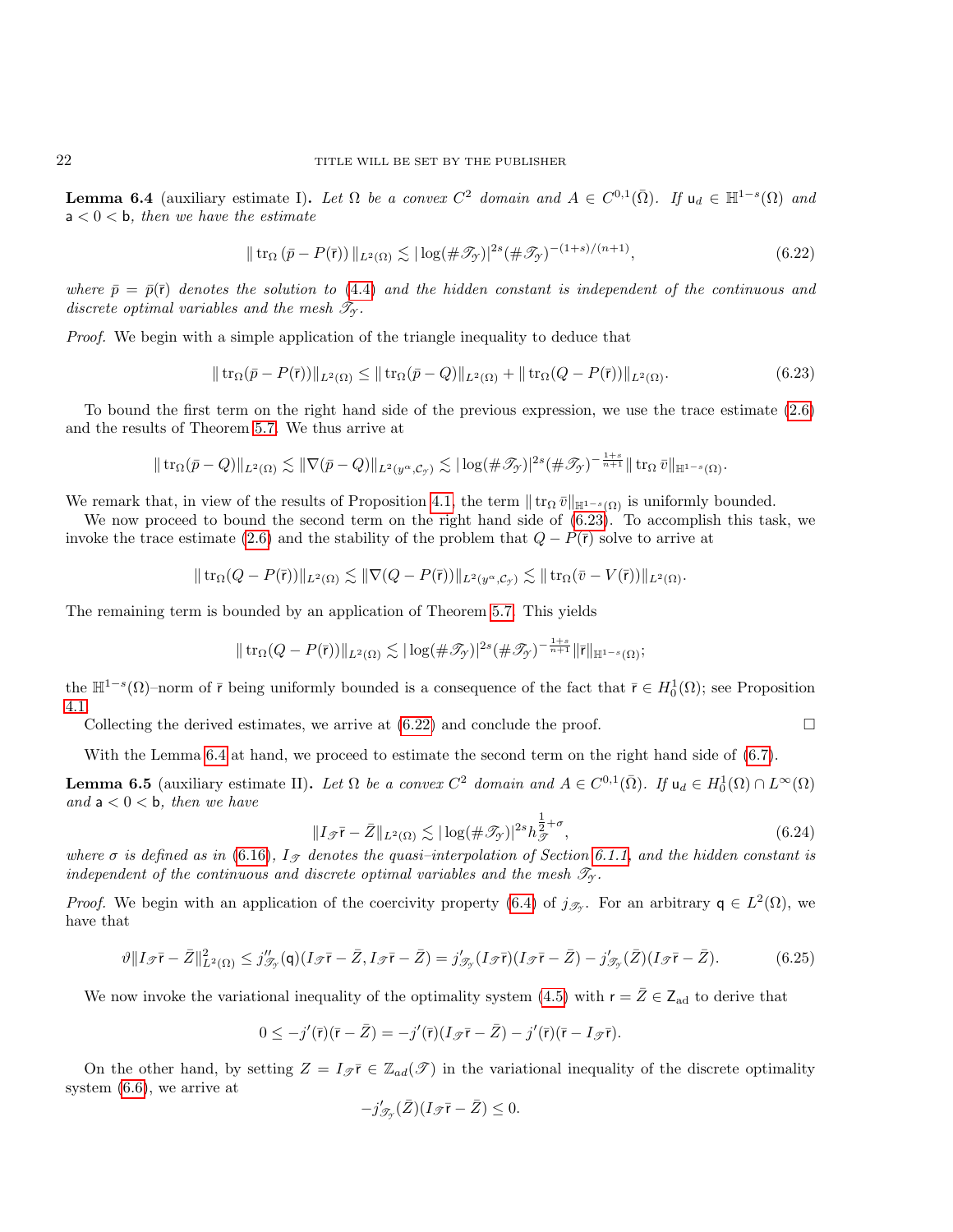In light of the previous two estimates, we proceed to control the right hand side of  $(6.25)$ . In fact, we have that

<span id="page-22-3"></span>
$$
\vartheta \|I_{\mathcal{F}}\overline{\mathbf{r}} - Z\|_{L^2(\Omega)}^2 \leq j'_{\mathcal{F}_{\mathcal{F}}} (I_{\mathcal{F}}\overline{\mathbf{r}}) (I_{\mathcal{F}}\overline{\mathbf{r}} - \overline{Z}) - j'(\overline{\mathbf{r}}) (I_{\mathcal{F}}\overline{\mathbf{r}} - \overline{Z}) - j'(\overline{\mathbf{r}}) (\overline{\mathbf{r}} - I_{\mathcal{F}}\overline{\mathbf{r}})
$$
  
\n
$$
\leq [j'_{\mathcal{F}_{\mathcal{F}}} (I_{\mathcal{F}}\overline{\mathbf{r}}) (I_{\mathcal{F}}\overline{\mathbf{r}} - \overline{Z}) - j'_{\mathcal{F}_{\mathcal{F}}} (\overline{\mathbf{r}}) (I_{\mathcal{F}}\overline{\mathbf{r}} - \overline{Z})] + [j'_{\mathcal{F}_{\mathcal{F}}} (\overline{\mathbf{r}}) (I_{\mathcal{F}}\overline{\mathbf{r}} - \overline{Z})
$$
  
\n
$$
- j'(\overline{\mathbf{r}}) (I_{\mathcal{F}}\overline{\mathbf{r}} - \overline{Z})] - j'(\overline{\mathbf{r}}) (\overline{\mathbf{r}} - I_{\mathcal{F}}\overline{\mathbf{r}}) =: \mathbf{I} + \mathbf{II} - \mathbf{III}.
$$
 (6.26)

Then, it suffices to bound the terms I, II and III. We proceed to examine each term separately.

First, the quadratic structure of  $j_{\mathscr{T}_{\mathcal{T}}}$  implies the Lipschitz continuity of  $j'_{\mathscr{T}_{\mathcal{T}}}$ . This combined with the  $L^2(\Omega)$ continuity of  $\mathbf{H}_{\mathscr{T}_{\gamma}}$  and the estimate [\(6.17\)](#page-19-3) imply that

<span id="page-22-1"></span>
$$
|I| = |j''_{\mathcal{F}_{\mathcal{F}}}(\eta)(I_{\mathcal{F}}\overline{\mathbf{r}} - \overline{\mathbf{r}}, I_{\mathcal{F}}\overline{\mathbf{r}} - \overline{Z})|
$$
  
\n
$$
= |(\mathbf{H}_{\mathcal{F}_{\mathcal{F}}} (I_{\mathcal{F}}\overline{\mathbf{r}} - \overline{\mathbf{r}}), \mathbf{H}_{\mathcal{F}_{\mathcal{F}}} (I_{\mathcal{F}}\overline{\mathbf{r}} - \overline{Z})|_{L^{2}(\Omega)} + \vartheta(I_{\mathcal{F}}\overline{\mathbf{r}} - \overline{\mathbf{r}}, I_{\mathcal{F}}\overline{\mathbf{r}} - \overline{Z})_{L^{2}(\Omega)}|
$$
  
\n
$$
\lesssim ||I_{\mathcal{F}}\overline{\mathbf{r}} - \overline{\mathbf{r}}||_{L^{2}(\Omega)} ||I_{\mathcal{F}}\overline{\mathbf{r}} - \overline{Z}||_{L^{2}(\Omega)} \lesssim h_{\mathcal{F}}^{\sigma+1/2} ||I_{\mathcal{F}}\overline{\mathbf{r}} - \overline{Z}||_{L^{2}(\Omega)}.
$$
\n(6.27)

We now control the term II. Invoking the definitions  $(4.3)$  and  $(6.3)$  of j and  $j_{\mathscr{T}_{\mathcal{Y}}}$ , respectively, we write

$$
|\mathrm{II}|=|(\mathrm{tr}_\Omega(P(\bar{\mathbf{r}})-\bar{p}),I_{\mathscr{T}}\bar{\mathbf{r}}-\bar{Z})_{L^2(\Omega)}|\leq \|\operatorname{tr}_\Omega(P(\bar{\mathbf{r}})-\bar{p})\|_{L^2(\Omega)}\|I_{\mathscr{T}}\bar{\mathbf{r}}-\bar{Z}\|_{L^2(\Omega)},
$$

and then, by applying the result of Lemma [6.4,](#page-21-2) we obtain that

<span id="page-22-2"></span><span id="page-22-0"></span>
$$
|\text{II}| \lesssim |\log(\#\mathcal{T}_{\mathcal{T}})|^{2s} h_{\mathcal{T}}^{1+s} \| I_{\mathcal{T}} \bar{\mathbf{r}} - \bar{Z} \|_{L^2(\Omega)}.
$$
\n
$$
(6.28)
$$

We finally bound the term III. To accomplish this task, we write

$$
\text{III} = j'(\bar{\mathsf{r}})(\bar{\mathsf{r}} - I_{\mathscr{T}}\bar{\mathsf{r}})w = (\text{tr}_{\Omega}\bar{p} + \vartheta\bar{\mathsf{r}}, \bar{\mathsf{r}} - I_{\mathscr{T}}\bar{\mathsf{r}})_{L^2(\Omega)} = (\text{tr}_{\Omega}\bar{p} + \vartheta\bar{\mathsf{r}}, \bar{\mathsf{r}} - I_{\mathscr{T}}\bar{\mathsf{r}})_{L^2(\Omega\setminus\Omega_{\mathscr{T}})} + \sum_{K\in\mathscr{T}}\text{III}(K).
$$

We now notice that, since  $I_{\mathscr{T}}$  is extended by zero to  $\Omega$  and  $\bar{r}$ ,  $\operatorname{tr}_{\Omega} \bar{p} \in H_0^1(\Omega)$  (see Proposition [4.1\)](#page-9-1), an application of the results of [\[49,](#page-28-13) Lemma 5.2.3] yields

$$
|(\operatorname{tr}_{\Omega} \bar{p} + \vartheta \bar{r}, \bar{r} - I_{\mathscr{T}} \bar{r})_{L^{2}(\Omega \setminus \Omega_{\mathscr{T}})}| = |(\operatorname{tr}_{\Omega} \bar{p} + \vartheta \bar{r}, \bar{r})_{L^{2}(\Omega \setminus \Omega_{\mathscr{T}})}|
$$
  
\$\lesssim h^{4}\_{\mathscr{T}}(|\bar{r}|\_{H^{1}(\Omega \setminus \Omega\_{\mathscr{T}})} + |\operatorname{tr}\_{\Omega} \bar{p}|\_{H^{1}(\Omega \setminus \Omega\_{\mathscr{T}})}||\bar{r}|\_{H^{1}(\Omega \setminus \Omega\_{\mathscr{T}})}.(6.29)

We now estimate each term  $\text{III}(K)$  depending on the location of the cell  $K \in \mathcal{F}$  with respect to the partition of  $\mathscr{T}$  defined by  $(6.12)$ – $(6.14)$ .

- (1)  $K \in \mathcal{T}^1$ : In this situation, the cell K is *active* and thus, following the arguments developed in the proof of Lemma [6.3,](#page-19-3) we distinguish two cases.
	- (1.1)  $K \in \mathcal{T}^1$ :  $\bar{r}|_{\mathcal{S}_K} = a$  or  $\bar{r}|_{\mathcal{S}_K} = b$ . In this case,  $(\bar{r} I_{\mathcal{T}}\bar{r})|_{\mathcal{S}_K} = 0$  and thus  $III(K) = (\text{tr}_{\Omega} \bar{p} + \vartheta \bar{r}, \bar{r} I_{\mathcal{T}}\bar{r})$  $I_{\mathscr{T}}\bar{\mathsf{r}})_{L^2(\Omega)}=0.$
	- (2.2)  $K \in \mathcal{T}^1$ :  $\mathcal{S}_K \cap \mathcal{T}^3 \neq \emptyset$ , *i.e.*there exists  $\tilde{K} \in \mathcal{T}^3$  such that  $\mathcal{S}_K \cap \tilde{K} \neq \emptyset$ . Since  $K \subset S_{\tilde{K}}$  and  $\tilde{K} \subset S_K$ , we derive the estimate

$$
|\mathrm{III}(K)| \leq |K| \|\operatorname{tr}_{\Omega} \bar{p} + \vartheta \bar{r} \|_{L^{\infty}(K)} \|\bar{r} - I_{\mathcal{T}} \bar{r} \|_{L^{\infty}(K)}
$$
  

$$
\leq |S_{\tilde{K}}| \|\operatorname{tr}_{\Omega} \bar{p} + \vartheta \bar{r} \|_{L^{\infty}(S_K)} \|\bar{r} - I_{\mathcal{T}} \bar{r} \|_{L^{\infty}(K)}.
$$

Now, since  $\tilde{K} \in \mathcal{I}^3$ , then there exists  $x'_0 \in \tilde{K}$  such that  $(\text{tr}_{\Omega} \bar{p} + \vartheta \bar{r})(x'_0) = 0$ . This, in view of Proposition [4.2,](#page-10-1) the assumption  $(4.9)$ , the quasi-uniform properties  $(6.9)$ , and the definition of the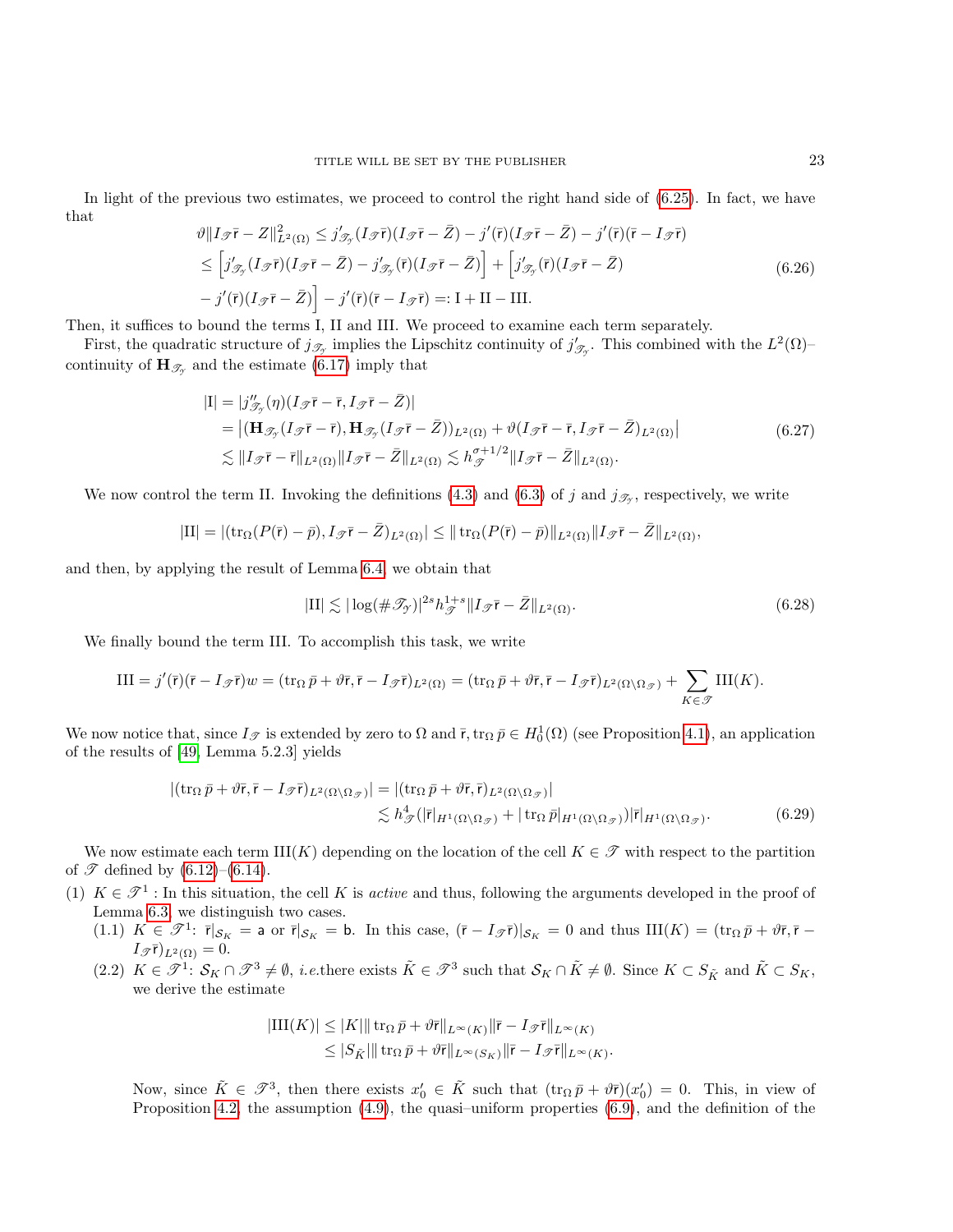Hölder–norm, implies

$$
\begin{aligned} \|\operatorname{tr}_\Omega \bar p + \vartheta \bar {\mathrm{r}}\|_{L^\infty(S_K)} &= \|\operatorname{tr}_\Omega \bar p + \vartheta \bar {\mathrm{r}} - (\operatorname{tr}_\Omega \bar p + \vartheta \bar {\mathrm{r}})(x_0')\|_{L^\infty(S_K)} \\ &\lesssim h_\mathscr{T}^\sigma \|\operatorname{tr}_\Omega \bar p + \vartheta \bar {\mathrm{r}}\|_{C^{0,\sigma}(\bar{S_K})}. \end{aligned}
$$

On the other hand, in view of the results of Proposition [4.2,](#page-10-1) we apply [\(6.11\)](#page-18-5) and obtain that  $\|\bar{r} I_{\mathscr{T}}\overline{\mathsf{r}}\|_{L^{\infty}(K)} \lesssim h_{\mathscr{T}}^{\sigma}\|\overline{\mathsf{r}}\|_{C^{0,\sigma}(S_K)}.$  Then,

$$
\sum_{\substack{K \in \mathcal{F}^1 \\ S_K \cap \mathcal{F}^3 \neq \emptyset}} \text{III}(K) \lesssim h_{\mathcal{F}}^{\sigma} \| \operatorname{tr}_{\Omega} \bar{p} + \vartheta \bar{\mathsf{r}} \|_{C^{0,\sigma}(\bar{\Omega})} \cdot h_{\mathcal{F}}^{\sigma} \| \bar{\mathsf{r}} \|_{C^{0,\sigma}(\bar{\Omega})} \sum_{\tilde{K} \in \mathcal{F}^3} |S_{\tilde{K}}|,
$$

which, in light of [\(6.15\)](#page-19-1), implies that  $\sum_{K \in \mathcal{J}^1} \text{III}(K) \lesssim h_{\mathcal{J}}^{1+2\sigma}$ .

- (2)  $K \in \mathcal{T}^2$ : Since the cell K is *inactive*, the optimality condition of the system [\(4.5\)](#page-9-3) immediately yields  $(\text{tr}_{\Omega} \bar{p} + \vartheta \bar{r})|_{K} = 0$ . Consequently, III $(K) = 0$ .
- (3)  $K \in \mathcal{I}^3$ : The arguments are similar to the ones elaborated in the first step. We start with the estimate  $|\text{III}(K)| \leq |K| \|\text{tr}_{\Omega} \bar{p} + \vartheta \bar{r} \|_{L^{\infty}(K)} \|\bar{r} - I_{\mathcal{F}} \bar{r} \|_{L^{\infty}(K)}$ . Since  $K \in \mathcal{F}^3$ , there exists  $x_0 \in K$  such that  $(\text{tr}_{\Omega} \bar{p} + I_{\mathcal{F}})$  $\vartheta \bar{\mathsf{r}}(x_0') = 0$ . This yields

$$
\|\operatorname{tr}_\Omega \bar p + \vartheta \bar {\mathbf r}\|_{L^\infty(K)} \lesssim h^\sigma _\mathscr{T} \|\operatorname{tr}_\Omega \bar p + \vartheta \bar {\mathbf r}\|_{C^{0,\sigma}(\bar K)}.
$$

On the other hand, we have that  $\|\bar{r}-I_{\mathscr{T}}\bar{r}\|_{L^{\infty}(K)} \lesssim h_{\mathscr{T}}^{\sigma}\|\bar{r}\|_{C^{0,\sigma}(S_K)}$ . Consequently,  $\text{III}(K) \lesssim h_{\mathscr{T}}^{2\sigma}\sum_{K\in\mathscr{T}^3}|K| \lesssim h_{\mathscr{T}}^{\sigma}$  $h_{\mathscr{T}}^{1+2\sigma}$ .

Finally, we collect all the derived estimates for  $III(K)$  and invoke [\(6.29\)](#page-22-0) to derive that

<span id="page-23-0"></span>
$$
|III| \lesssim h_{\mathcal{F}}^4 + \sum_{K \in \mathcal{F}^1 \cup \mathcal{F}^3} |III(K)| \lesssim h_{\mathcal{F}}^{1+2\sigma}.
$$
 (6.30)

Inserting the estimates  $(6.27)$ ,  $(6.28)$  and  $(6.30)$  in  $(6.26)$ , we derive the desired inequality  $(6.24)$  upon realizing that  $1 + s > \frac{1}{2} + \sigma$  for all  $s \in (0, 1)$ . This concludes the proof.

<span id="page-23-1"></span>**Theorem 6.6** (fractional control problem: error estimate). Let  $\overline{z}$  and  $\overline{z}$  be the optimal controls for the fractional optimal control problem  $(1.2)$ – $(1.4)$  and the fully discrete optimal control problem, respectively. If  $\Omega$  is a convex  $\overline{C}^2$  domain,  $A \in C^{0,1}(\overline{\Omega})$ , and  $\mathsf{u}_d \in L^\infty(\Omega) \cap \mathbb{H}^{\mathbb{1}-s}(\Omega)$ , then

$$
\|\bar{\mathsf{z}}-\bar{Z}\|_{L^2(\Omega)} \lesssim |\log(\#\mathscr{T}_{\mathscr{Y}})|^{2s} (\#\mathscr{T}_{\mathscr{Y}})^{\frac{-1}{n+1}\left(\frac{1}{2}+\sigma\right)},
$$

where the hidden constant is independent of the continuous and discrete optimal variables and the mesh  $\mathcal{T}_{\gamma}$ . The parameter  $\sigma$  is defined as in [\(6.16\)](#page-19-0).

Proof. We combine the exponential convergence result of Lemma [4.2](#page-9-2) with, in view of  $(6.7)$ , the estimates  $(6.17)$ and [\(6.24\)](#page-21-4) to arrive at

$$
\|\bar{\mathbf{z}}-\bar{Z}\|_{L^2(\Omega)}\leq\|\bar{\mathbf{z}}-\bar{\mathbf{r}}\|_{L^2(\Omega)}+\|\bar{\mathbf{r}}-\bar{Z}\|_{L^2(\Omega)}\lesssim e^{-\sqrt{\lambda_1}\mathcal{Y}/4}+|\log(\#\mathscr{T}_{\mathcal{Y}})|^{2s}h_{\mathscr{T}}^{\frac{1}{2}+\sigma}.
$$

A natural choice of  $\gamma$  comes from equilibrating the two terms on the right hand side of the previous expression:  $\mathcal{Y} \approx |\log(\mathcal{H} \mathcal{I}_{\mathcal{Y}})|$ . This gives the desired estimate and concludes the proof.

*Remark* 6.7 (error estimate for  $s \in (0,1)$ ). For  $s \in (\frac{1}{2},1)$ , the estimate of Theorem [6.6](#page-23-1) reads

$$
\|\bar{\mathsf{z}}-\bar{Z}\|_{L^2(\Omega)} \lesssim |\log(\#\mathscr{T}_{\mathcal{Y}})|^{2s} (\#\mathscr{T}_{\mathcal{Y}})^{-\frac{3}{2(n+1)}}.
$$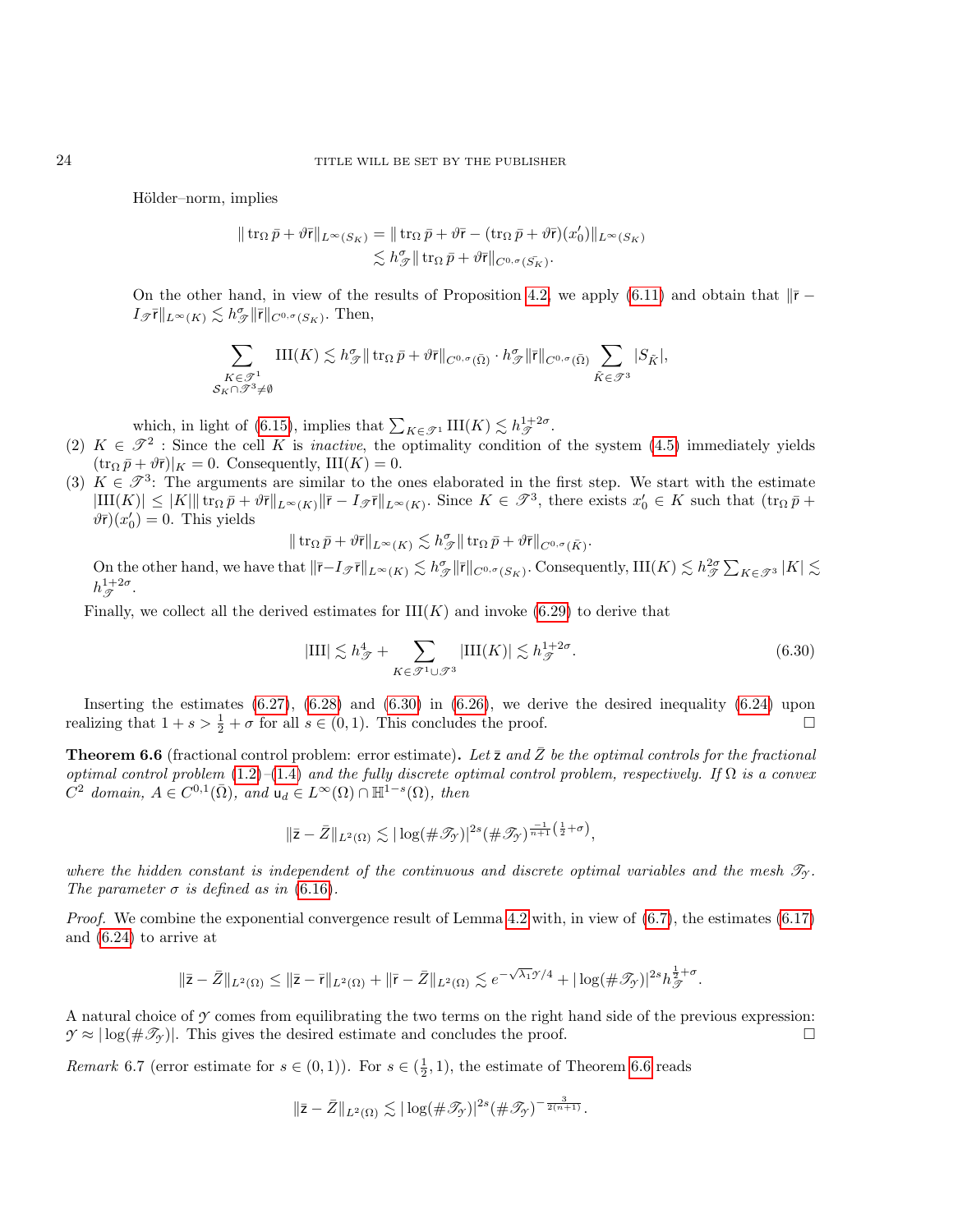Since the family  $\{\mathcal{T}\}\$ is quasi–uniform,  $\#\mathcal{T} \approx M^n$  and  $\#\mathcal{T}_{\mathcal{T}} \approx \#\mathcal{T} \cdot M$ , we have that  $h_{\mathcal{T}} \approx (\#\mathcal{T})^{-1/n} \approx$  $(\#\mathscr{T}_{\gamma})^{-1/(n+1)}$ . This implies that the previous estimate can be rewritten as

$$
\|\bar{\mathsf{z}}-\bar{Z}\|_{L^2(\Omega)} \lesssim |\log(\#\mathscr{T}_{\mathcal{Y}})|^{2s} h_{\mathscr{T}}^{\frac{3}{2}},
$$

which, up to the logarithmic term, corresponds to the well–known error estimate for first–degree approximation of the optimal control [\[9,](#page-26-4) [40\]](#page-28-7). In the particular case that  $s = 1/2$ , Theorem [6.6](#page-23-1) provides a slightly deteriorated error estimate:

$$
\|\bar{\mathsf{z}}-\bar{Z}\|_{L^2(\Omega)} \lesssim |\log(\#\mathscr{T}_{\mathscr{T}})|^{2s} (\#\mathscr{T}_{\mathscr{T}})^{\frac{-1}{(n+1)}}^{\frac{-1}{2}+\theta}\big),
$$

for any  $\theta < 1$ . For  $s \in (\frac{1}{4}, \frac{1}{2})$ , the result of Theorem [6.6](#page-23-1) reads

$$
\|\bar{\mathsf{z}}-\bar{Z}\|_{L^2(\Omega)} \lesssim |\log(\#\mathscr{T}_{\mathscr{T}})|^{2s} (\#\mathscr{T}_{\mathscr{T}})^{\frac{-1}{(n+1)}}\left(\frac{1}{2}+2s\right),
$$

while, for  $s \in (0, \frac{1}{4}]$ , we have derived  $\|\bar{z} - \bar{Z}\|_{L^2(\Omega)} \lesssim |\log(\#\mathscr{T}_{\gamma})|^{2s} (\#\mathscr{T}_{\gamma})^{\frac{-1}{(n+1)}}$ .

# 7. Numerical experiments

<span id="page-24-0"></span>In this section, we conduct a series of numerical experiments that illustrate the performance of the fully discrete scheme proposed in Section [6](#page-16-0) and support our theoretical findings.

The implementation has been carried out within the MATLAB software library iFEM [\[16\]](#page-27-28). The stiffness matrices of the discrete systems [\(6.1\)](#page-16-2) and [\(6.5\)](#page-17-1) are assembled exactly, and the respective forcing boundary terms are computed by a quadrature formula which is exact for polynomials of degree 4. The resulting linear system is solved by using the built-in direct solver of MATLAB. To solve the minimization problem, we use the projected Broyden–Fletcher–Goldfrab–Shanno (BFGS) method. The optimization algorithm is terminated when the  $\ell^2$ –norm of the projected gradient is less than or equal to  $10^{-8}$ .

To illustrate the error estimates of Theorem [6.6](#page-23-1) we consider the following exact solution to the fractional optimal control problem [\(1.2\)](#page-0-0)–[\(1.4\)](#page-1-0). Let  $n = 2$ ,  $\vartheta = 1$ ,  $\Omega = (0,1)^2$ , and  $A(x') \equiv 1$  in [\(1.5\)](#page-1-3). The eigenvalues and eigenfunctions of the operator  $\mathcal L$  are given by:

$$
\lambda_{k,l} = \pi^2(k^2 + l^2), \quad \varphi_{k,l}(x_1, x_2) = \sin(k\pi x_1)\sin(l\pi x_2), \quad k, l \in \mathbb{N}.
$$

To construct an exact solution, we consider the following modification of problem [\(1.3\)](#page-1-4). Given  $s \in (0,1)$ , the forcing term f and the control z, the aforementioned modified problem reads: Find u such that  $\mathcal{L}^s u = f + z$ in  $\Omega$  and  $u = 0$  on  $\partial\Omega$ . If  $a = -0.5$  and  $b = 0.5$ , and  $u_d = (1 + \vartheta \lambda_{2,2}^s) \sin(2\pi x_1) \sin(2\pi x_2)$ , then we have that  $\bar{\mathbf{u}} = \sin(2\pi x_1)\sin(2\pi x_2), \ \bar{\mathbf{p}} = -\vartheta\sin(2\pi x_1)\sin(2\pi x_2), \text{ and}$ 

$$
\bar{z} = \min\left\{0.5, \max\left\{-0.5, -\bar{p}/\vartheta\right\}\right\},\
$$

where  $f = \lambda_{2,2}^s \sin(2\pi x_1) \sin(2\pi x_2) - \bar{z}$ . We notice that  $\bar{z} \in H_0^1(\Omega) \cap C^{0,1}(\bar{\Omega})$  and  $\bar{p} \in H^2(\Omega) \cap H_0^1(\Omega)$  for all the values of  $s \in (0, 1)$ . We remark that under this regularity property of the optimal control, the arguments developed in the proof of the estimates [\(6.17\)](#page-19-3) and [\(6.24\)](#page-21-4) guarantee the error estimate

$$
\|\bar{\mathsf{z}}-\bar{Z}\|_{L^2(\Omega)} \lesssim |\log(\#\mathscr{T}_{\gamma})|^{2s} (\#\mathscr{T}_{\gamma})^{-\frac{3}{2(n+1)}}.
$$

## 7.1. Piecewise linear versus piecewise constant approximation

In this section we explore the advantages of the fully discrete scheme of Section [6](#page-16-0) when solving the fractional optimal control problem; we compare the performance of this scheme ( $\mathbb{P}_1$ –scheme) with that of the numerical technique investigated in [\[5\]](#page-26-0) that is based on piecewise constant approximation of the optimal control ( $\mathbb{P}_{0}$ – scheme). Table [1](#page-25-4) show, for different meshes  $\mathscr{T}_{\gamma}$ , the error  $E_z$  in the control approximation due to the  $\mathbb{P}_1$ –scheme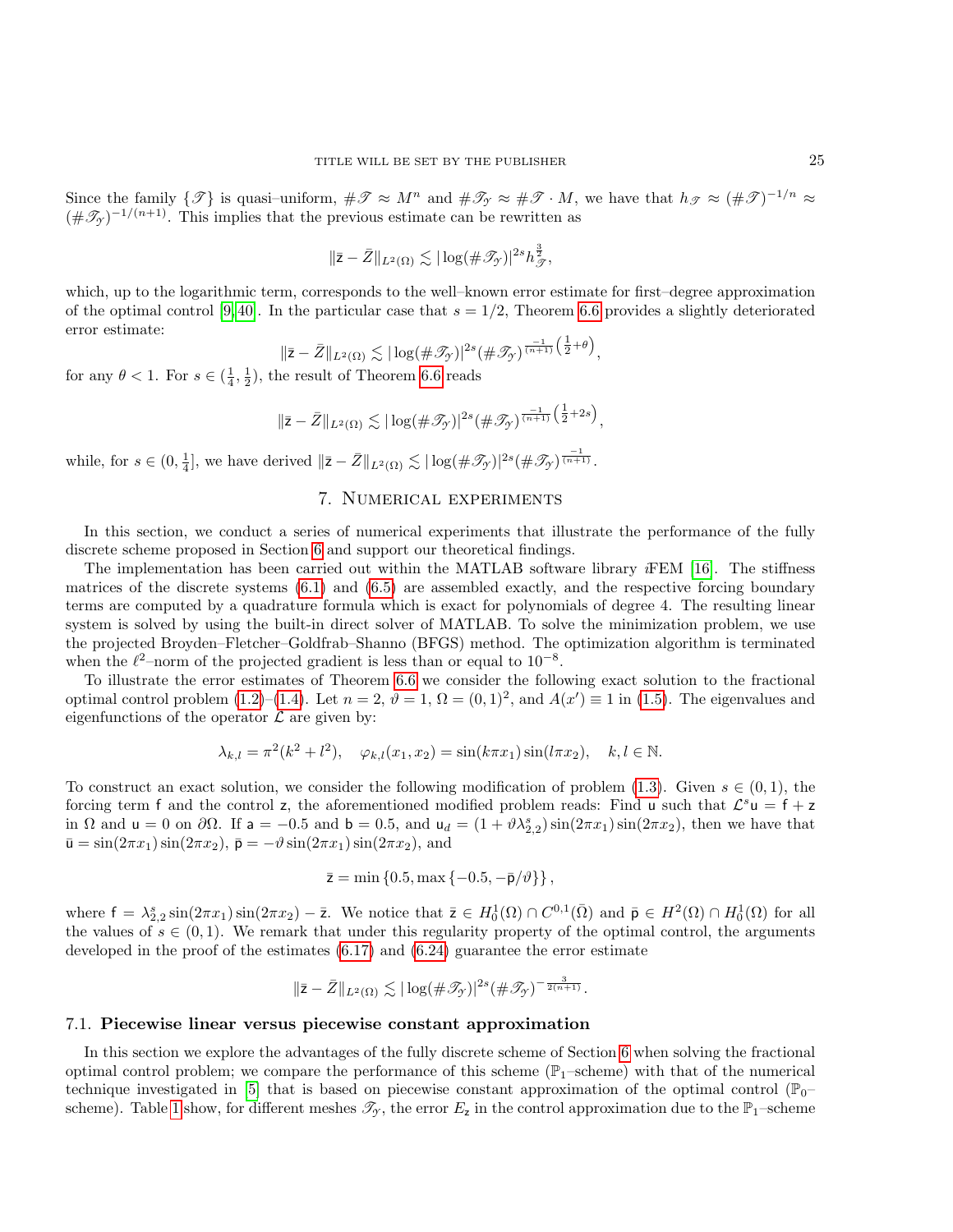| $#$ DOFs | $E_{\rm z}(\mathbb{P}_0;0.2)$ | $E_{\rm z}(\mathbb{P}_1;0.2)$ | $E_{\rm z}(\mathbb{P}_0;0.8)$ | $E_{\rm z}(\mathbb{P}_1;0.8)$ |
|----------|-------------------------------|-------------------------------|-------------------------------|-------------------------------|
| 432      | 0.147712126                   | 0.131130828                   | 0.1482301425                  | 0.1470944750                  |
| 3146     | 0.083305924                   | 0.036668665                   | 0.0840901319                  | 0.0443202090                  |
| 10496    | 0.058953277                   | 0.020712242                   | 0.0588454408                  | 0.0241526956                  |
| 25137    | 0.044253527                   | 0.012937511                   | 0.0441539905                  | 0.0148381456                  |
| 49348    | 0.035650434                   | 0.008967500                   | 0.0356800357                  | 0.0101409325                  |
| 85529    | 0.029769320                   | 0.007334747                   | 0.0297507072                  | 0.0080907623                  |
| 137376   | 0.025419044                   | 0.005094037                   | 0.0254259814                  | 0.0056585074                  |

<span id="page-25-4"></span>TABLE 1. Experimental errors for both, the fully discrete scheme studied in Section  $6(\mathbb{P}_{1}$ scheme) and the  $\mathbb{P}_0$ –scheme proposed in [\[5\]](#page-26-0). Two different values of the parameter s are considered: 0.2 and 0.8.

and the  $\mathbb{P}_0$ –scheme. Two values of the parameter s are considered:  $s = 0.2$  and  $s = 0.8$ . #DOFs denotes the number of degrees of freedom of  $\mathcal{T}_{\gamma}$ . It can be observed that, for a mesh  $\mathcal{T}_{\gamma}$  with # DOFs = 137376, the error obtained with the  $\mathbb{P}_1$ –scheme is almost an order in magnitude smaller than the corresponding error due to the  $\mathbb{P}_0$ –scheme of [\[5\]](#page-26-0).

## 7.2. Computational convergence rates for  $s \in (0,1)$

In Figure [2,](#page-26-5) we show the the asymptotic relation

$$
\|\bar{\mathbf{z}}-\bar{Z}\|_{L^2(\Omega)} \approx (\#\mathscr{T}_{\mathcal{Y}})^{-\frac{1}{2}}
$$

which illustrate the decay rate of our fully discrete scheme of Section [6](#page-16-0) for  $n = 2$  and all the choices of the parameter s considered:  $s = 0.2$ ,  $s = 0.4$ ,  $s = 0.6$ , and  $s = 0.8$ . For  $s = 0.6$  and  $s = 0.8$ , the presented results are in agreement with the error estimate of Theorem [6.6.](#page-23-1) For  $s = 0.4$  the results of Figure [2](#page-26-5) present an experimental convergence rate that is better than the one derived in Theorem [6.6.](#page-23-1) This is due to the fact, in this case, the optimal variables  $\bar{z} \in H_0^1(\Omega) \cap C^{0,1}(\bar{\Omega})$  and  $\bar{\mathsf{p}} \in H^2(\Omega) \cap H_0^1(\Omega)$ ; regularity properties that are not provided by Lemma [\(3.4\)](#page-6-3) and Theorem [3.7](#page-8-3) for  $s \in (0, \frac{1}{2})$ . Similar results are shown in Figure [3](#page-26-6) for the following values of the parameter s:  $s = 0.1$ ,  $s = 0.3$ ,  $s = 0.5$ ,  $s = 0.7$  and  $s = 0.9$ .

w

### Acknowledgement

The author would like to thank A.J. Salgado and P. R. Stinga for fruitful discussions regarding the Hölder regularity of linear problems involving fractional powers of elliptic operators in bounded domains and H. Antil for the help provided with iFEM [\[16\]](#page-27-28). The author would also like to thank B. Vexler for providing some lecture notes that inspired this article.

#### **REFERENCES**

- <span id="page-25-0"></span>[1] S. Abe and S. Thurner. Anomalous diffusion in view of Einstein's 1905 theory of Brownian motion. Phys. A, 356(24):403 – 407, 2005.
- <span id="page-25-2"></span>[2] M. Abramowitz and I.A. Stegun. Handbook of mathematical functions with formulas, graphs, and mathematical tables, volume 55 of National Bureau of Standards Applied Mathematics Series. 1964.
- <span id="page-25-1"></span>[3] G Acosta and J.P. Borthagaray. A fractional laplace equation: regularity of solutions and finite element approximations. arXiv:1507.08970, 2015.
- <span id="page-25-3"></span>[4] M. Allen, E. Lindgren, and A. Petrosyan. The two-phase fractional obstacle problem. SIAM J. Math. Anal., 47(3):1879–1905, 2015.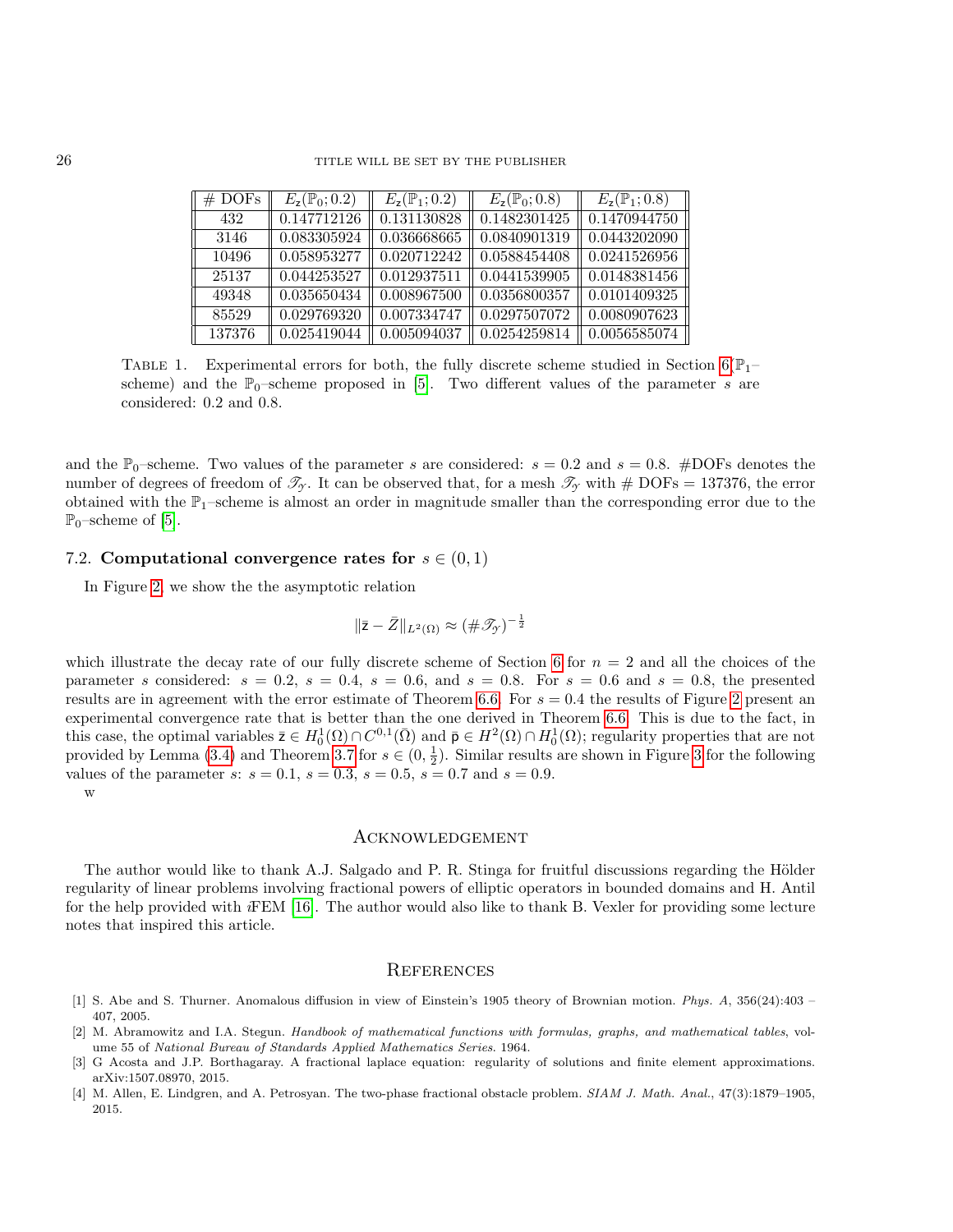

<span id="page-26-5"></span>Figure 2. Computational rates of convergence for the fully discrete scheme proposed in Section [6](#page-16-0) on anisotropic meshes for  $n = 2$  and  $s = 0.2$ ,  $s = 0.4$ ,  $s = 0.6$  and  $s = 0.8$ . The figure shows the decrease of the  $L^2$ -norm of the error for the optimal control with respect to  $\#\mathscr{T}_{\mathcal{Y}}$ . In all the cases we recover the rate  $(\#\mathscr{T}_{\mathcal{F}})^{-1/2}$ .



<span id="page-26-6"></span>Figure 3. Computational rates of convergence for the fully discrete scheme proposed in Section [6](#page-16-0) on anisotropic meshes for  $n = 2$  and  $s = 0.1$ ,  $s = 0.3$ ,  $s = 0.5$ ,  $s = 0.7$  and  $s = 0.9$ . The figure shows the decrease of the  $L^2$ -norm of the error for the optimal control with respect to  $\#\mathscr{T}_{\gamma}$ . In all the cases we recover the rate  $(\#\mathscr{T}_{\gamma})^{-1/2}$ .

- <span id="page-26-0"></span>[5] H. Antil and E. Otárola. A FEM for an optimal control problem of fractional powers of elliptic operators. SIAM J. Control Optim., 53(6):3432–3456, 2015.
- <span id="page-26-2"></span>[6] H. Antil, E. Otárola, and A.J. Salgado. A Space-Time Fractional Optimal Control Problem: Analysis and Discretization. SIAM J. Control Optim., 54(3):1295–1328, 2016.
- <span id="page-26-1"></span>[7] T. M. Atanacković, S. Pilipović, B. Stanković, and D. Zorica. Fractional calculus with applications in mechanics. Mechanical Engineering and Solid Mechanics Series. ISTE, London; John Wiley & Sons, Inc., Hoboken, NJ, 2014.
- <span id="page-26-3"></span>[8] B. Barrios, E. Colorado, A. de Pablo, and U. S´anchez. On some critical problems for the fractional Laplacian operator. J. Differential Equations, 252(11):6133–6162, 2012.
- <span id="page-26-4"></span>[9] R. Becker and B. Vexler. Optimal control of the convection-diffusion equation using stabilized finite element methods. Numer. Math., 106(3):349–367, 2007.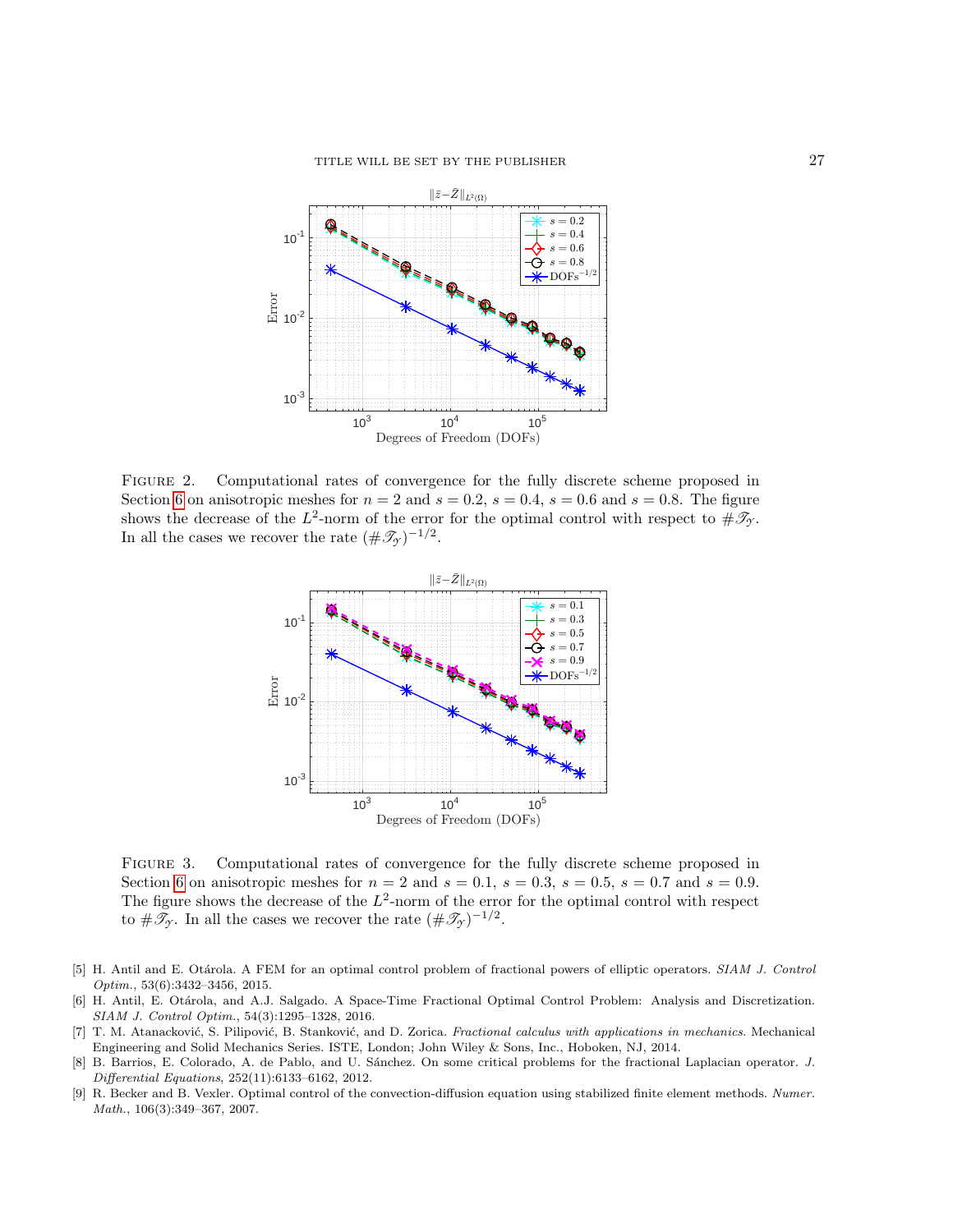#### 28 TITLE WILL BE SET BY THE PUBLISHER

- <span id="page-27-11"></span>[10] C. Brändle, E. Colorado, A. de Pablo, and U. Sánchez. A concave-convex elliptic problem involving the fractional Laplacian. Proc. Roy. Soc. Edinburgh Sect. A, 143(1):39–71, 2013.
- <span id="page-27-24"></span>[11] S.C. Brenner and L.R. Scott. The mathematical theory of finite element methods, volume 15 of Texts in Applied Mathematics. Springer, New York, third edition, 2008.
- <span id="page-27-0"></span>[12] L. Caffarelli and L. Silvestre. An extension problem related to the fractional Laplacian. Comm. Part. Diff. Eqs., 32(7-9):1245– 1260, 2007.
- [13] L. Caffarelli and A. Vasseur. Drift diffusion equations with fractional diffusion and the quasi-geostrophic equation. Ann. of Math. (2), 171(3):1903–1930, 2010.
- <span id="page-27-1"></span>[14] L. A. Caffarelli and P. R. Stinga. Fractional elliptic equations, Caccioppoli estimates and regularity. Ann. Inst. H. Poincaré Anal. Non Linéaire, 33(3):767-807, 2016.
- <span id="page-27-12"></span>[15] A. Capella, J. Dávila, L. Dupaigne, and Y. Sire. Regularity of radial extremal solutions for some non-local semilinear equations. Comm. Part. Diff. Eqs., 36(8):1353–1384, 2011.
- <span id="page-27-28"></span>[16] L Chen. ifem: an integrated finite element methods package in matlab. Technical report, Technical Report, University of California at Irvine, 2009.
- <span id="page-27-2"></span>[17] W. Chen. A speculative study of 2/3-order fractional laplacian modeling of turbulence: Some thoughts and conjectures. Chaos, 16(2):1–11, 2006.
- <span id="page-27-26"></span>[18] Z. Chen and R. H. Nochetto. Residual type a posteriori error estimates for elliptic obstacle problems. Numer. Math., 84(4):527– 548, 2000.
- <span id="page-27-20"></span>[19] P. G. Ciarlet. The finite element method for elliptic problems. North-Holland Publishing Co., Amsterdam-New York-Oxford, 1978. Studies in Mathematics and its Applications, Vol. 4.
- <span id="page-27-22"></span>[20] P. G. Ciarlet. Basic error estimates for elliptic problems. In Handbook of numerical analysis, Vol. II, Handb. Numer. Anal., II, pages 17–351. North-Holland, Amsterdam, 1991.
- <span id="page-27-25"></span>[21] P. Clément. Approximation by finite element functions using local regularization. RAIRO Analyse Numérique, 9(R-2):77–84, 1975.
- <span id="page-27-9"></span>[22] M. D'Elia and M. Gunzburger. Optimal distributed control of nonlocal steady diffusion problems. SIAM J. Control Optim., 52(1):243–273, 2014.
- <span id="page-27-10"></span>[23] M. D'Elia and M. Gunzburger. Identification of the diffusion parameter in nonlocal steady diffusion problems. Appl. Math. Optim., 73(2):227–249, 2016.
- <span id="page-27-15"></span>[24] J. Duoandikoetxea. Fourier analysis. American Mathematical Society, 2001.
- <span id="page-27-21"></span>[25] R.G. Durán and A.L. Lombardi. Error estimates on anisotropic  $Q_1$  elements for functions in weighted Sobolev spaces. Math. Comp., 74(252):1679–1706 (electronic), 2005.
- <span id="page-27-27"></span>[26] A. Ern and J.-L. Guermond. Theory and practice of finite elements, volume 159 of Applied Mathematical Sciences. Springer-Verlag, New York, 2004.
- <span id="page-27-16"></span>[27] E. B. Fabes, C.E. Kenig, and R.P. Serapioni. The local regularity of solutions of degenerate elliptic equations. Comm. Part. Diff. Eqs., 7(1):77–116, 1982.
- <span id="page-27-14"></span>[28] D Fujiwara. Concrete characterization of the domains of fractional powers of some elliptic differential operators of the second order. Proc. Japan Acad., 43:82–86, 1967.
- <span id="page-27-4"></span>[29] P. Gatto and J. S. Hesthaven. Numerical approximation of the fractional Laplacian via hp-finite elements, with an application to image denoising. J. Sci. Comput., 65(1):249–270, 2015.
- <span id="page-27-17"></span>[30] V. Gol'dshtein and A. Ukhlov. Weighted Sobolev spaces and embedding theorems. Trans. Amer. Math. Soc., 361(7):3829-3850, 2009.
- <span id="page-27-19"></span>[31] P. Grisvard. Elliptic problems in nonsmooth domains, volume 24 of Monographs and Studies in Mathematics. Pitman (Advanced Publishing Program), Boston, MA, 1985.
- <span id="page-27-23"></span>[32] E. Hernández and R. Rodríguez. Finite element approximation of spectral problems with Neumann boundary conditions on curved domains. Math. Comp., 72(243):1099–1115 (electronic), 2003.
- <span id="page-27-8"></span>[33] Y. Huang and A. Oberman. Numerical methods for the fractional laplacian: A finite difference-quadrature approach. SIAM J. Numer. Anal., 52(6):3056–3084, 2014.
- <span id="page-27-6"></span>[34] M. Ilic, F. Liu, I. Turner, and V. Anh. Numerical approximation of a fractional-in-space diffusion equation. I. Fract. Calc. Appl. Anal., 8(3):323–341, 2005.
- <span id="page-27-7"></span>[35] M. Ilic, F. Liu, I. Turner, and V. Anh. Numerical approximation of a fractional-in-space diffusion equation. II. With nonhomogeneous boundary conditions. Fract. Calc. Appl. Anal., 9(4):333–349, 2006.
- <span id="page-27-3"></span>[36] R. Ishizuka, S.-H. Chong, and F. Hirata. An integral equation theory for inhomogeneous molecular fluids: The reference interaction site model approach. J. Chem. Phys, 128(3), 2008.
- <span id="page-27-18"></span>[37] A. Kufner and B. Opic. How to define reasonably weighted Sobolev spaces. Comment. Math. Univ. Carolin., 25(3):537-554, 1984.
- <span id="page-27-5"></span>[38] S. Z. Levendorskiı̆. Pricing of the American put under Lévy processes. Int. J. Theor. Appl. Finance, 7(3):303–335, 2004.
- <span id="page-27-13"></span>[39] J.-L. Lions and E. Magenes. Non-homogeneous boundary value problems and applications. Vol. I. Springer-Verlag, New York, 1972.